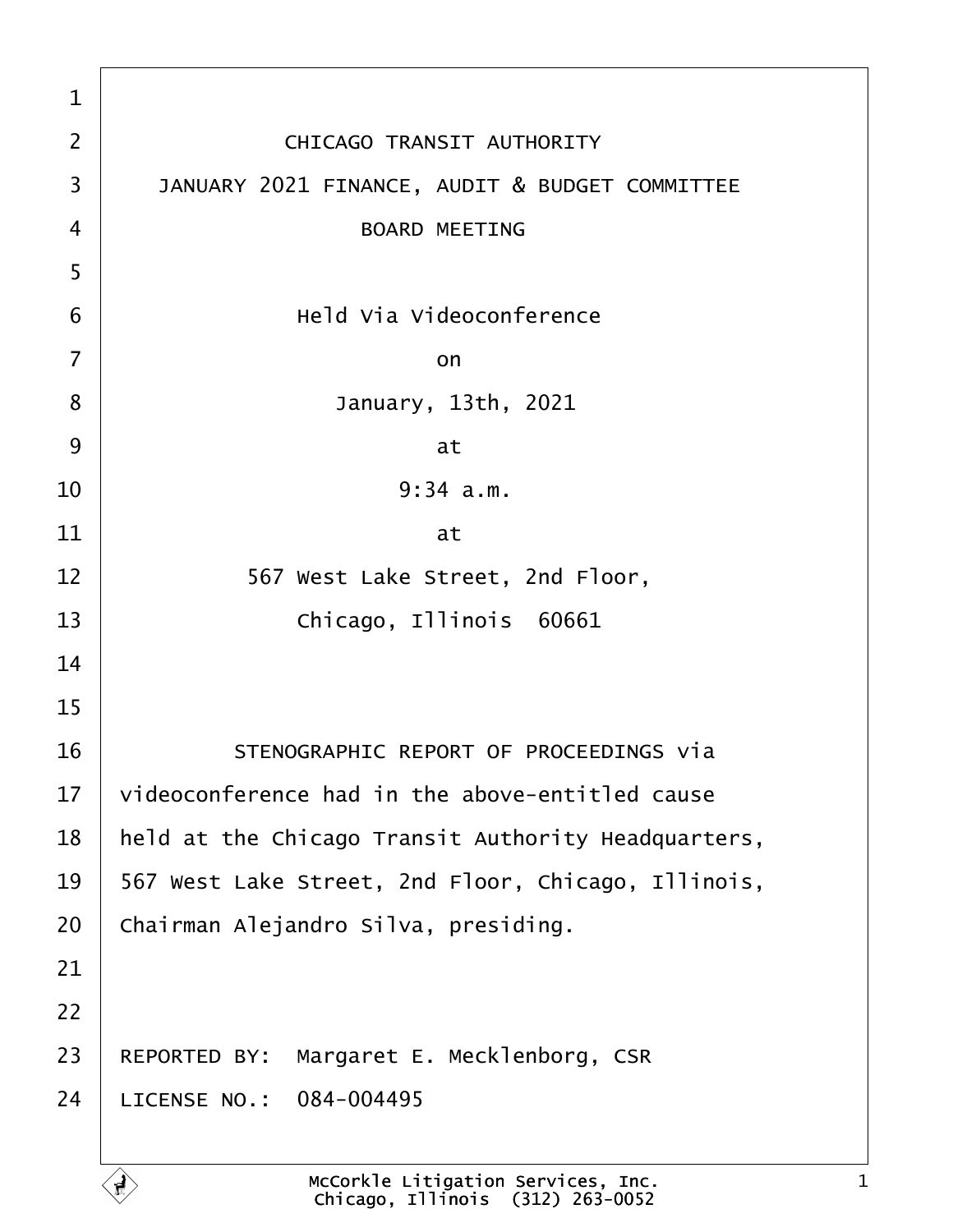| 1  | APPEARANCES:                                                                                     |
|----|--------------------------------------------------------------------------------------------------|
| 2  | MS. ARABEL ALVA ROSALES, Vice Chair;                                                             |
| 3  | MR. GREGORY LONGHINI, Secretary;<br>MR. DORVAL R. CARTER, JR., President;                        |
| 4  | MS. KAREN SEIMETZ, General Counsel;<br>MR. ALEJANDRO SILVA, Chairman;                            |
| 5  | MR. KEVIN IRVINE, Director;<br>DR. L. BERNARD JAKES, Director;                                   |
| 6  | REV. JOHNNY L. MILLER, Director;                                                                 |
| 7  | <b>ALSO PRESENT:</b>                                                                             |
| 8  | MR. KRANTHI BALARAM,<br>Senior Information Technology Manager;                                   |
| 9  | MR. DONALD BONDS, Chief Transit Officer;<br>MS. TAMMY CHASE,                                     |
| 10 | Director of Communications and Media Relations,<br>MR. MICHAEL CONNELLY, Chief Planning Officer; |
| 11 | MS. MICHELE CURRAN,<br>Vice President of Budget and Capital Finance;                             |
| 12 | MR. JEREMY FINE, Chief Financial Officer;<br>MS. STINA FISH, Manager;                            |
| 13 | MR. ANDREW FULLER, Chief Internal Auditor;<br>MS. NORA LEERHSEN, Chief of Staff;                 |
| 14 | MS. ELLEN MCCORMACK, Vice President of<br>Purchasing and Supply Chain;                           |
| 15 | MR. WILLIAM MOONEY,<br>Chief Infrastructure Officer;                                             |
| 16 | MS. APRIL MORGAN,<br>Chief of Staff, Office of the Chairman;                                     |
| 17 | MR. HERB NITZ<br>Director, Technology Engineering;                                               |
| 18 | MR. JUANPABLO PRIETO,<br>Director of Diversity Programs and                                      |
| 19 | Disadvantaged Business Enterprise Liaison<br>Officer.                                            |
| 20 |                                                                                                  |
| 21 |                                                                                                  |
| 22 |                                                                                                  |
| 23 |                                                                                                  |
| 24 |                                                                                                  |
|    |                                                                                                  |
|    |                                                                                                  |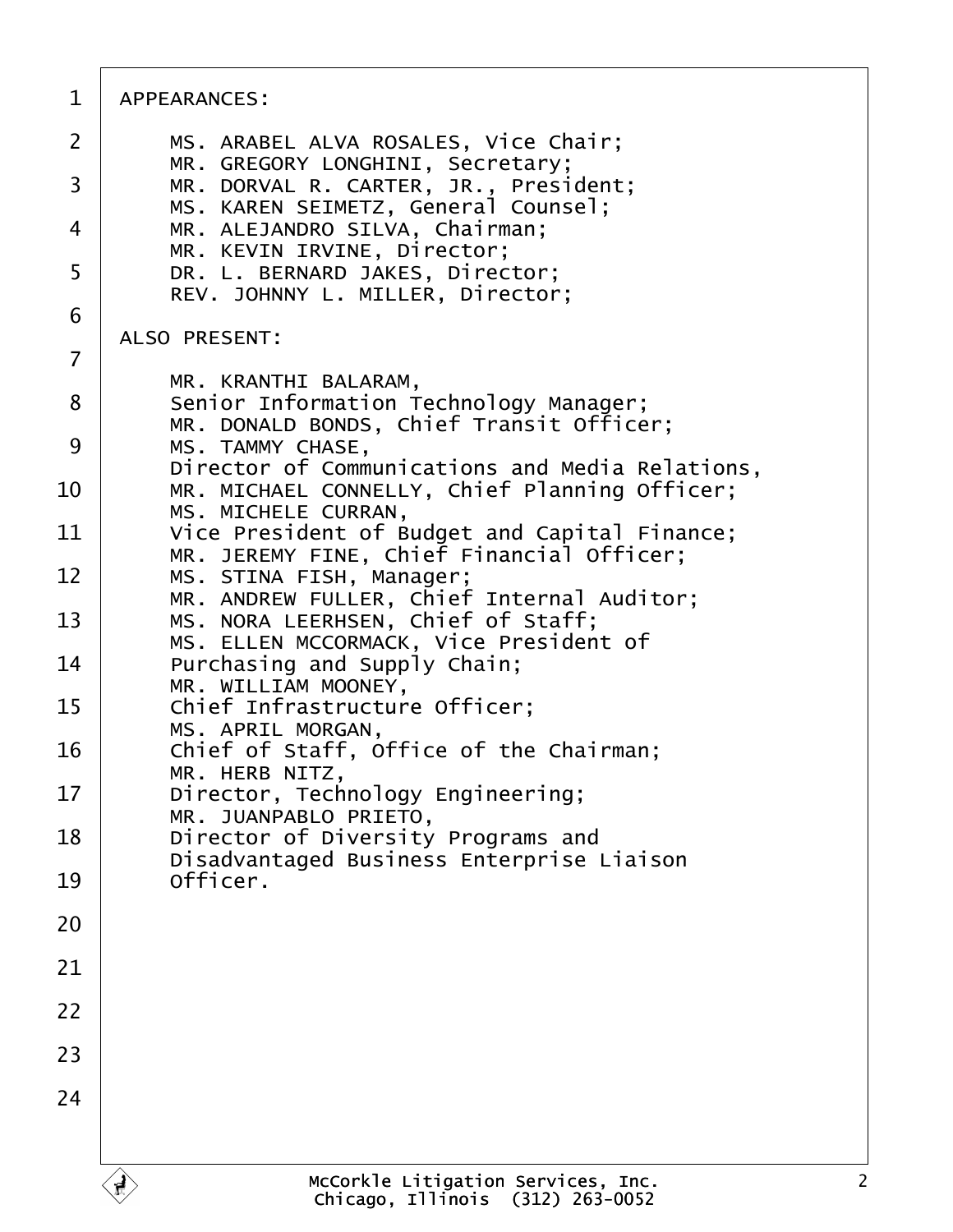<span id="page-2-0"></span>

| 1              | (Whereupon, the following                              |
|----------------|--------------------------------------------------------|
| $\overline{2}$ | proceedings commenced at                               |
| 3              | 9:34 a.m. via Zoom.)                                   |
| 4              | THE COURT: Good morning. I'm Gregory                   |
| 5              | Longhini. I'm the Secretary to the Chicago Transit     |
| 6              | Board. On January 5th of this year, the Board          |
| 7              | office issued a notice of changed format of the        |
| 8              | Finance, Audit and Budget Committee and -- of the      |
| 9              | Chicago Transit Board and the Transit Board meeting    |
| 10             | itself scheduled for today, January 13th, 2021.        |
| 11             | Due to the Covid-19 pandemic, Illinois Governor        |
| 12             | <b>J.B. Pritzker issued a disaster proclamation on</b> |
| 13             | December 11th of last year to address this             |
| 14             | emergency. Section 12 of the proclamation declares     |
| 15             | that in-person attendance of more than ten people      |
| 16             | is not feasible in light of public health concerns.    |
| 17             | This means that the Chicago Transit Authority          |
| 18             | public meetings occurring on January 13th, 2021        |
| 19             | will take place only virtually.                        |
| 20             | In addition, Illinois Governor Pritzker's              |
| 21             | Executive Order 2020-07 is extended by his             |
| 22             | Executive Order 2020-37, as well as Illinois           |
| 23             | Attorney General's guidance to public bodies on the    |
| 24             | Open Meetings Act and the Freedom of Information       |
|                |                                                        |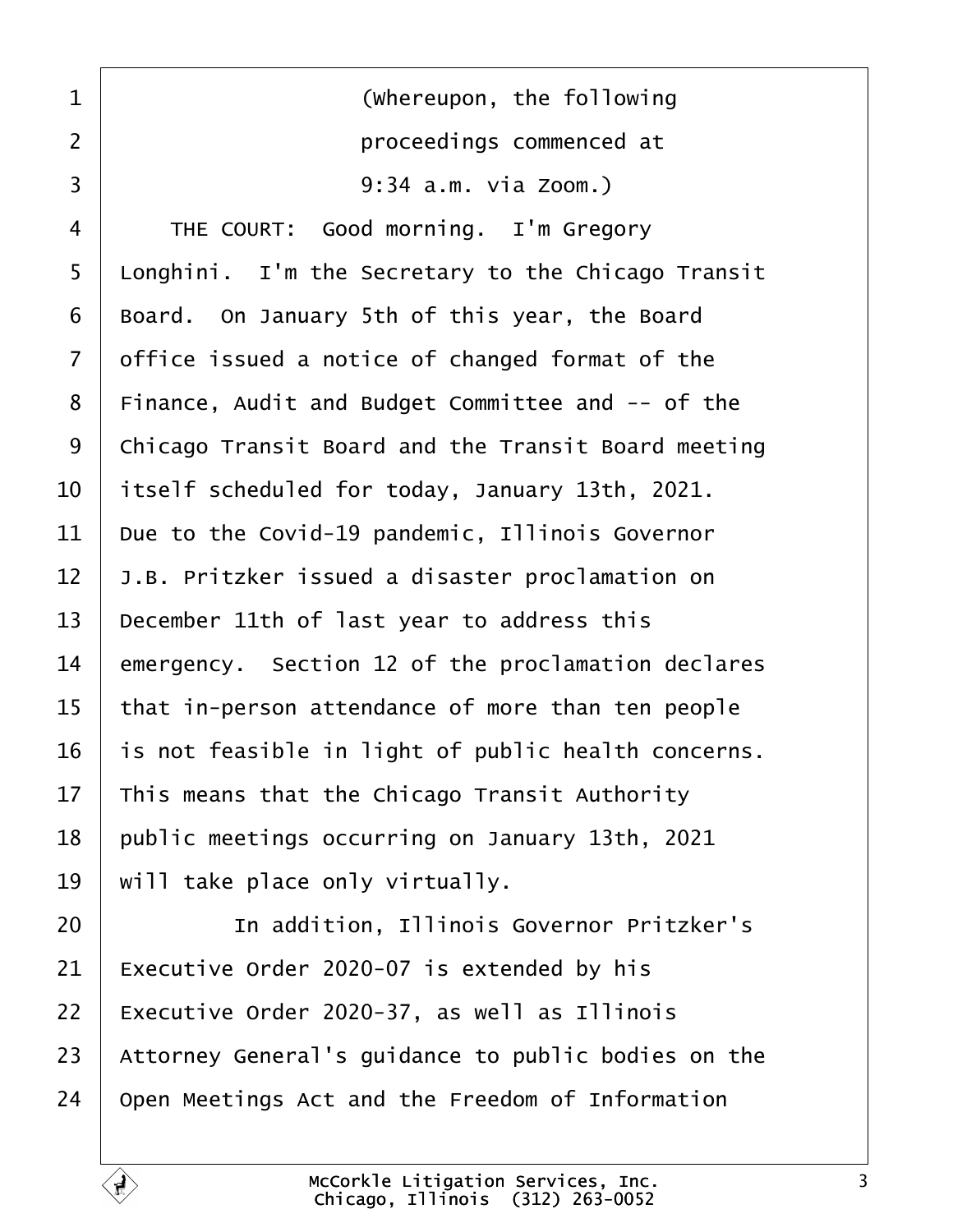<span id="page-3-0"></span>

| 1              | Act during the Covid-19 pandemic allow for public  |
|----------------|----------------------------------------------------|
|                |                                                    |
| 2              | bodies to hold public meetings electronically to   |
| 3              | prevent the transmission of Covid-19.              |
| 4              | We can now begin the meeting of the                |
| 5              | Committee on Finance, Audit and Budget. Chairman   |
| 6              | Alejandro Silva, you may begin the meeting.        |
| $\overline{7}$ | CHAIRMAN SILVA: Good morning.                      |
| 8              | SECRETARY LONGHINI: Good morning.                  |
| 9              | CHAIRMAN SILVA: I would like to call to order      |
| 10             | the January 13th, 2021 meeting of the Committee of |
| 11             | Finance, Audit and Budget. Will the secretary call |
| 12             | the roll?                                          |
| 13             | <b>SECRETARY LONGHINI: Yes. Director Irvine?</b>   |
| 14             | DIRECTOR IRVINE: Here.                             |
| 15             | <b>SECRETARY LONGHINI: Director Miller?</b>        |
| 16             | DIRECTOR MILLER: Here.                             |
| 17             | <b>SECRETARY LONGHINI: Director Jakes?</b>         |
| 18             | <b>DIRECTOR JAKES: Present.</b>                    |
| 19             | <b>SECRETARY LONGHINI: Director Alva Rosales?</b>  |
| 20             | <b>DIRECTOR ROSALES: Here.</b>                     |
| 21             | <b>SECRETARY LONGHINI: And Chairman Silva?</b>     |
| 22             | <b>CHAIRMAN SILVA: Here.</b>                       |
| 23             | SECRETARY LONGHINI: Chairman Silva, the            |
| 24             | committee is here with all five members present.   |
|                |                                                    |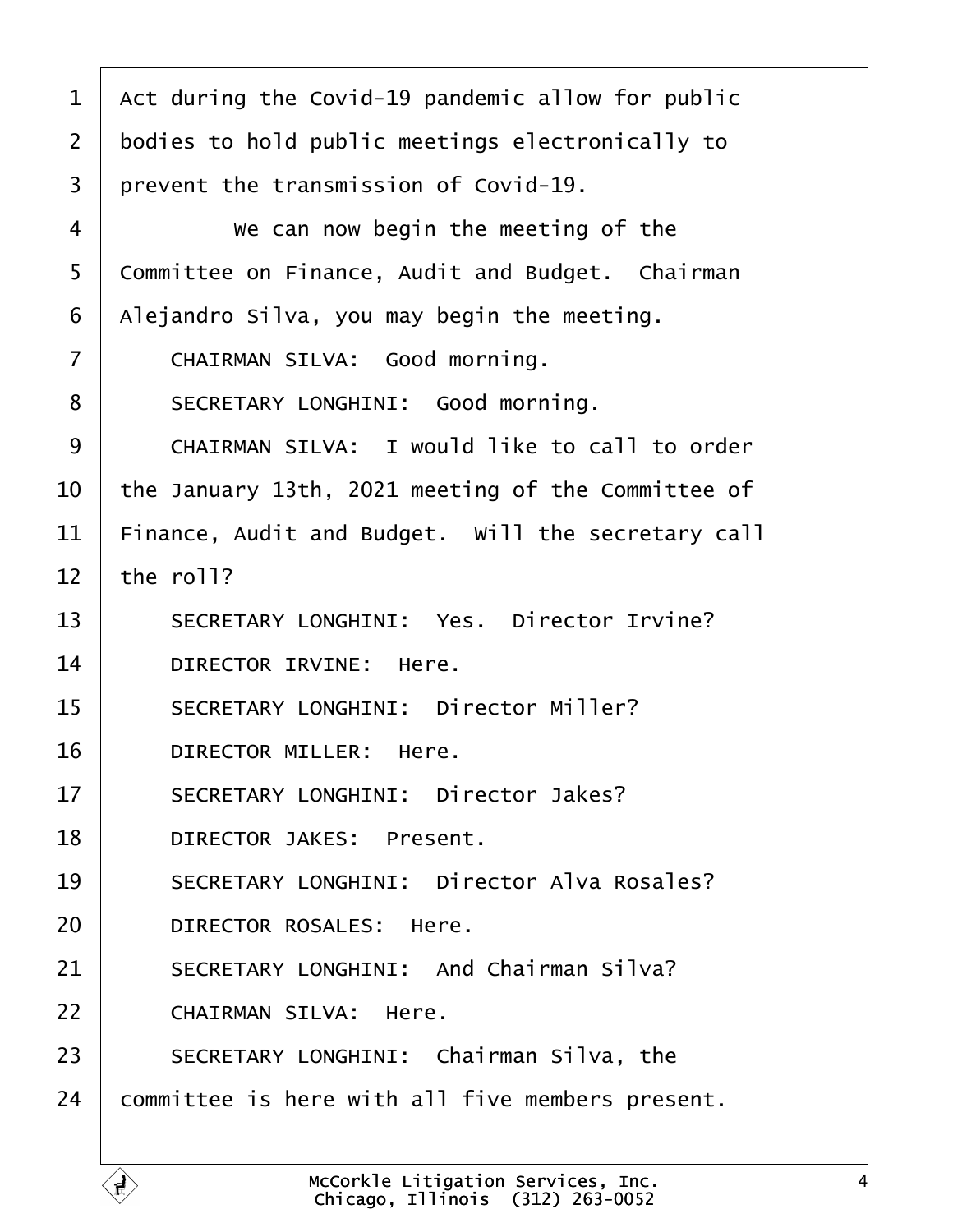<span id="page-4-0"></span>

| 1              | CHAIRMAN SILVA: Our first order of business is       |
|----------------|------------------------------------------------------|
| 2              | the approval of the committee minutes of             |
| 3              | December 16th, 2020. May I have a motion to          |
| 4              | approve?                                             |
| 5              | DIRECTOR IRVINE: So moved.                           |
| 6              | DIRECTOR JAKES: Second.                              |
| $\overline{7}$ | <b>SECRETARY LONGHINI: Moved by Director Irvine.</b> |
|                |                                                      |
| 8              | Seconded by Director Jakes.                          |
| 9              | SECRETARY LONGHINI: I'm now going to take a          |
| 10             | foll call vote on the December minutes. Director     |
| 11             | rvine?                                               |
| 12             | <b>DIRECTOR IRVINE: Yes.</b>                         |
| 13             | <b>SECRETARY LONGHINI: Director Miller?</b>          |
| 14             | <b>DIRECTOR MILLER: Yes.</b>                         |
| 15             | <b>SECRETARY LONGHINI: Director Jakes?</b>           |
| 16             | <b>DIRECTOR JAKES: Yes.</b>                          |
| 17             | <b>SECRETARY LONGHINI: Director Alva Rosales?</b>    |
| 18             | <b>DIRECTOR ROSALES: Yes.</b>                        |
| 19             | <b>SECRETARY LONGHINI: Chairman Silva?</b>           |
| 20             | <b>CHAIRMAN SILVA: Yes.</b>                          |
| 21             | SECRETARY LONGHINI: The motion is approved           |
| 22             | with five yes votes and you may proceed to agenda    |
| 23             | item number three, sir.                              |
| 24             | <b>CHAIRMAN SILVA: The next order of business is</b> |
|                |                                                      |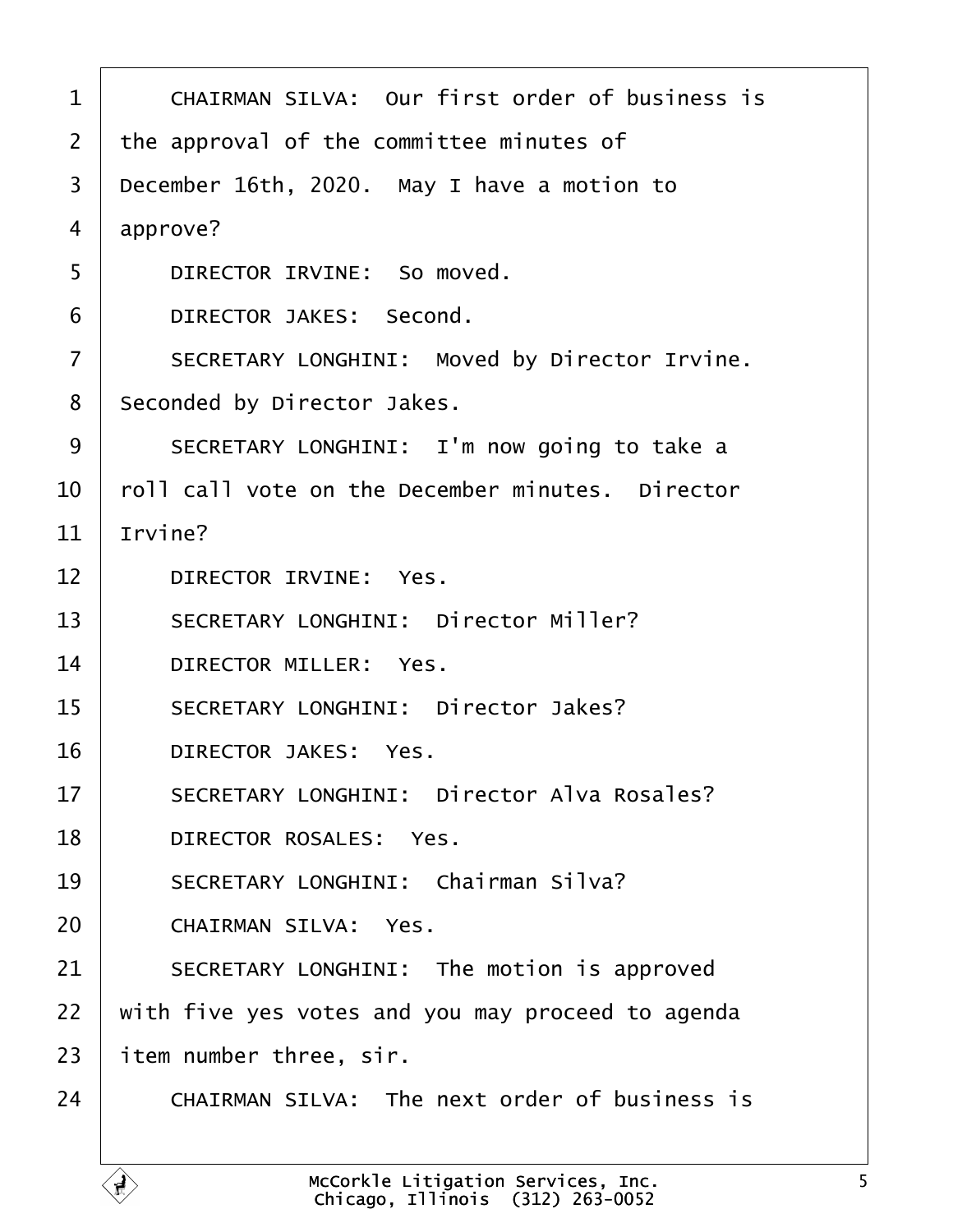<span id="page-5-0"></span>

| 1              | the finance report.                                  |
|----------------|------------------------------------------------------|
| $\overline{2}$ | SECRETARY LONGHINI: Thank you.                       |
| 3              | <b>CHAIRMAN SILVA: Chairman Fine.</b>                |
| 4              | SECRETARY LONGHINI: Thank you. Thank you,            |
| 5              | Chairman. Herb, let us know when -- when Jeremy      |
| 6              | i\$ -- is ready to go.                               |
| $\overline{7}$ | MR. NITZ: You can proceed.                           |
| 8              | MR. FINE: Good morning. I'm Jeremy Fine, your        |
| 9              | Chief Financial Officer. And I'll be walking         |
| 10             | through November results today. Next page. For       |
| 11             | farebox and pass revenues we see those totals down   |
| 12             | approximately at the same levels that we saw for     |
| 13             | October. We're down about \$32,000,000 to            |
| 14             | budget on fare and pass totals. On reduced fare      |
| 15             | subsidy is flat to budget. And non-farebox totals    |
| 16             | are down about 3,000,000. So overall we're down      |
| 17             | about \$35,000,000 vis-à-vis the budget but again as |
| 18             | we'll talk about here more in a moment CARES         |
| 19             | funding is the critical component to bridge the gap  |
| 20             | that's created because of the pandemic. The next     |
| 21             | page. The year-to-date numbers we see a similar      |
| 22             | trajectory on the various line items. Again fare     |
| 23             | and pass totals down about \$320,000,000. Reduced    |
| 24             | fare subsidy coming in basically on budget.          |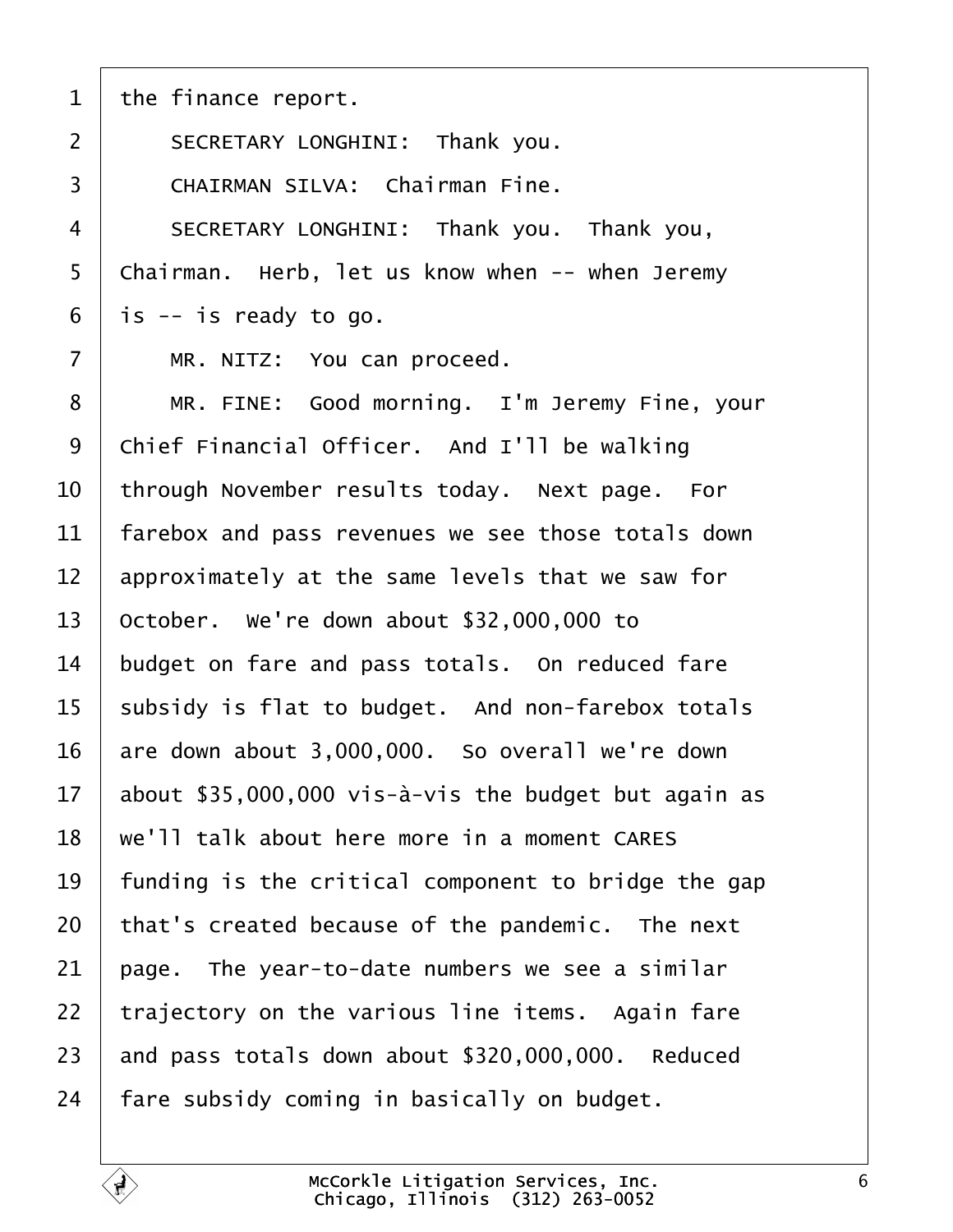<span id="page-6-0"></span>

| $\mathbf 1$    | Non-farebox totals down about 25. So overall a      |
|----------------|-----------------------------------------------------|
| $\overline{2}$ | little less than \$350,000,000 down to budget. But  |
| 3              | again the CARES funding is the critical component   |
| 4              | here as we've worked through 2020 and going into    |
| 5              | 2021. With regard to our expenses, we've done a     |
| 6              | good job to continue to constrain expenses as best  |
| $\overline{7}$ | we can. We've seen labor coming in slightly         |
| 8              | favorable to budget. A little less than             |
| 9              | \$3,000,000. Materials positive by a little over a  |
| 10             | half a million dollars. Fuel and power have been    |
| 11             | very strong performers for us throughout the year.  |
| 12             | And we see almost \$1,000,000 on both of those line |
| 13             | items. Injuries and damages and security services   |
| 14             | coming in as expected. And then other expenses      |
| 15             | coming in favorable by about 1.1 million. So        |
| 16             | overall for the month of November we were able to   |
|                | 17 attain about 6.5 million dollars of favorability |
| 18             | vis-à-vis -- vis-à-vis the budget. On the next      |
| 19             | page we see year-to-date expenses. You know,        |
| 20             | again, it's a very similar trajectory on the        |
| 21             | various lines where we see some very slight         |
| 22             | positive favorability on labor. Some slight but     |
| 23             | basically flat variance on materials. Fuel and      |
| 24             | power again very strong performers for              |
|                |                                                     |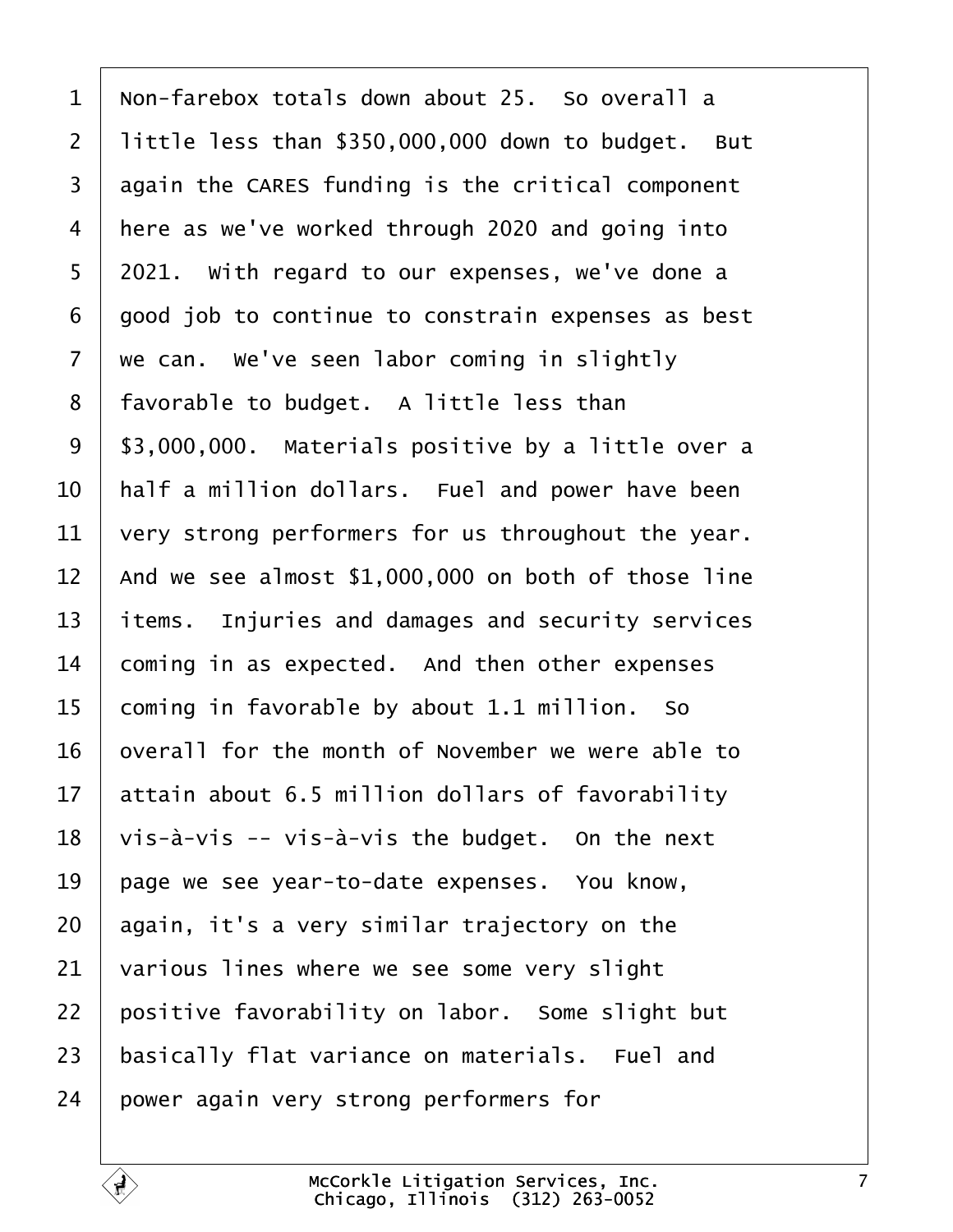<span id="page-7-0"></span>

| us throughout the year. Injuries and damages and    |
|-----------------------------------------------------|
| security services coming in basically as expected   |
| and then almost \$15,000,000 of favorability on     |
| other expenses. So with all of those rolled up      |
| together, we have attained over \$30,000,000, 31.4  |
| million dollars of favorability over the course of  |
| the year. Again this is very helpful in allowing    |
| us to stretch those critical CARES dollars as far   |
| as we can into 2021. So again this has been a huge  |
| effort from the various departments here at CTA to  |
| ensure that we're, you know -- you know, maximizing |
| bur CARES dollars and, you know, minimizing our     |
| expenses as best we can.                            |
| Next page, please. With regard to our               |
| public funding. We see a similar trajectory as      |
| what we saw last month. Again sales tax down but    |
| obviously not down as significantly as it was       |
| earlier in the pandemic. We see some slight         |
| unfavorability here. About two and a half million.  |
| PTF down about 3,000,000. We have seen over the     |
| course of the last several months, you know, some   |
| positive trajectory in the real estate transfer tax |
| from time to time so again we see that here, you    |
|                                                     |
|                                                     |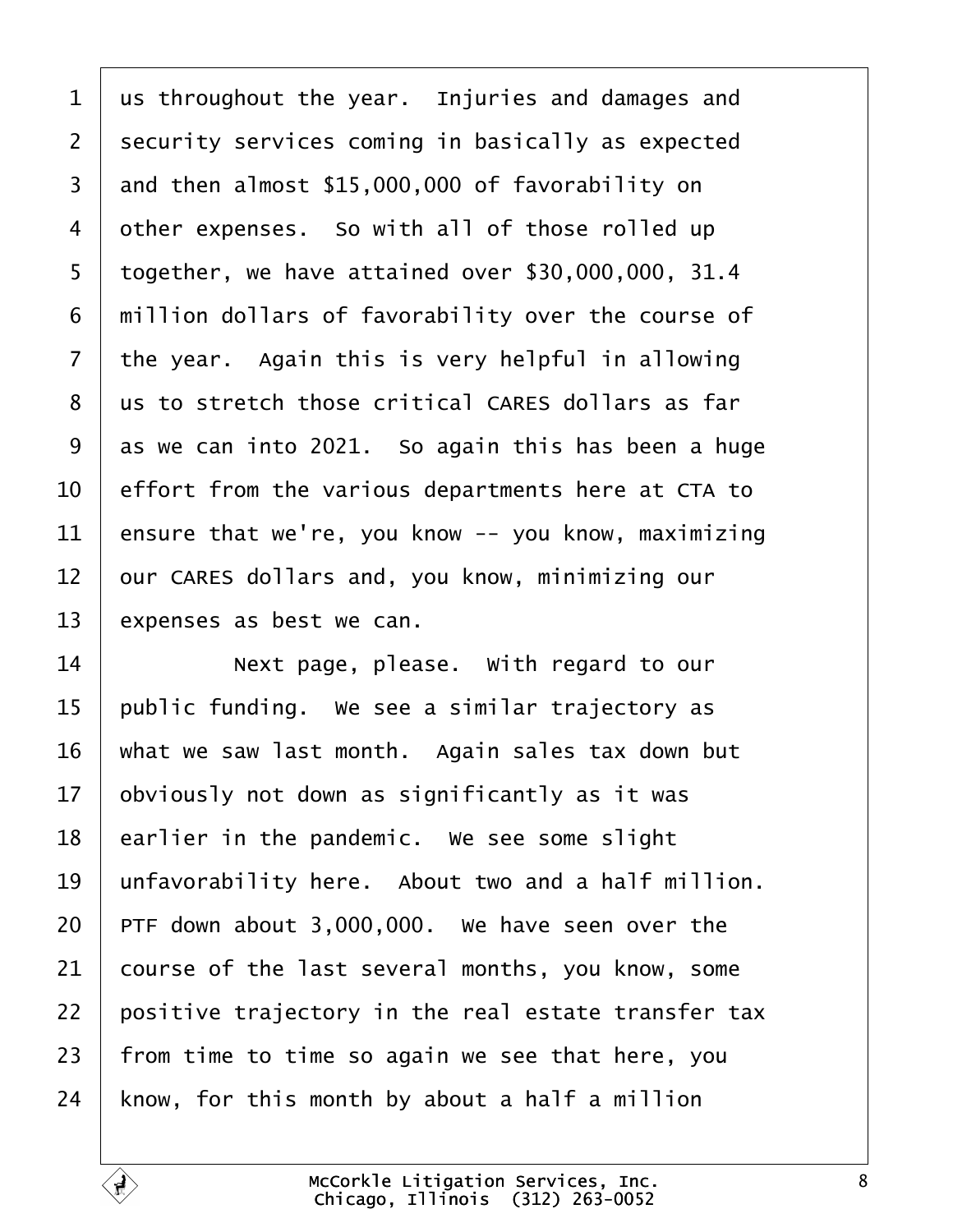- <span id="page-8-0"></span>1 dollars. So overall for the month we're down about
- 2 5.5 million. As you see on the next page, this
- 3 translates into a little over \$100,000,000 of
- 4 negative variance on a year-to-date basis but
- 5 again, CARES funding is the critical component as
- 6 well to help offset these gaps. With regard to
- 7 CARES funding, on the next page we see for the
- 8 month we'll draw down a little less than
- 9  $$40,000,000$ . So on a year-to-date basis that will
- 10  $\mu$  but us a little over \$400,000,000 drawn
- 11  $\sqrt{2}$  vear-to-date. This equates to about half of what
- 12 we received. We received about \$8,017,000,000
- 13 early in the pandemic. And, you know, again we've
- 14 been able to stretch those dollars as best we can
- 15 through 2020 so that we'll have some carryover into
- 16 2021. There was some good news at the end of the
- 17  $\sqrt{2}$  vear with regard to another package being passed.
- 18 We are still working with RTA on the timing and the
- 19 eventual dollar allocation. We'll continue to keep
- 20 the Board apprised as to those conversations but,
- 21  $\frac{1}{2}$  you know, again nothing has been finalized yet with
- 22  $\epsilon$  regard to the dollar allocations at this point.
- 23 But it will obviously help us close, you know, a
- 24 portion of our 2021 gap if not entirely. So again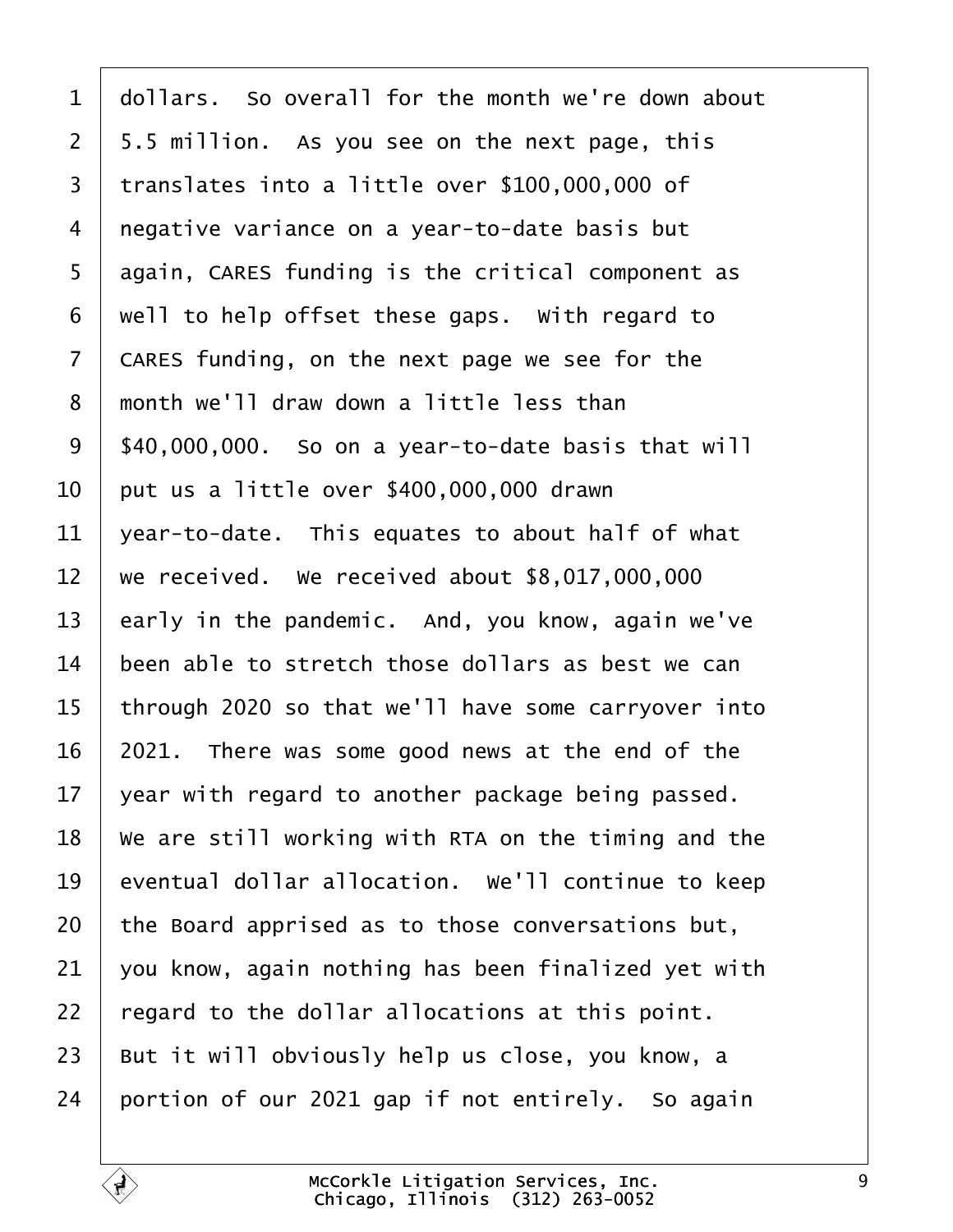<span id="page-9-0"></span>

| $\mathbf 1$    | we'll continue to work with the RTA on those        |
|----------------|-----------------------------------------------------|
| $\overline{2}$ | allocations. And we'll report back to the Board     |
| 3              | with further information as it becomes available.   |
| $\overline{4}$ | Next page, please. With regard to the               |
| 5              | dommodities. Fuel, power and natural gas, we see    |
| 6              | fuel -- you know, all three commodities, fuel,      |
| $\overline{7}$ | power and natural gas, locked in for where we need  |
| 8              | to be for 2021. We continue with the RFP process    |
| 9              | for both fuel and natural gas and will continue to  |
| 10             | look for opportunistic buys for future years on     |
| 11             | those two commodities. We'll continue to keep the   |
| 12             | Board apprised, you know, as to any updates on      |
| 13             | those commodity purchases as well. That concludes   |
| 14             | my report. I'm glad to answer any questions.        |
| 15             | CHAIRMAN SILVA: Yes. Jeremy, can we                 |
| 16             | understand the effect of the box in application for |
| 17             | the ridership?                                      |
| 18             | MR. FINE: So I -- I would ask Mike Connelly to      |
| 19             | also jump in with regard to ridership and, you      |
| 20             | know, what we've seen with regard to trends, you    |
| 21             | know, from the onset of the pandemic and then how   |
| 22             | that has been affected by the second wave and then  |
| 23             | what we would see potentially as -- as we move      |
| 24             | forward.                                            |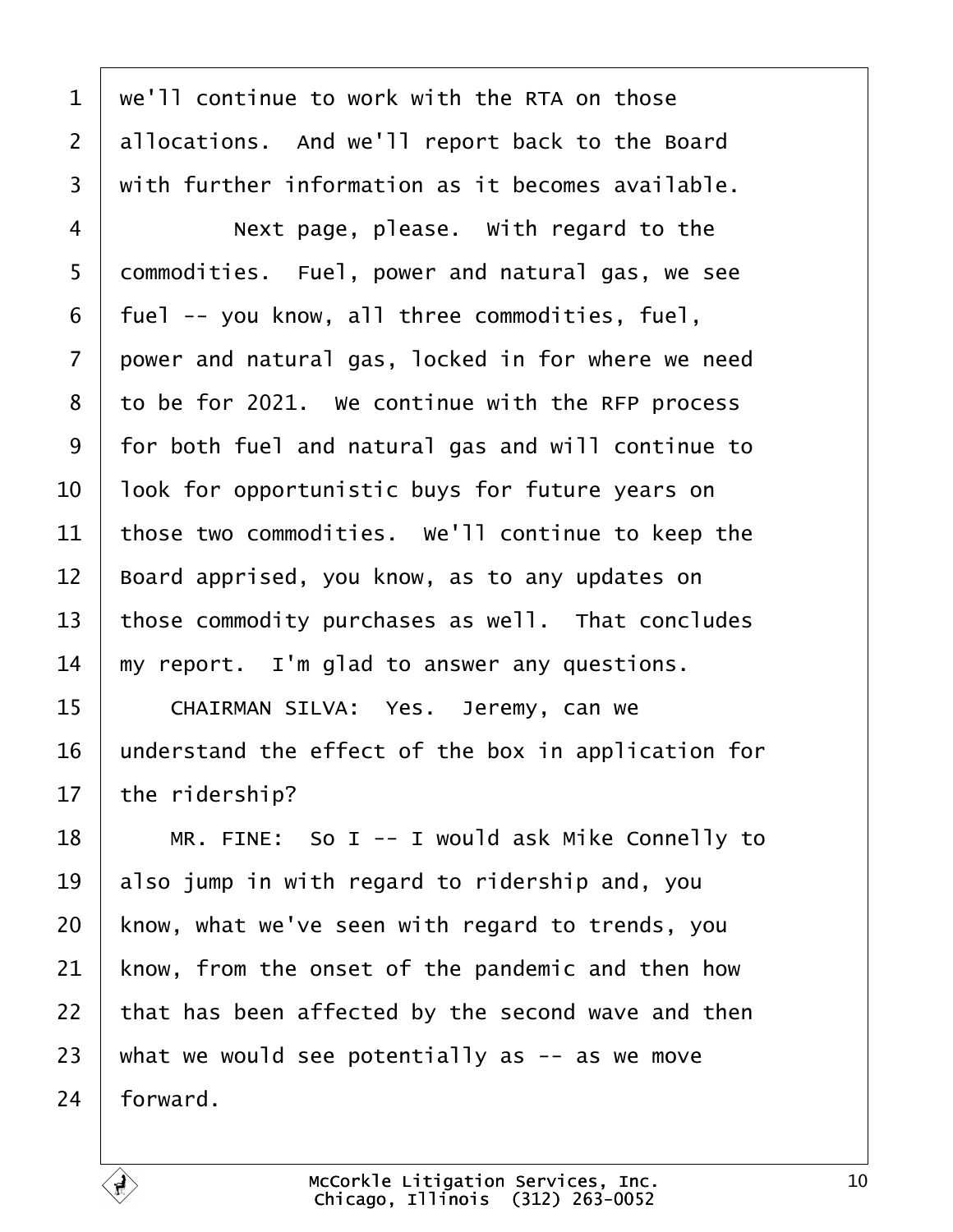<span id="page-10-0"></span>

| 1              | CHAIRMAN SILVA: But -- but is the box seen,         |
|----------------|-----------------------------------------------------|
| $\overline{2}$ | okay, helping, okay, in getting the ridership up?   |
| 3              | MR. FINE: So -- so we saw -- and we saw that        |
| 4              | on the front end of the pandemic we went from about |
| 5              | 1.5 million rides a day. That dropped dramatically  |
| 6              | at the outset of the first wave of the pandemic to  |
| $\overline{7}$ | about 250,000 rides a day. That picked up as        |
| 8              | people became more, you know, acclimated to         |
| 9              | the -- the procedures that they needed to follow to |
| 10             | remain as healthy as possible. You know, by         |
| 11             | wearing masks and socially distancing. We saw       |
| 12             | ridership start ticking up where we saw about       |
| 13             | 500,000 rides a day. When the second wave of the    |
| 14             | Covid started, you know, coming out in the -- in    |
| 15             | the fall during kind of the -- during that period,  |
| 16             | we saw a ridership start to tick down a little bit. |
| 17             | Not -- not nearly as dramatically as what we had    |
| 18             | seen previously. So we went from about 500,000      |
| 19             | rides to about 440 or 450,000 rides a day. So it    |
| 20             | did have some effect but albeit relatively modest   |
| 21             | compared to the initial, you know, onset of         |
| 22             | the -- of the virus. You know, obviously            |
| 23             | with -- you know, with yet another, you know, kind  |
| 24             | of tool in the tool box with regard to the -- the   |
|                |                                                     |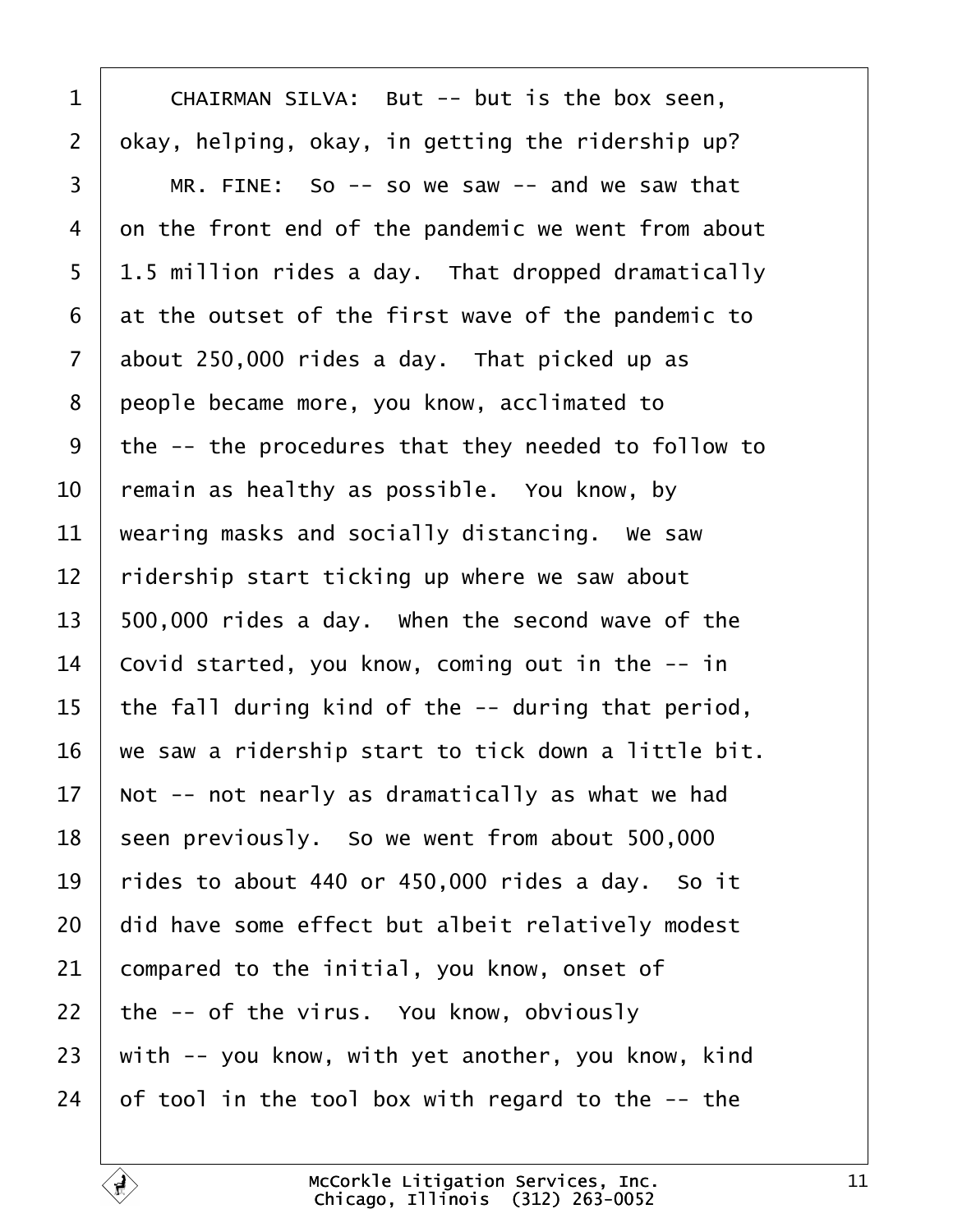<span id="page-11-0"></span>

| 1               | vaccine, that will obviously, you know, again help  |
|-----------------|-----------------------------------------------------|
| $\overline{2}$  | people feel more comfortable in getting -- getting  |
| 3               | back out on the system, getting back out just in    |
| 4               | general. So again, you know, we're really on the    |
| 5               | front end of the vaccine rollout. You know, I       |
| 6               | believe that the -- that the -- that the second     |
| $\overline{7}$  | dose of the vaccine just started rolling out within |
| 8               | the last week or so. So I don't know if we really   |
| 9               | have any additional information with regard to, you |
| 10              | know, how that would -- how that is -- is impacting |
| 11              | ridership per se. But as we, you know, continue to  |
| 12              | gather additional information and that cohort of    |
| 13              | people that are receiving the vaccine continues to  |
| 14              | grow, obviously we'll continue to post the Board as |
| 15              | to those updates. But, you know, again it's -- you  |
| 16              | know, it's a -- it's a relatively small cohort      |
| 17 <sub>1</sub> | that's received the vaccine and it's a relatively   |
| 18              | small cohort within that that's received the second |
| 19              | dose so far. So we'll continue to post the Board    |
| 20              | as more information becomes available.              |
| 21              | CHAIRMAN SILVA: Thank you.                          |
| 22              | SECRETARY LONGHINI: Director Alva Rosales, do       |
| 23              | you have any questions?                             |
| 24              | DIRECTOR ROSALES: I do. This -- this one            |
|                 |                                                     |

 $\sqrt{ }$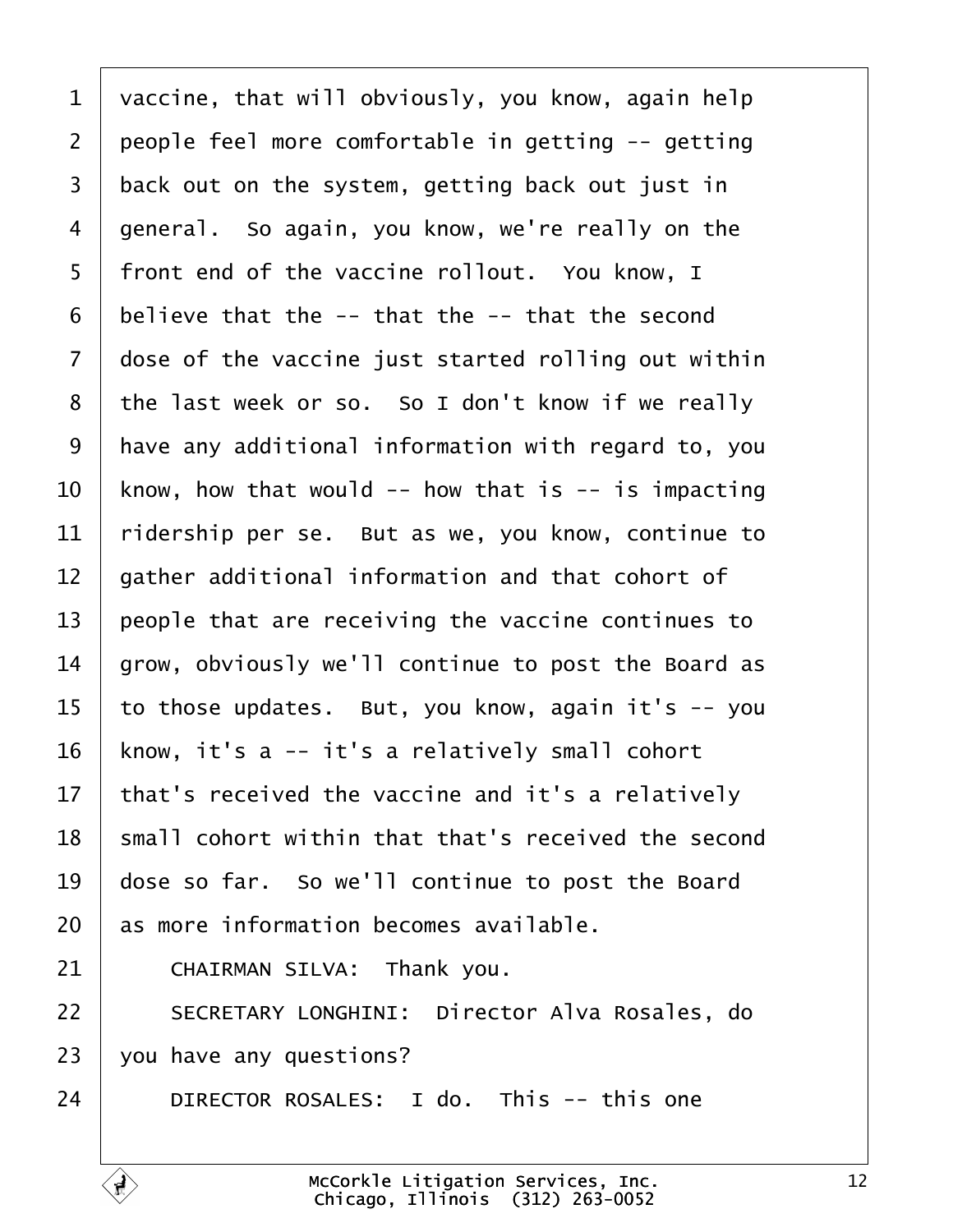<span id="page-12-0"></span>

| 1              | might be for Mike. Regarding the free mask pilot      |
|----------------|-------------------------------------------------------|
| $\overline{2}$ | program, how is that going?                           |
| 3              | MR. CONNELLY: It's going very well on                 |
| 4              | the $-$ on the buses. And $-$ and the $-$ the $-$ the |
| 5              | mask dispensers have been installed in two            |
| 6              | Incations on the buses. There was one on a bus I      |
| $\overline{7}$ | was on yesterday. And -- and I haven't seen           |
| 8              | anybody actually draw a mask out but the boxes are    |
| 9              | donstructed very well to dispense one mask at a       |
| 10             | time and prevent touching the other masks that are    |
| 11             | in the dispenser. So it's -- it's a nicely set up     |
| 12             | unit. It's right behind the driver's seat in an       |
| 13             | area that's not interfering with the seating or       |
| 14             | interfering with the -- the flip-up seats for         |
| 15             | wheelchair access either. It's -- it's tucked in      |
| 16             | but of the way and -- and still exactly very          |
| 17             | accessible to people coming into the bus.             |
| 18             | DIRECTOR ROSALES: Okay. So well that's good           |
| 19             | to hear.                                              |
| 20             | MR. CONNELLY: We've done another round                |
| 21             | of -- of distributing travel safety kits as well      |
| 22             | with masks and hand sanitizer and that went out       |
| 23             | starting this week. So -- so there is another         |
| 24             | several thousand that have been sent out to people    |
|                |                                                       |

 $\sqrt{ }$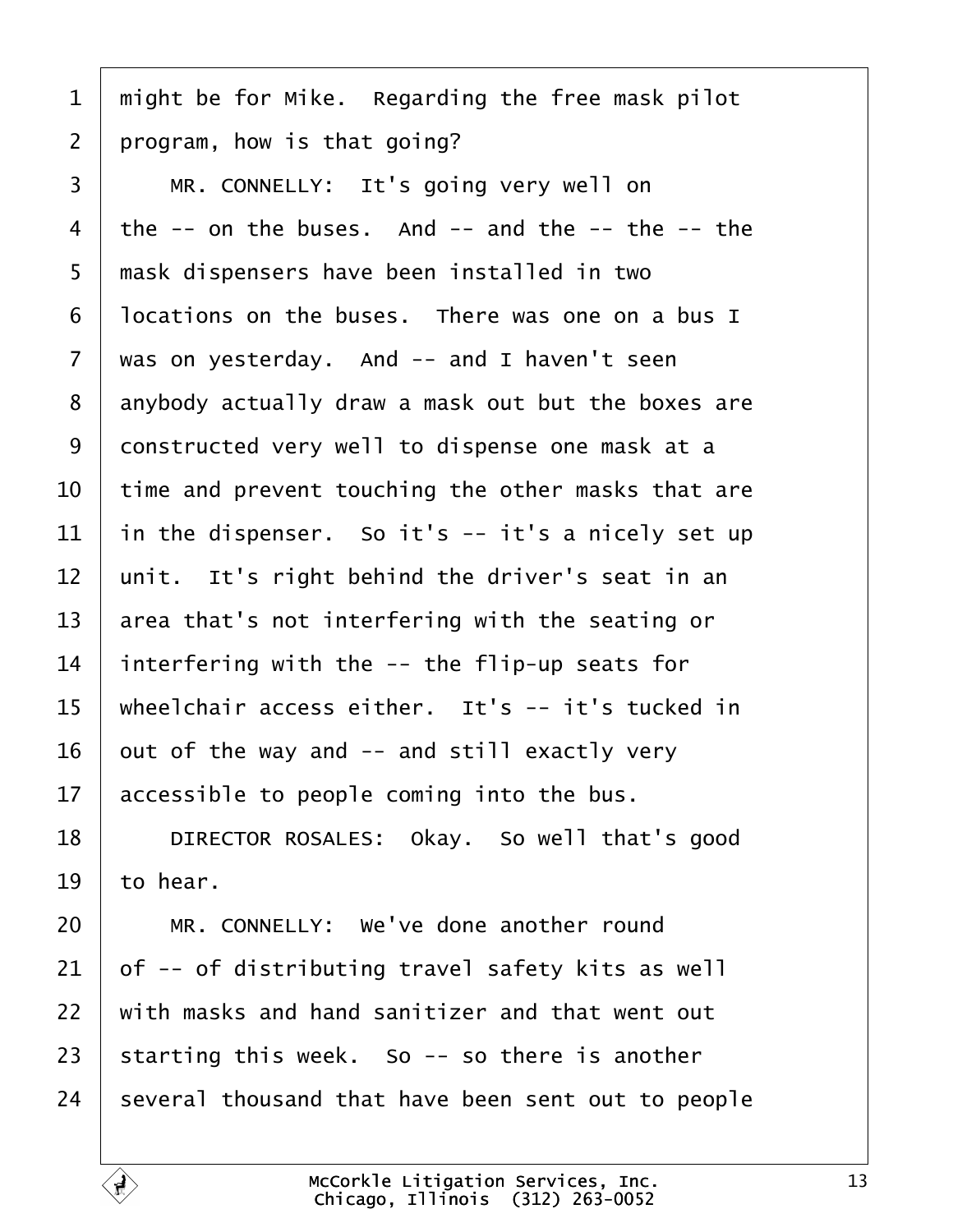<span id="page-13-0"></span>

| 1<br>on locations at bus and rail transfer points.                  |
|---------------------------------------------------------------------|
| DIRECTOR ROSALES: Yeah. The first round got a<br>$\overline{2}$     |
| 3<br>really good PR response. The press seemed to like              |
| that which was good. I -- I saw it on a couple of<br>4              |
| different things. So that's -- that's good.<br>5                    |
| Hopefully people continue to respond positively to<br>6             |
| that. You know what, at least it motivates people<br>$\overline{7}$ |
| to utilize the masks and to, you know, feel safer.<br>8             |
| 9<br>I think I feel that it's cleaner. They can see                 |
| 10<br>that everything is clean but this is an added plus.           |
| 11<br>think that will help people.                                  |
| 12<br>So I'm curious, Jeremy, with                                  |
| 13<br>regards -- it's good to hear that real estate                 |
| transfer -- real estate transfer tax is slightly<br>14              |
| up. Is this a trend or what are you -- I mean I'm<br>15             |
| 16<br>hoping it's a trend. Right?                                   |
| 17<br>MR. FINE: Yeah.                                               |
| DIRECTOR ROSALES: But any indications there of<br>18                |
| 19<br>what we might see coming up?                                  |
| 20<br>MR. FINE: Yeah. So, you know, I -- I don't                    |
| know if we're quite ready to call it a trend yet.<br>21             |
| But, you know, two of the last three months we have<br>22           |
| 23<br>seen positive favorability. So that is a                      |
| good -- good news story. You know, it's really<br>24                |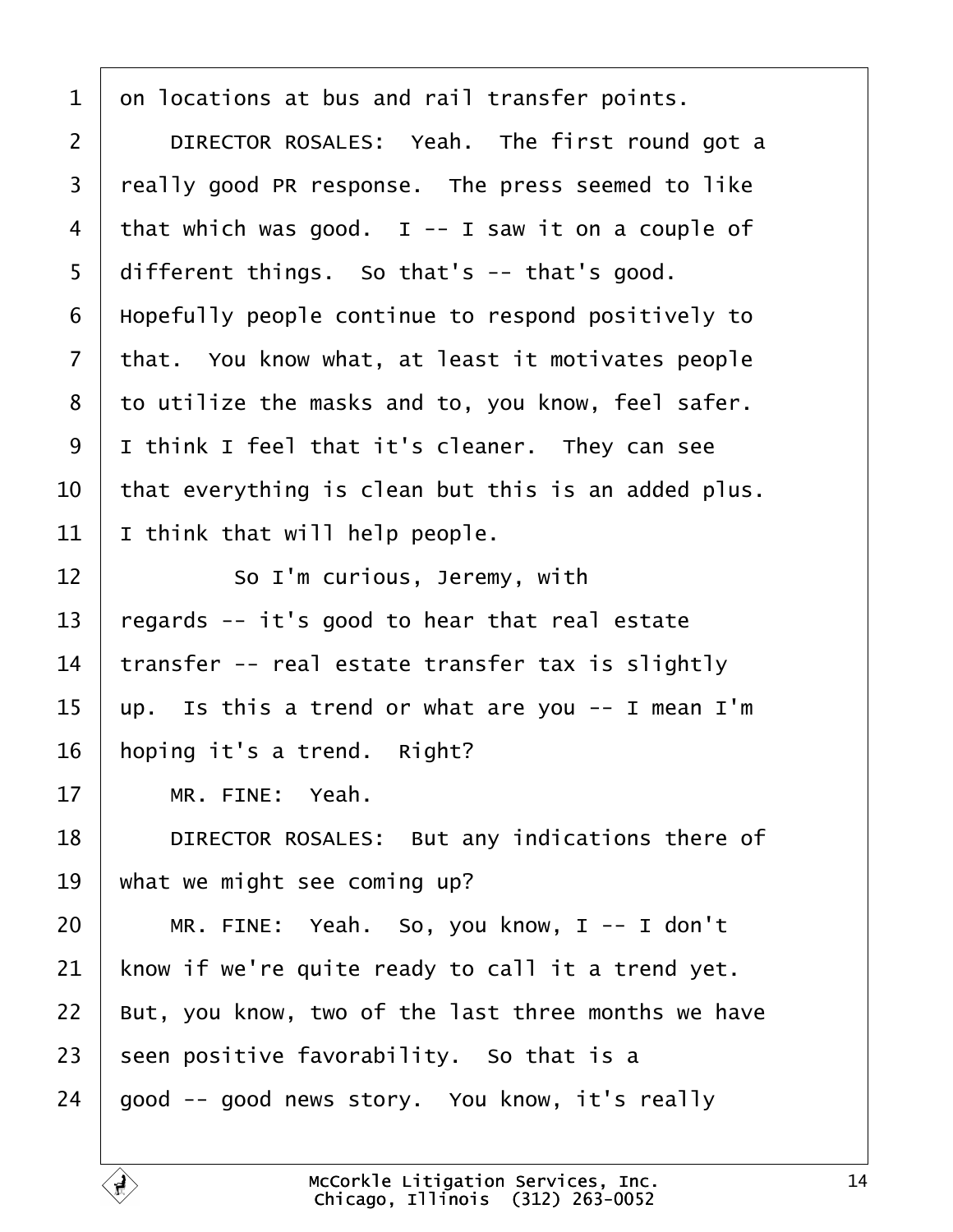<span id="page-14-0"></span>1 kind of driven off of, you know, there's been a lot 2 df -- you know, there was a lot of pent up, you 3 know, residential real estate transactions that 4 were kind of held so to speak, you know, from the 5 front end of the pandemic. There was kind of a 6 Iull in people buying and selling houses. So I 7 think that some of that is kind of the pent up 8 demand in selling that was -- that was taking place 9 after everybody kind of got comfortable and started 10 getting back out and -- and selling property. The 11 bther thing that we're really kind of watching is 12 commercial sales. So, you know, we really want to 13 see commercial sales starting to pick back up. You 14 know, there's been a couple of buildings but, you 15 know, we really want to see, you know, a larger 16 trend on that. And again we'll be -- we'll 17 continue to update the Board as we start seeing 18 more information regarding commercial sales in the 19 Loop and elsewhere but particularly in the Loop. 20 | DIRECTOR ROSALES: Good job on continuing 21 expenses again. That's always very helpful. Thank  $22$  *vou.* 23  $\parallel$  MR. FINE: It's a -- it's a group effort from

24 everyone in the agency so.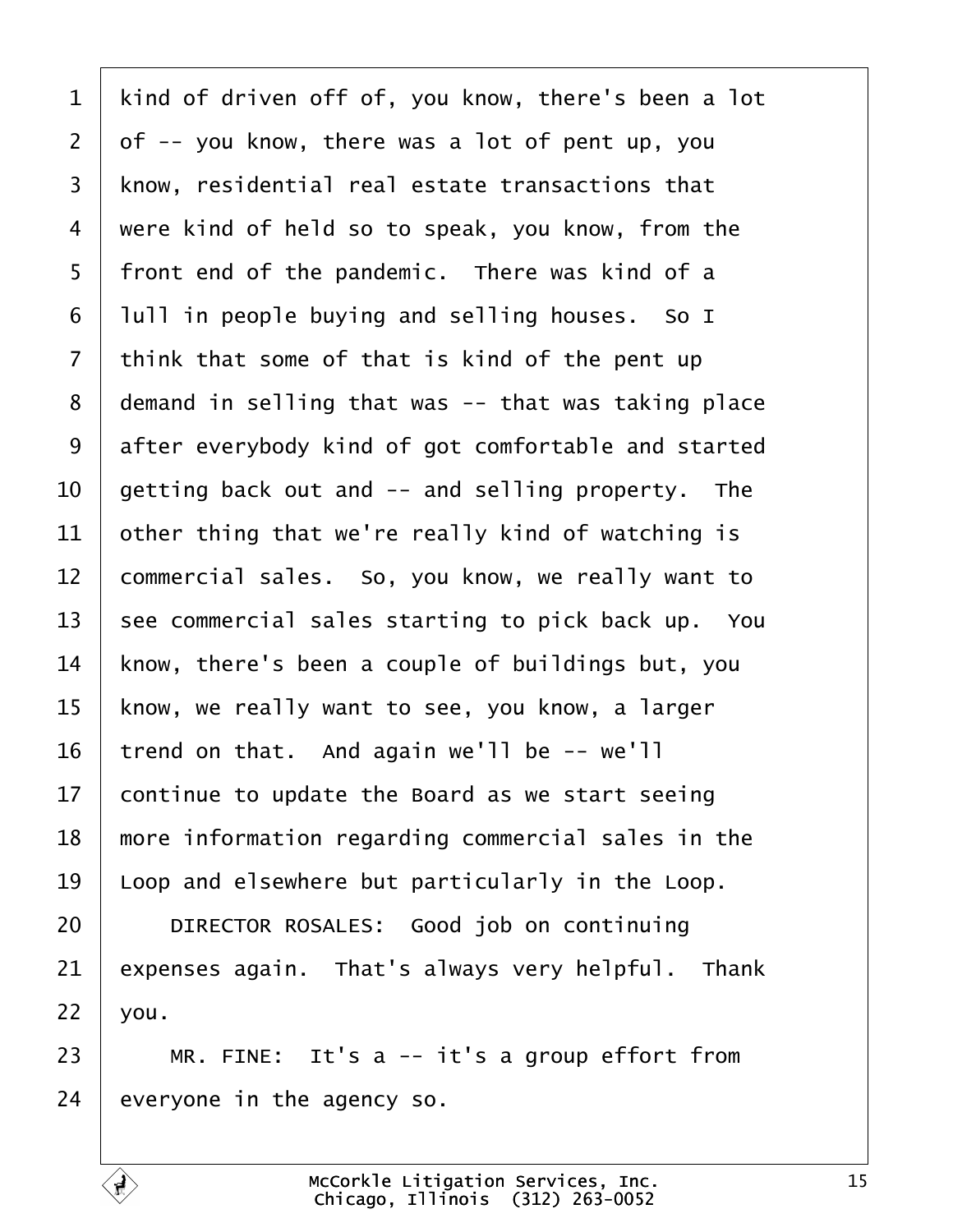<span id="page-15-0"></span>

| $\mathbf 1$    | DIRECTOR ROSALES: It is.                            |
|----------------|-----------------------------------------------------|
| $\overline{2}$ | MR. FINE: We appreciate it.                         |
| 3              | DIRECTOR ROSALES: Good job. Thanks.                 |
| 4              | <b>SECRETARY LONGHINI: Director Irvine, any</b>     |
| 5              | questions?                                          |
| 6              | DIRECTOR IRVINE: Just -- no more questions but      |
| $\overline{7}$ | kind of following up with Director Alva Rosales'    |
| 8              | question about the -- or the comment about the mask |
| 9              | dispensers. I just want to say, you know, thank     |
| 10             | you to Michael Connelly and your staff and everyone |
| 11             | for getting those mask dispensers. The pilot out    |
| 12             | there. It's a good idea. I'm glad you're able to    |
| 13             | figure out how to do it. And if anyone is           |
| 14             | interested in -- in learning more about it, there   |
| 15             | was a really good presentation about the mask       |
| 16             | dispensers at the ADA Advisory Committee meeting on |
| 17             | Monday which was an excellent meeting. It went for  |
| 18             | almost three hours. Very substantive with           |
| 19             | great -- great feedback and questions from the ADA  |
| 20             | Advisory Committee members and I believe excellent  |
| 21             | esponses from the staff. So there's a really good   |
| 22             | presentation about the mask dispensers and, you     |
| 23             | know, photos and -- and, you know, more information |
| 24             | about it. So if anyone wants to do a deeper dive,   |
|                |                                                     |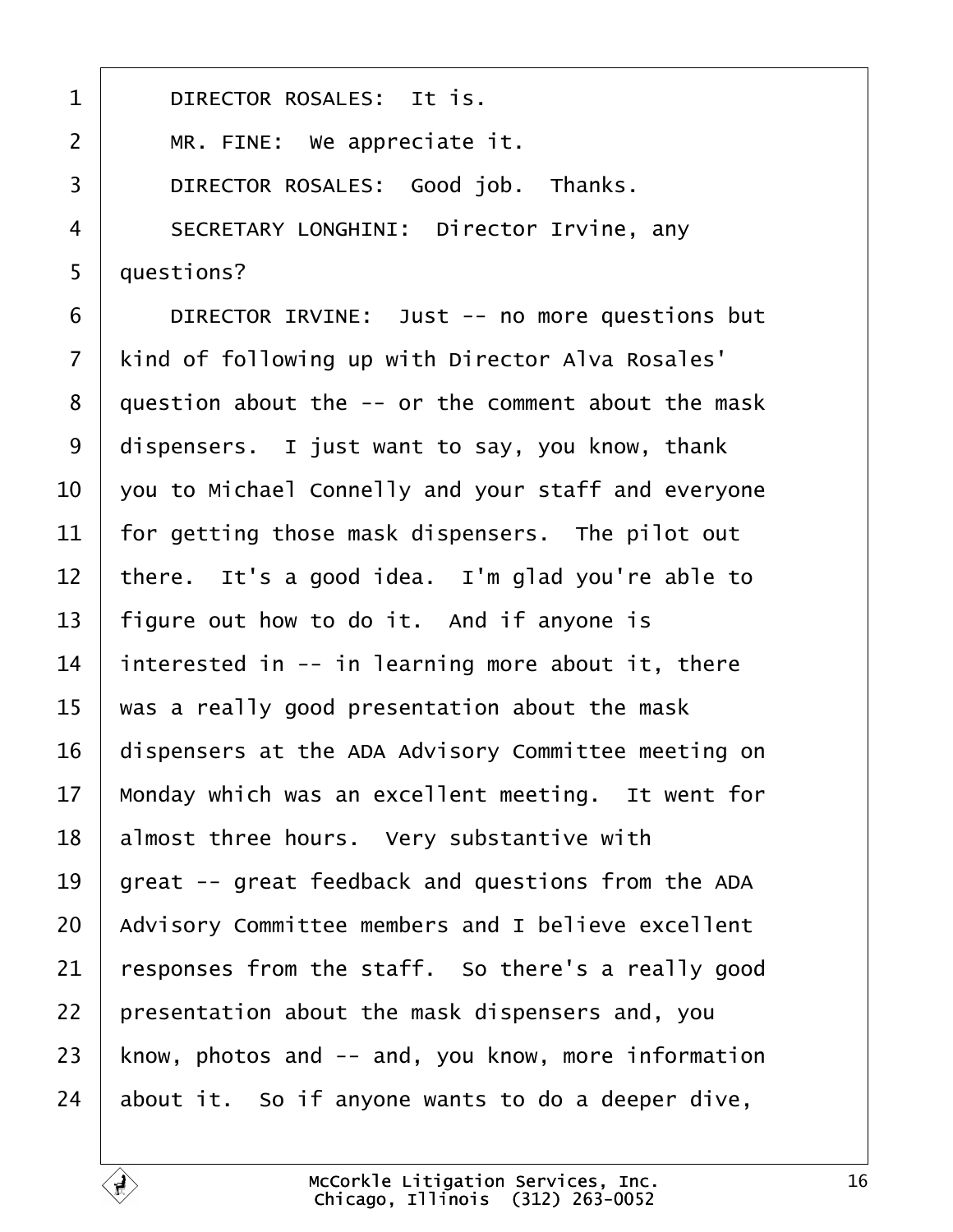- <span id="page-16-0"></span>1 I'd definitely recommend you check that out. So
- 2 thank you. No other questions.
- 3 | SECRETARY LONGHINI: Thank you. Director
- 4 Miller, any questions?
- 5 | DIRECTOR MILLER: Well, yes. Just -- I don't
- 6 know if this is to Jeremy or Dorval. You know, in
- 7 light of CPS their movement on this past Monday
- 8 getting the kids part back in school and the mayor
- ·9· ·was here on Friday and you could hear the
- 10 continuous. How is that impacting -- you know, I
- 11 know you don't have any numbers on it now but how
- 12 is that impacting or is there any special movement
- 13 CTA had been -- been involved with children going
- 14 back to school?
- 15 | PRESIDENT CARTER: Well, I think, Director
- 16 Miller, that the -- the students that are going
- 17 back to school right now are the special education
- 18 and lower grade school students who are not
- 19 hecessarily the bulk of even our -- our school
- 20 ridership. So I don't think there's been any
- 21 really significant impact to that one way or the
- 22 bther. Later I think in the beginning of February
- 23 they will start to bring back grammar school kids
- 24 and some of those kids may actually use CTA. So we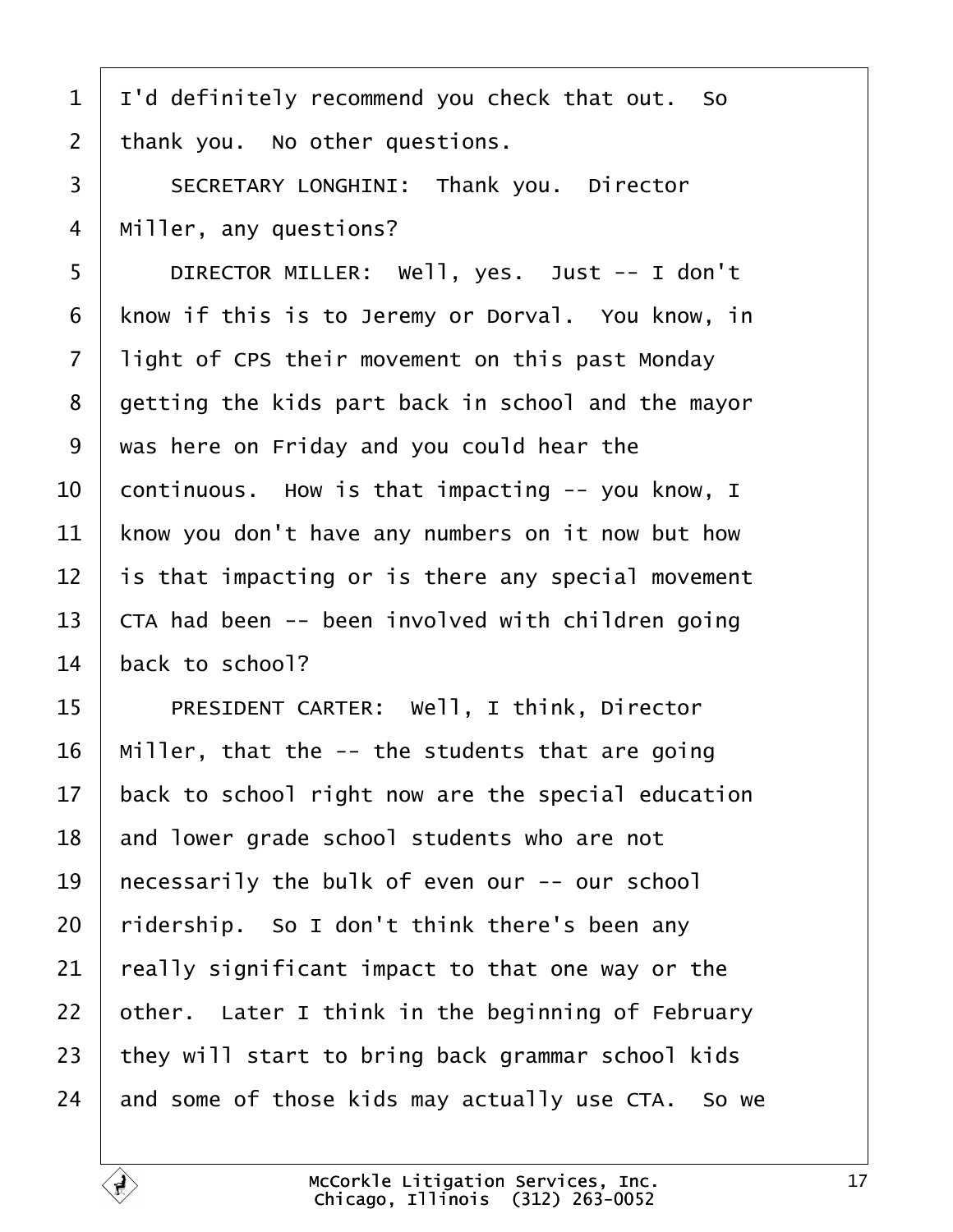<span id="page-17-0"></span>

| 1               | may see some slight increase. I think it's         |
|-----------------|----------------------------------------------------|
| $\overline{2}$  | important to point out a couple of things here.    |
| 3               | One, the ridership that we're expecting            |
| 4               | from -- from students is really on the margins of  |
| 5               | dur overall ridership. This -- this is not going   |
| 6               | to be a significant surge in ridership for CTA.    |
| 7               | Secondly, and this is really even more important.  |
| 8               | Remember that -- that students don't pay a full    |
| 9               | fare. So -- so from a revenue standpoint in terms  |
| 10              | of Jeremy's view of the world we may be getting    |
| 11              | more ridership but we're not really getting the    |
| 12 <sub>2</sub> | revenue benefit out from that ridership that we    |
| 13              | would get from obviously adult full-fare-paying    |
| 14              | customers or monthly pass customers which are      |
| 15              | terrific revenue generators for us. Clearly Mike   |
| 16              | Connelly and his team have been working closely    |
|                 | 17 with CPS making sure we're coordinating our     |
| 18              | services based on what they're doing at the        |
| 19              | schools. They continue to -- to stay in contact    |
| 20              | with CPS. But it's my understanding at least as it |
| 21              | stands right now the high school students would be |
| 22              | the ones that probably make up the biggest         |
| 23              | ridership of -- of CTA are not coming back at all. |
| 24              | They're -- they're remaining in -- in virtual      |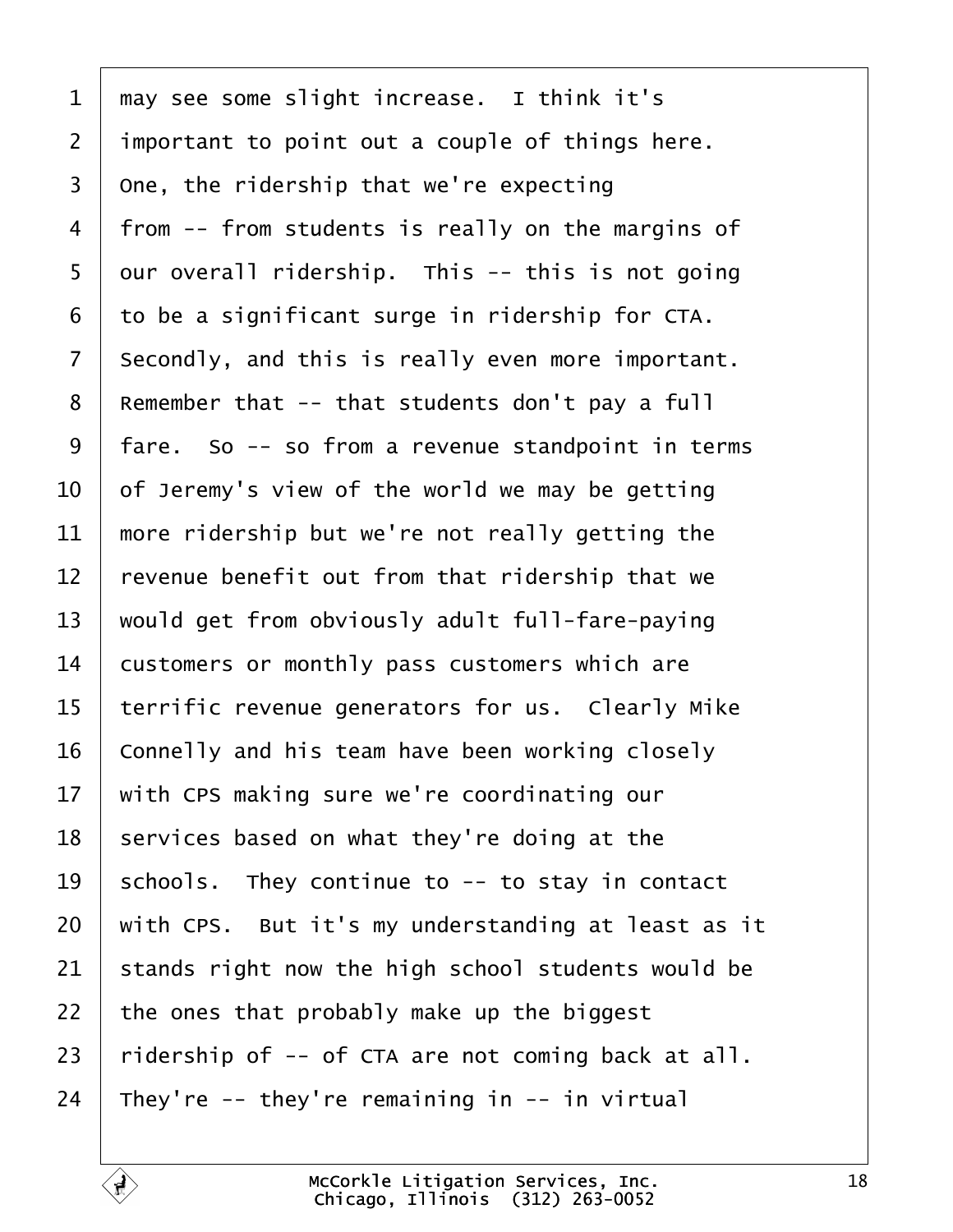- <span id="page-18-0"></span>1 learning status for at least the foreseeable
- 2 future. So I don't expect any -- any substantial
- 3 change in our ridership numbers based on
- 4 these -- these CPS ridership alone. And -- and,
- 5 Mike, feel free to add anything to -- to what I
- 6 just said. But that's my general
- 7 dnderstanding.
- 8 | MR. CONNELLY: That's -- that's exactly
- 9 the -- the case. It's the high school kids who
- 10 really would have an impact and they are not coming
- 11 back in any -- in any short order here. So we
- 12 won't see that.
- 13 | DIRECTOR MILLER: Okay. Thank you.
- 14 | SECRETARY LONGHINI: Director -- thank you,
- 15 Director Miller. Dr. Jakes, any questions?
- 16 | DIRECTOR JAKES: No questions.
- 17 | SECRETARY LONGHINI: All right. Chairman
- 18 Silva, there are no further questions so we may now
- 19 proceed to agenda item number four.
- 20 **CHAIRMAN SILVA:** The next order of business is
- 21 review of an ordinance consenting to the assignment
- 22  $\sigma$  of a lease for property located at 1909-11 North
- 23 Western Avenue, Chicago, Illinois, Blue Line. Bill
- 24 Mooney.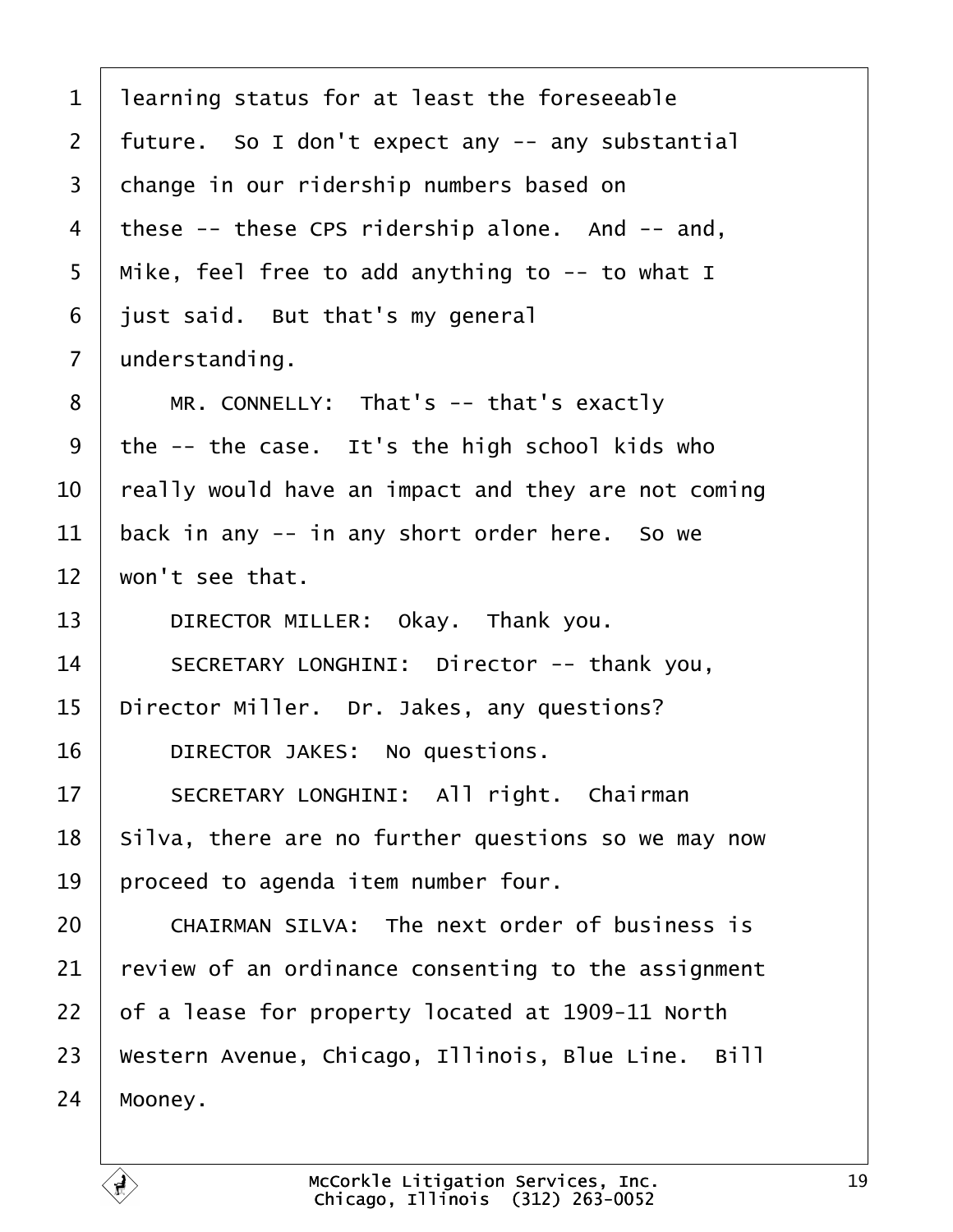<span id="page-19-0"></span>

| 1              | MR. MOONEY: Good morning. Bill Mooney, your            |
|----------------|--------------------------------------------------------|
| $\overline{2}$ | Chief Infrastructure Officer. Real estate staff is     |
| 3              | recommending approval of an ordinance authorizing      |
| 4              | the Chicago Transit Authority's consent to the         |
| 5              | assignment of a lease for the property located at      |
| 6              | 1909-1911 North Western Avenue. Chicago Transit        |
| $\overline{7}$ | Authority leases retail concession space at the        |
| 8              | <b>CTA's Western Blue Line Station to the Sala Pao</b> |
| 9              | shop which operates a Thai restaurant on site. The     |
| 10             | Sala Pao Shop is requesting assignment of a lease      |
| 11             | for their Cafe Station Corp. who will operate the      |
| 12             | space at the cafe. The assignment will not affect      |
| 13             | the original terms of the agreement. Sala Pao Shop     |
| 14             | will continue to be responsible for all rents and      |
| 15             | expenses set forth in the lease agreement if the       |
| 16             | Cafe Station Corp. is unable to fulfill their          |
| 17             | commitment. Pursuant to the terms of the lease,        |
| 18             | CTA must consent prior to any assignment of the        |
| 19             | lease. I'll be happy to take any questions.            |
| 20             | CHAIRMAN SILVA: I don't have a question.               |
| 21             | <b>SECRETARY LONGHINI: Director Alva Rosales?</b>      |
| 22             | DIRECTOR ROSALES: No questions.                        |
| 23             | <b>SECRETARY LONGHINI: Director Irvine?</b>            |
| 24             | DIRECTOR IRVINE: No questions.                         |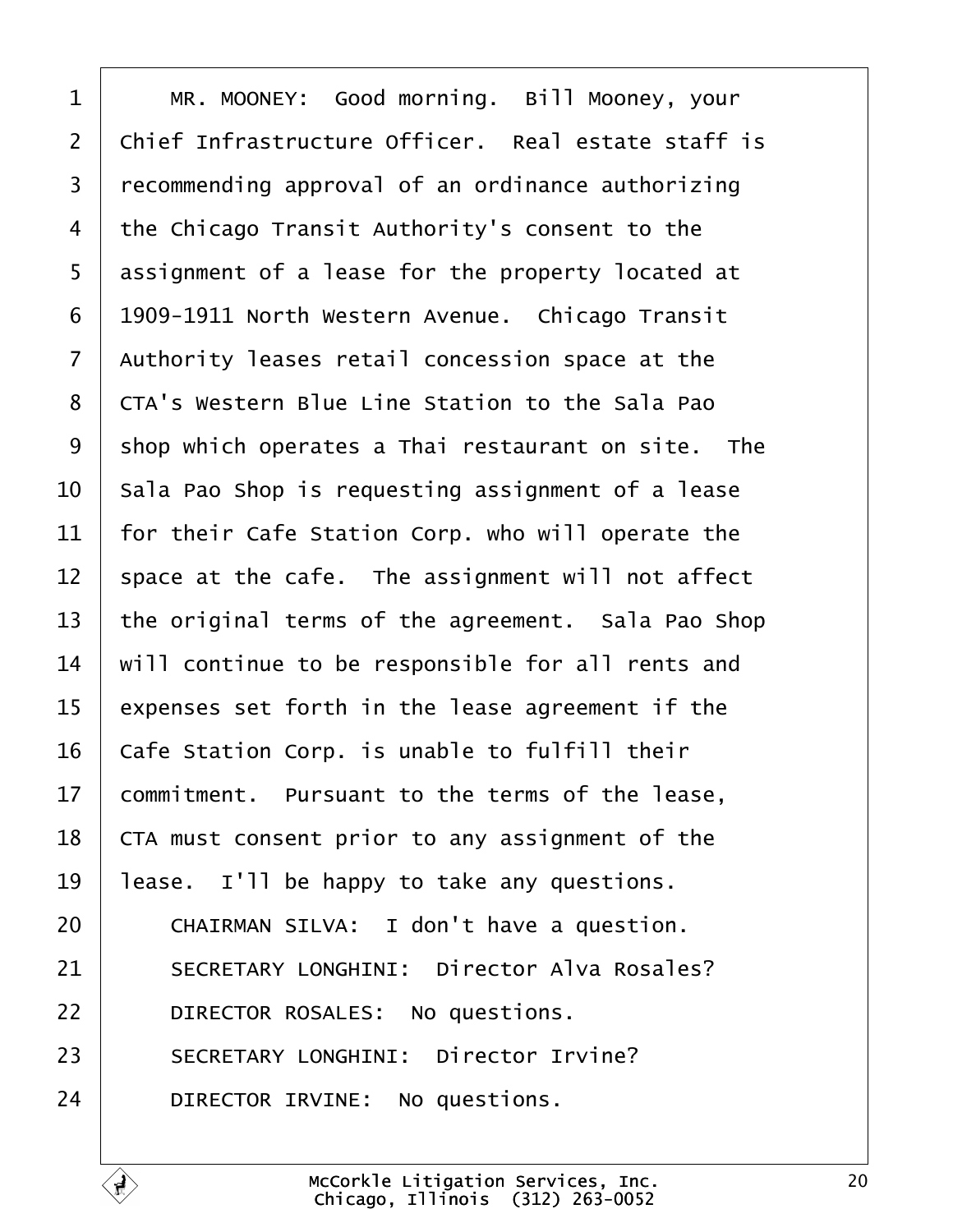<span id="page-20-0"></span>

| $\mathbf{1}$   | <b>SECRETARY LONGHINI: Director Miller?</b>          |
|----------------|------------------------------------------------------|
| 2              | DIRECTOR MILLER: No questions.                       |
| 3              | <b>SECRETARY LONGHINI: Director Jakes?</b>           |
| 4              | DIRECTOR JAKES: No questions, Greg.                  |
| 5              | SECRETARY LONGHINI: Thank you. There are no          |
| 6              | further questions, Chairman Silva.                   |
| $\overline{7}$ | <b>CHAIRMAN SILVA: Since there are no further</b>    |
| 8              | questions, may I have leave to place this item on    |
| 9              | the omnibus for board approval?                      |
| 10             | DIRECTOR IRVINE: So moved.                           |
| 11             | DIRECTOR JAKES: Second.                              |
| 12             | <b>SECRETARY LONGHINI: Moved by Director Irvine.</b> |
| 13             | Seconded by Director Jakes. Chairman Silva, we may   |
| 14             | how proceed to agenda item number five.              |
| 15             | <b>CHAIRMAN SILVA: The next order of business is</b> |
| 16             | the review of an ordinance authorizing the transfer  |
| 17             | of real property located at 4331-4359 West           |
| 18             | Chicago Avenue, Chicago, Illinois. Bill.             |
| 19             | MR. MOONEY: Thank you. Staff recommends              |
| 20             | approval of an ordinance authorizing the transfer    |
| 21             | of real property located at 4301 West                |
| 22             | Chicago Avenue in the city of Chicago. The City      |
| 23             | seeks approximately 47,000 square feet of vacant     |
| 24             | unimproved CTA property located at Kostner Avenue    |
|                |                                                      |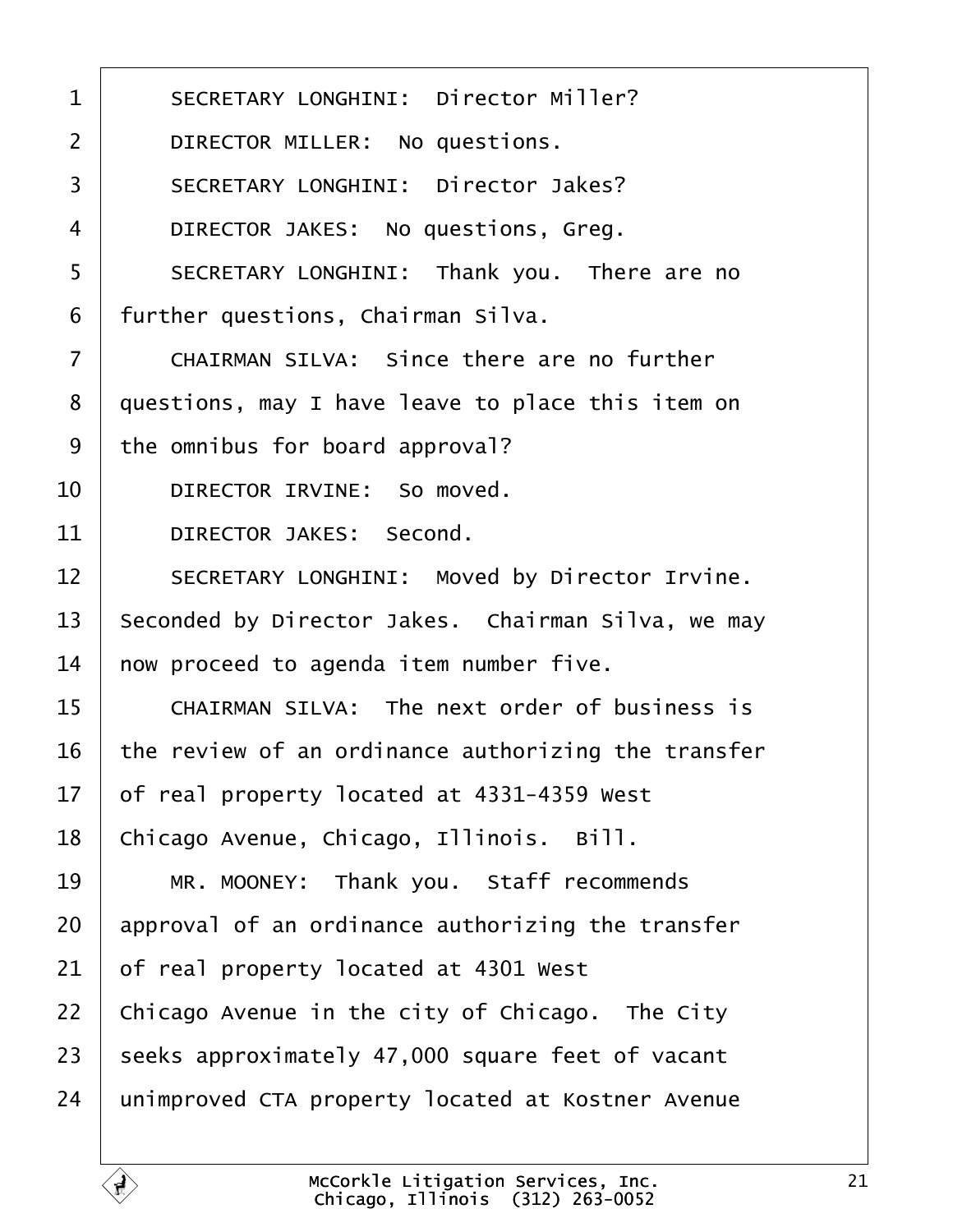<span id="page-21-0"></span>

| 1              | and Chicago Avenue which is part of the CTA        |
|----------------|----------------------------------------------------|
| $\overline{2}$ | Chicago Avenue Garage pocket. This plan is         |
| 3              | required to support the development of the City's  |
| 4              | joint public safety training facility. As part of  |
| 5              | the agreement the City of Chicago will be          |
| 6              | relocating the Chicago Avenue entrance for the     |
| 7              | garage and creating a new signalized entrance for  |
| 8              | CTA use. As well as providing an easement for said |
| 9              | entrance to the CTA. In consideration for the      |
| 10             | property the City has previously agreed to license |
| 11             | the CTA several City-owned parcels under ordinance |
| 12             | humber 020-99. I'll be happy to take any questions |
| 13             | at this time.                                      |
| 14             | CHAIRMAN SILVA: I don't have a question.           |
| 15             | SECRETARY LONGHINI: Director Alva Rosales?         |
| 16             | DIRECTOR ROSALES: No questions.                    |
| 17             | <b>SECRETARY LONGHINI: Director Irvine?</b>        |
| 18             | DIRECTOR IRVINE: No questions.                     |
| 19             | <b>SECRETARY LONGHINI: Director Miller?</b>        |
| 20             | DIRECTOR MILLER: No questions.                     |
| 21             | <b>SECRETARY LONGHINI: And Director Jakes?</b>     |
| 22             | DIRECTOR JAKES: No questions, Greg.                |
| 23             | SECRETARY LONGHINI: We're finished with the        |
| 24             | questioning, Chairman Silva.                       |
|                |                                                    |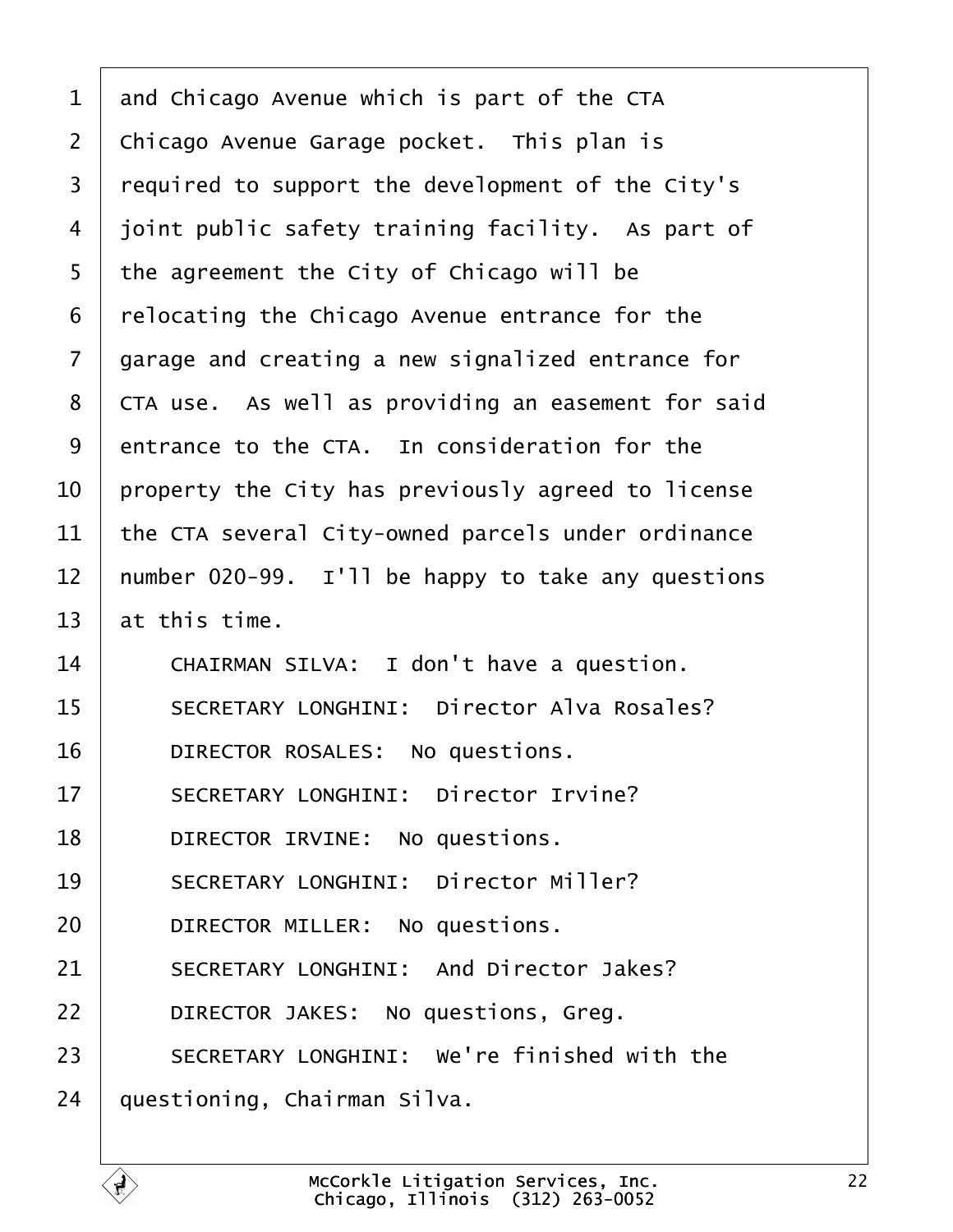<span id="page-22-0"></span>

| 1              | <b>CHAIRMAN SILVA: Since there are no further</b>   |
|----------------|-----------------------------------------------------|
| 2              | questions, may I have leave to place this item on   |
| 3              | the omnibus for board approval?                     |
| $\overline{4}$ | DIRECTOR IRVINE: So moved.                          |
| 5              | DIRECTOR JAKES: Second.                             |
| 6              | <b>SECRETARY LONGHINI: Approved by Director</b>     |
| $\overline{7}$ | Itvine. Seconded by Director Jakes. Chairman        |
| 8              | Silva, we may now proceed to contract number A-1.   |
| 9              | CHAIRMAN SILVA: Our next order of business is       |
| 10             | contract A-1, uniform contract.                     |
| 11             | SECRETARY LONGHINI: That's correct, Chairman.       |
| 12             | A uniform contract change order.                    |
| 13             | CHAIRMAN SILVA: Change order, yes.                  |
| 14             | <b>SECRETARY LONGHINI: Any questions, Chairman</b>  |
| 15             | Silva?                                              |
| 16             | CHAIRMAN SILVA: No. I don't have a question.        |
| 17             | <b>SECRETARY LONGHINI: Director Alva Rosales?</b>   |
| 18             | DIRECTOR ROSALES: No. I guess the only -- I         |
| 19             | remember when this came up the last time and we     |
| 20             | we're going to go -- we were going to try to go     |
| 21             | into some of the communities and trying to get some |
| 22             | involvement with some of the stores that are in     |
| 23             | some of the communities. Are we still working on    |
| 24             | that?                                               |
|                |                                                     |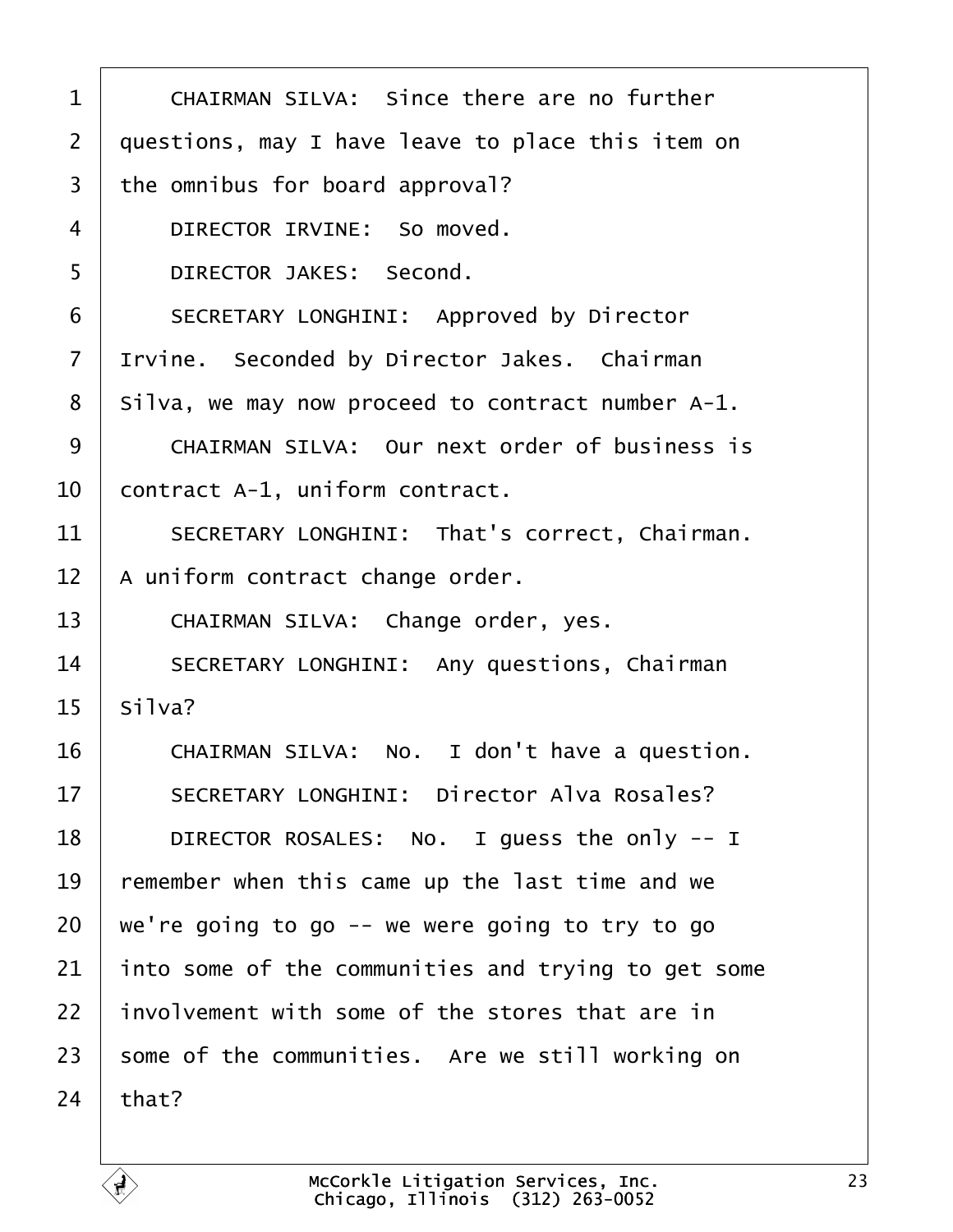<span id="page-23-0"></span>

| 1              | MS. MCCORMACK: We are. We have required that       |
|----------------|----------------------------------------------------|
| $\overline{2}$ | each -- the vendor that we select have three       |
| 3              | different locations in the Chicagoland area so     |
| 4              | we're hoping that -- and they have to be north,    |
| 5              | west and south. And we are in the process.         |
| 6              | We -- we hope to bring this to you for the full    |
| 7              | procurement in the spring because we are having    |
| 8              | dral presentations tomorrow. So we -- we did that. |
| 9              | We also wanted to get different uniforms so that   |
| 10             | bur staff would have a choice and maybe get        |
| 11             | something a little less expensive and increase     |
| 12             | DB -- DBE participation so we're working on those  |
| 13             | and we're coming -- we're coming towards the end.  |
| 14             | If we go with a different vendor, we'll need time  |
| 15             | to transition. So that's one of the reasons we     |
| 16             | asked for this extension.                          |
| 17             | DIRECTOR ROSALES: Great. Thank you.                |
| 18             | <b>SECRETARY LONGHINI: Director Irvine?</b>        |
| 19             | DIRECTOR IRVINE: No questions.                     |
| 20             | <b>SECRETARY LONGHINI: Director Miller?</b>        |
| 21             | DIRECTOR MILLER: No questions.                     |
| 22             | <b>SECRETARY LONGHINI: Director Jakes?</b>         |
| 23             | DIRECTOR JAKES: No questions.                      |
| 24             | SECRETARY LONGHINI: Chairman Silva, there are      |
|                |                                                    |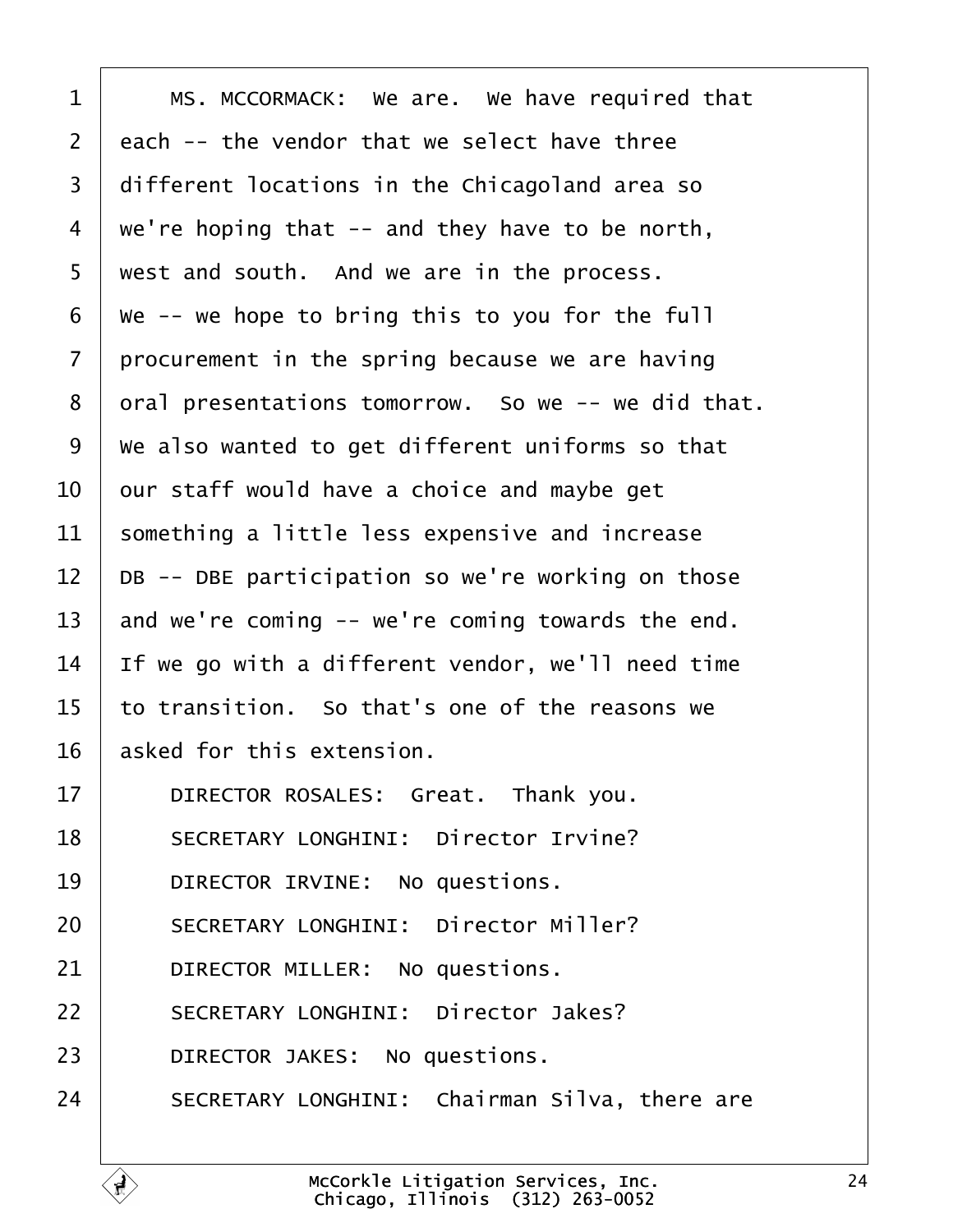- <span id="page-24-0"></span>1 no further questions so we may proceed to contract
- 2  $\,$  B, as in boy, 1.
- 3 **CHAIRMAN SILVA: Next order of business is**
- 4 dontract B-1, a fuel -- a fuel contract.
- 5 | SECRETARY LONGHINI: Any questions, Chairman?
- 6 CHAIRMAN SILVA: Can you tell us, okay, if how
- 7 do you see the market in fuel? I mean lately,
- 8 dkay, being, okay, the news, okay, that -- that
- 9 fuel oil is going up.
- $10 \parallel MR$ . FINE: So I'll -- I'll jump in. Bill, I
- 11 don't know if you have anything specific. But with
- 12  $\frac{1}{2}$  regard to -- this is Jeremy Fine, your Chief
- 13 Financial Officer. With regard to fuel in general,
- 14 b b viously there has been some volatility as you are
- 15 indicating here lately. You know, historically
- 16 though, you know, and recently we've been at
- 17 historical lows. You know, we'll continue to look,
- 18  $\sqrt{v}$  vou know, for opportunistic buys in our general
- 19 portfolio. This is -- this contract in particular
- 20 is a little different. And Bill can kind of
- 21 highlight, you know, the -- the specifics around
- 22 this contract but, you know, in general, you know,
- 23 bil has been bouncing around. You know, there's a
- 24 lot of factors into that. And, you know, again but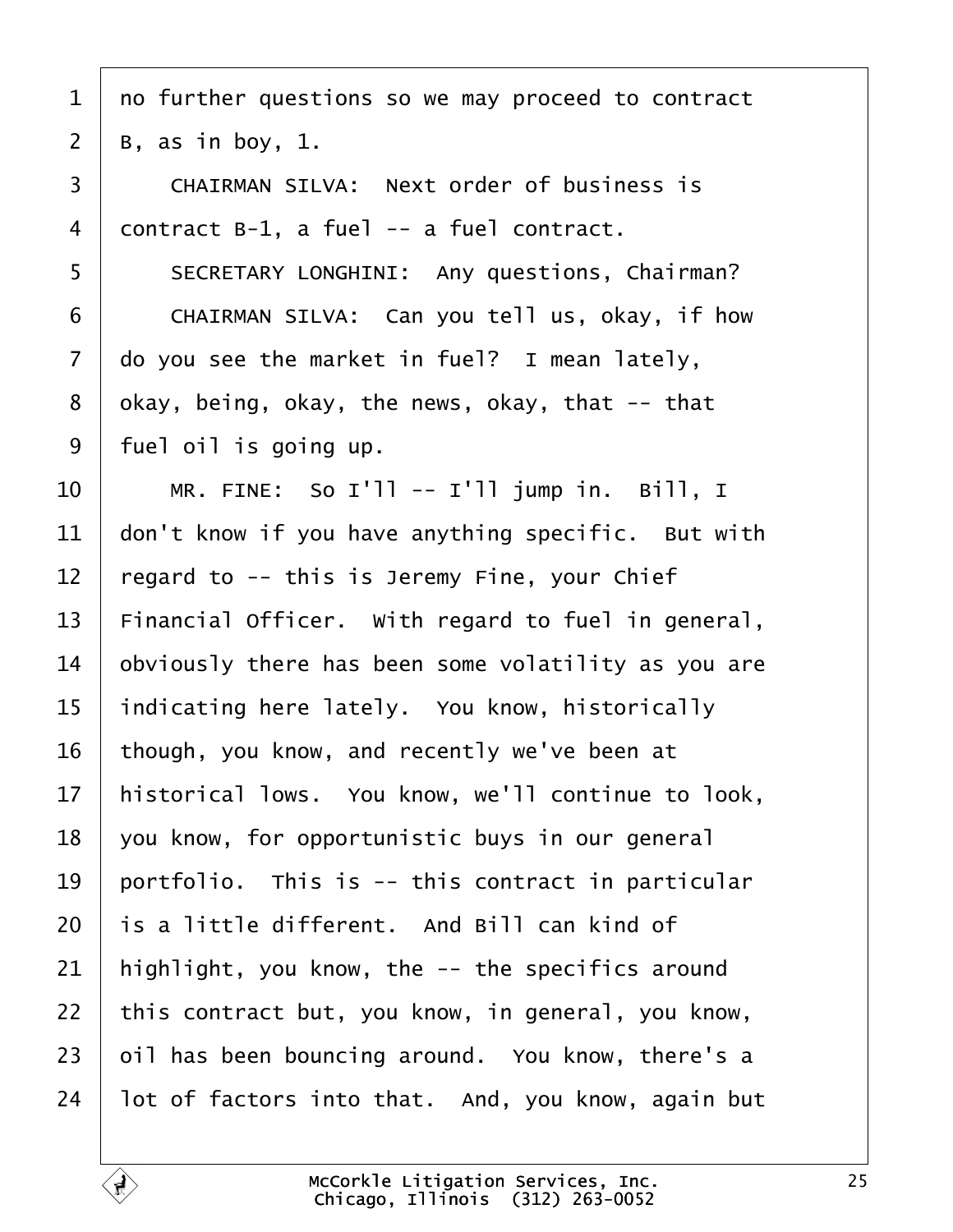<span id="page-25-0"></span>

| 1              | in terms of historic levels we're still at, you     |
|----------------|-----------------------------------------------------|
| $\overline{2}$ | know, relatively low pricing overall.               |
| 3              | MR. MOONEY: So just to jump on with what            |
| 4              | Jeremy raised, this contract as well as the two are |
| 5              | both piggyback contracts of the City's fuel         |
| 6              | dontracts. These are for the vehicles that are in   |
| $\overline{7}$ | dur non-revenue fleet. Most of our work equipment   |
| 8              | as well as sedans and jeeps and other vehicles we   |
| 9              | have. We buy -- we use a shared fueling site        |
| 10             | system with the City of Chicago. They -- they own   |
| 11             | and maintain these facilities which helps us save   |
| $12 \,$        | costs. They're very, very expensive facilities to   |
| 13             | maintain on site so many, many years ago we         |
| 14             | actually bartered an agreement with the City to use |
| 15             | their facilities. And we actually have a shared     |
| 16             | fueling site. It benefits everyone to have a        |
| 17             | shared fueling brokerage contract for that. We      |
| 18             | also get benefit of the City's buying power. So     |
| 19             | being part of their agreements and their kind of    |
| 20             | massive buying system for fire trucks and police    |
| 21             | cars and garage trucks citywide. It allows us to    |
| 22             | take some advantage of the economy of the scale     |
| 23             | there.                                              |
|                |                                                     |

24 | SECRETARY LONGHINI: Thank you, Bill. Any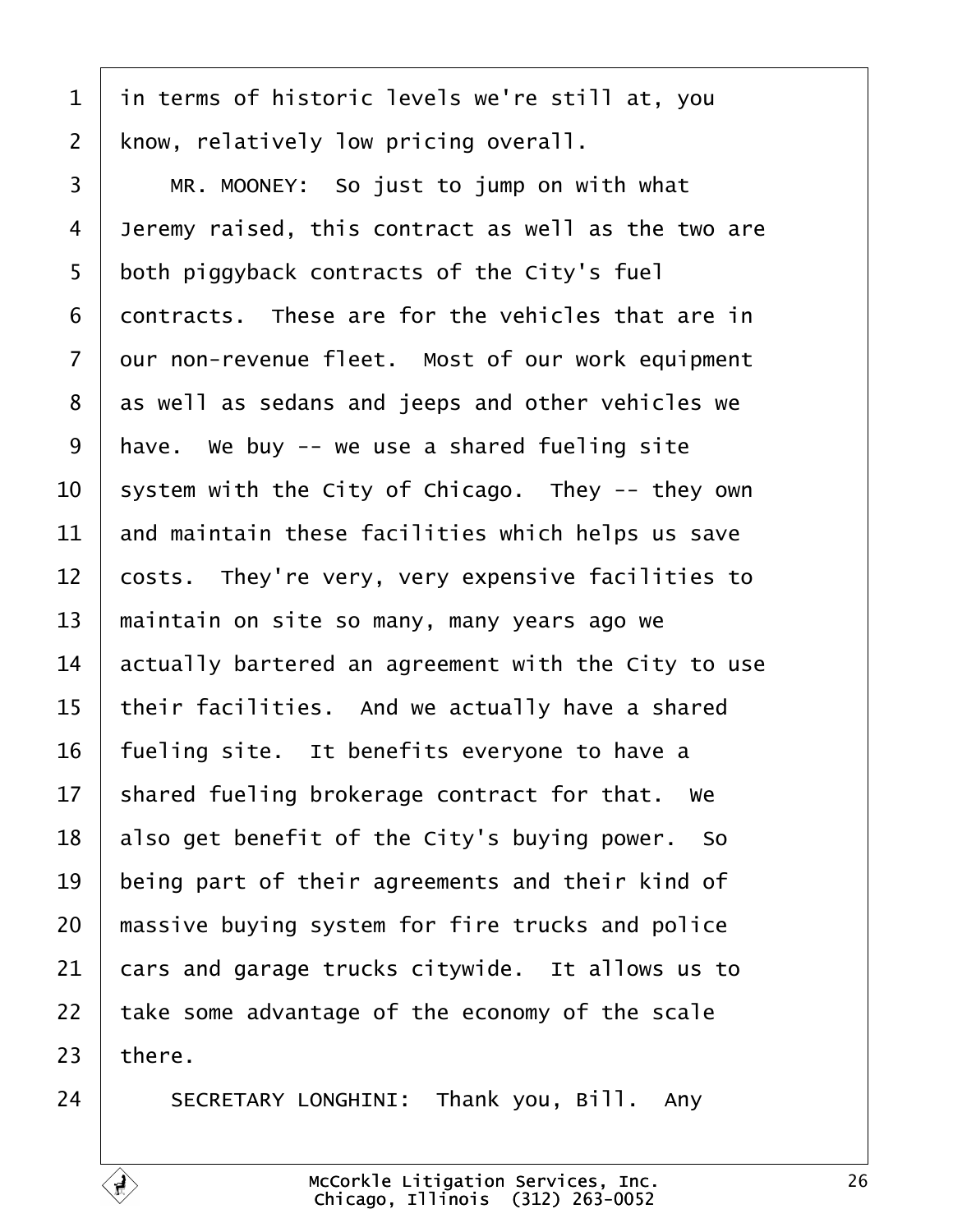<span id="page-26-0"></span>

| 1              | other questions, Chairman Silva?                     |
|----------------|------------------------------------------------------|
| 2              | <b>CHAIRMAN SILVA: No questions.</b>                 |
| 3              | SECRETARY LONGHINI: Okay. Thank you.                 |
| 4              | Director Alva Rosales?                               |
| 5              | DIRECTOR ROSALES: No questions.                      |
| 6              | <b>SECRETARY LONGHINI: Director Irvine?</b>          |
| $\overline{7}$ | DIRECTOR IRVINE: No questions.                       |
| 8              | <b>SECRETARY LONGHINI: Director Miller?</b>          |
| 9              | DIRECTOR MILLER: No questions.                       |
| 10             | <b>SECRETARY LONGHINI: Director Jakes?</b>           |
| 11             | DIRECTOR JAKES: No questions.                        |
| 12             | SECRETARY LONGHINI: Thank you. Chairman              |
| 13             | Silva, we're finished. So we may proceed to          |
| 14             | contract B-2.                                        |
| 15             | CHAIRMAN SILVA: No. That's what we did. B-2.         |
| 16             | SECRETARY LONGHINI: We just did -- I could be        |
| 17             | wrong. I thought we just did B-1. We -- they're      |
| 18             | both fuel contracts.                                 |
| 19             | CHAIRMAN SILVA: Right. Okay.                         |
| 20             | SECRETARY LONGHINI: The first one was --             |
| 21             | CHAIRMAN SILVA: Okay. Got it.                        |
| 22             | <b>SECRETARY LONGHINI: Right.</b>                    |
| 23             | <b>CHAIRMAN SILVA: The next order of business is</b> |
| 24             | contract number B-2, an ethanol fuel contract.       |
|                |                                                      |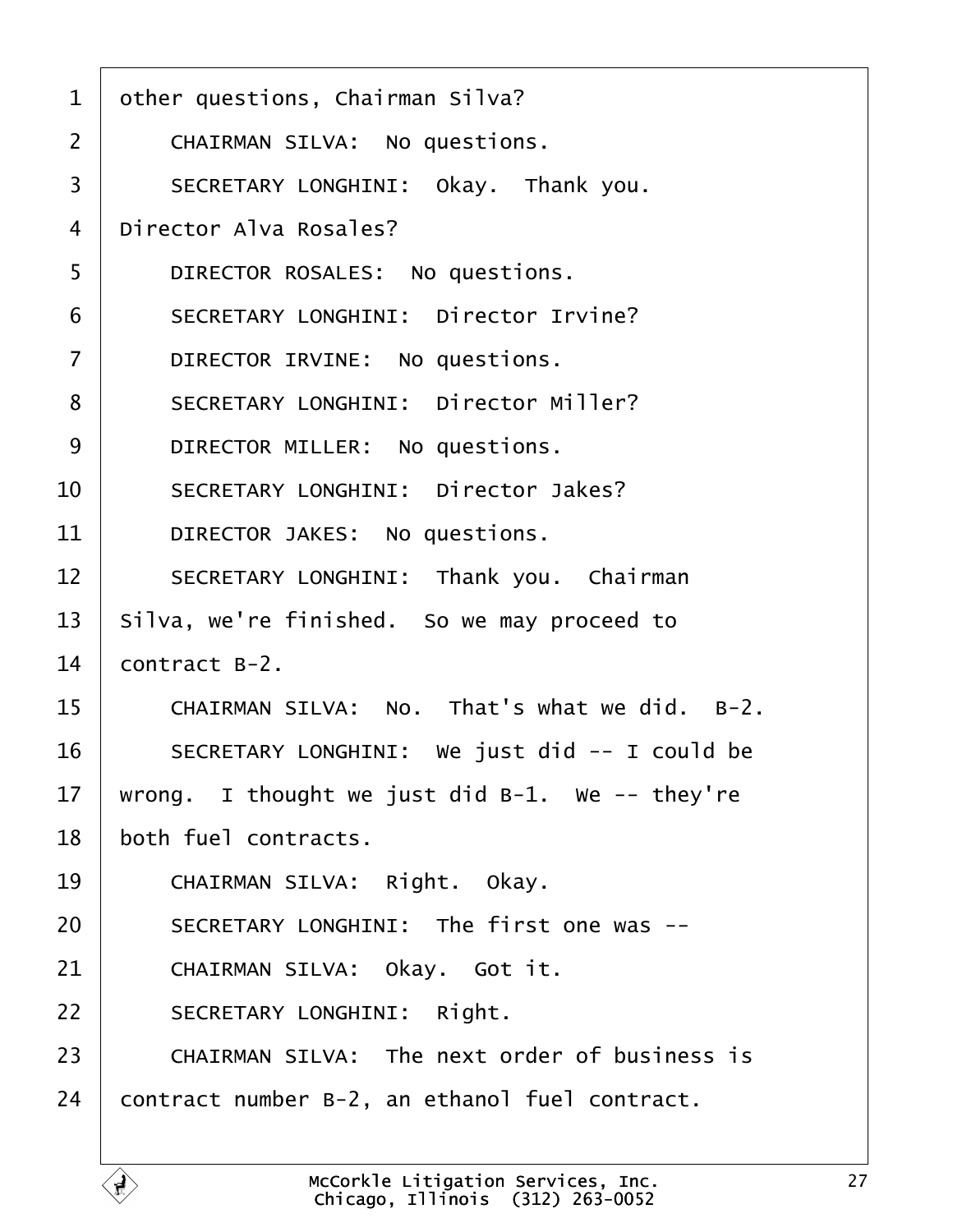<span id="page-27-0"></span>

| 1  | <b>SECRETARY LONGHINI: Right.</b>                   |
|----|-----------------------------------------------------|
| 2  | CHAIRMAN SILVA: I don't have questions.             |
| 3  | SECRETARY LONGHINI: I'm sorry, Chairman. You        |
| 4  | said you do or do not?                              |
| 5  | CHAIRMAN SILVA: I don't.                            |
| 6  | SECRETARY LONGHINI: Okay. On the ethanol fuel       |
| 7  | dontract, B-2, Director Alva Rosales?               |
| 8  | DIRECTOR ROSALES: No questions.                     |
| 9  | <b>SECRETARY LONGHINI: Director Irvine?</b>         |
| 10 | DIRECTOR IRVINE: No questions.                      |
| 11 | <b>SECRETARY LONGHINI: Director Miller?</b>         |
| 12 | DIRECTOR MILLER: No questions.                      |
| 13 | <b>SECRETARY LONGHINI: Director Jakes?</b>          |
| 14 | DIRECTOR JAKES: No questions.                       |
| 15 | SECRETARY LONGHINI: All right. Chairman             |
| 16 | Silva, we're finished with both fuel contracts. We  |
| 17 | may proceed to contract B-3.                        |
| 18 | CHAIRMAN SILVA: Our next order of business is       |
| 19 | contract number B-3, design-build facility          |
| 20 | contract. I don't have questions.                   |
| 21 | <b>SECRETARY LONGHINI: Thank you. Director Alva</b> |
| 22 | Rosales?                                            |
| 23 | DIRECTOR ROSALES: Yeah. I guess my only             |
| 24 | question is with the proposed DBE subcontractors    |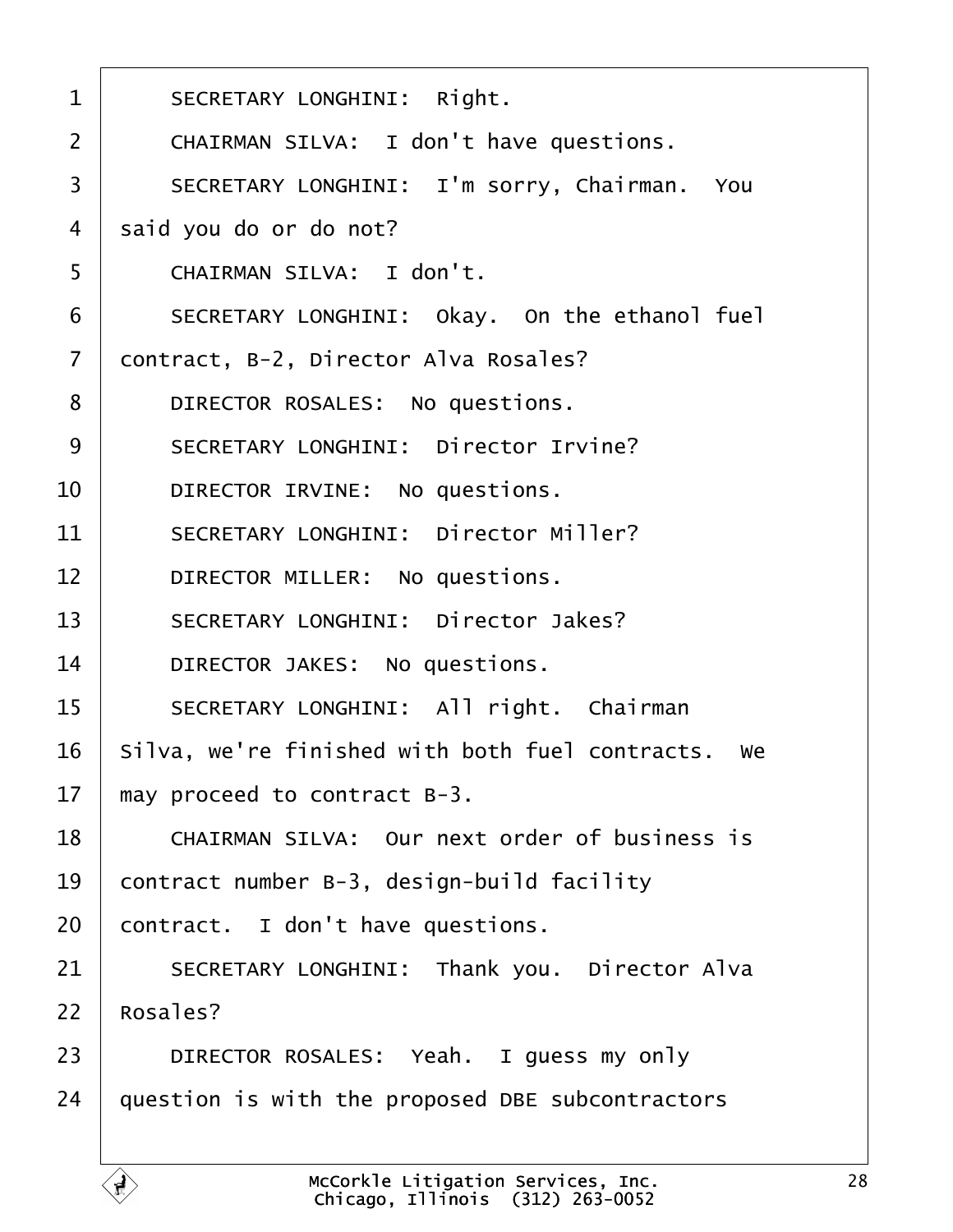<span id="page-28-0"></span>

| $\mathbf 1$     | for design how does -- could you explain to me a    |
|-----------------|-----------------------------------------------------|
| 2               | little bit how that works again? So                 |
| 3               | they're -- what you know.                           |
| 4               | MR. PRIETO: Yeah. Of course. So in order            |
| 5               | to -- to create more opportunities for DBEs we      |
| 6               | split DBE goals on design-build contracts with the  |
| $\overline{7}$  | assignment DBE goal for design. In this case        |
| 8               | there's a 30 percent goal on design and then a goal |
| 9               | on the construction portion. For this contract      |
| 10              | it's 27 percent. So in order to -- to address the   |
| 11              | goal the prime needs to identify their design team  |
| 12              | up front and -- and show their commitment to the    |
| 13              | design goal which they have -- they have committed  |
| 14              | to 30.07 percent on the design. Because they don't  |
| 15              | know fully their packages and the design is not     |
| 16              | complete, they can't price out the construction     |
| 17 <sub>1</sub> | DBEs. So they simply commit to meeting the          |
| 18              | 27 percent goal and we'll have packages that they   |
| 19              | advertise as the design is complete so that the     |
| 20              | DBEs could bid on it and other subs can bid         |
| 21              | on -- on those packages.                            |
| 22              | DIRECTOR ROSALES: So all these DBEs that are        |
| 23              | listed will be utilized?                            |
| 24              | MR. PRIETO: Correct. They have committed to         |
|                 |                                                     |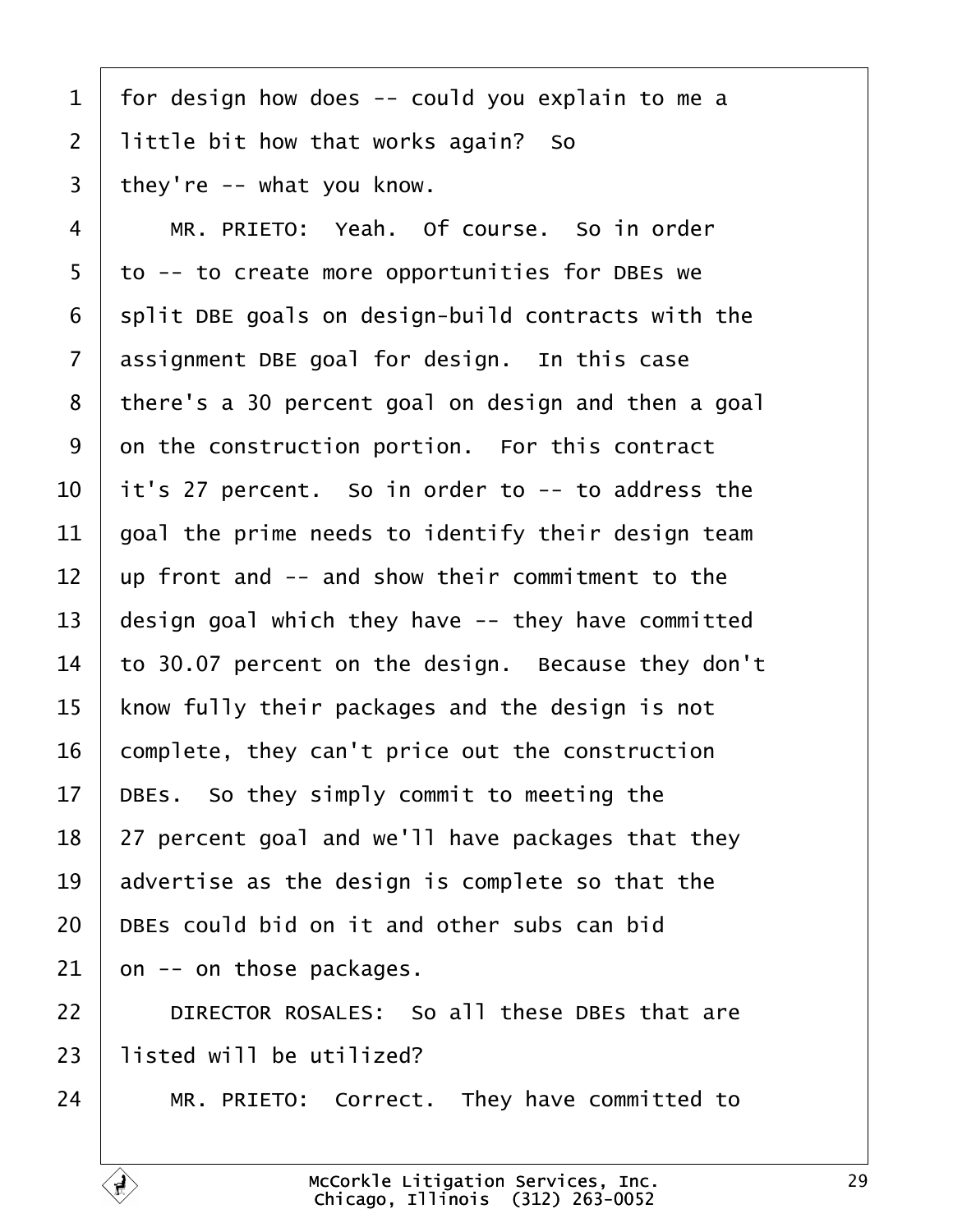<span id="page-29-0"></span>

| 1              | those DBEs being used during the design portion.   |
|----------------|----------------------------------------------------|
| $\overline{2}$ | DIRECTOR ROSALES: Got it. Okay. Great.             |
| 3              | Thank you.                                         |
| 4              | MR. PRIETO: Thank you.                             |
| 5              | <b>SECRETARY LONGHINI: Director Irvine?</b>        |
| 6              | PRESIDENT CARTER: Director Rosales, I'd just       |
| $\overline{7}$ | like to --                                         |
| 8              | <b>SECRETARY LONGHINI: Sure.</b>                   |
| 9              | PRESIDENT CARTER: -- supplement of what            |
| 10             | JuanPablo was explaining to you. This concept of   |
| 11             | separating our DBE goals for design and            |
| 12             | construction was actually a recommendation that we |
| 13             | got from the DBE architectural and engineering     |
| 14             | firms who had noticed when we started doing        |
| 15             | design-build contracts that the primes were        |
| 16             | basically backloading all their DBE achievement in |
| 17             | the construction side of the contract which meant  |
| 18             | the -- the architect and engineering firms weren't |
| 19             | really getting the benefit of the design work. So, |
| 20             | you know, I think shortly after I came here I met  |
| 21             | with a group of them and they raised this issue    |
| 22             | with me. And I sat down with -- with JuanPablo and |
| 23             | sort of worked through how we could modify our     |
| 24             | procurements to basically maximize the DBE         |
|                |                                                    |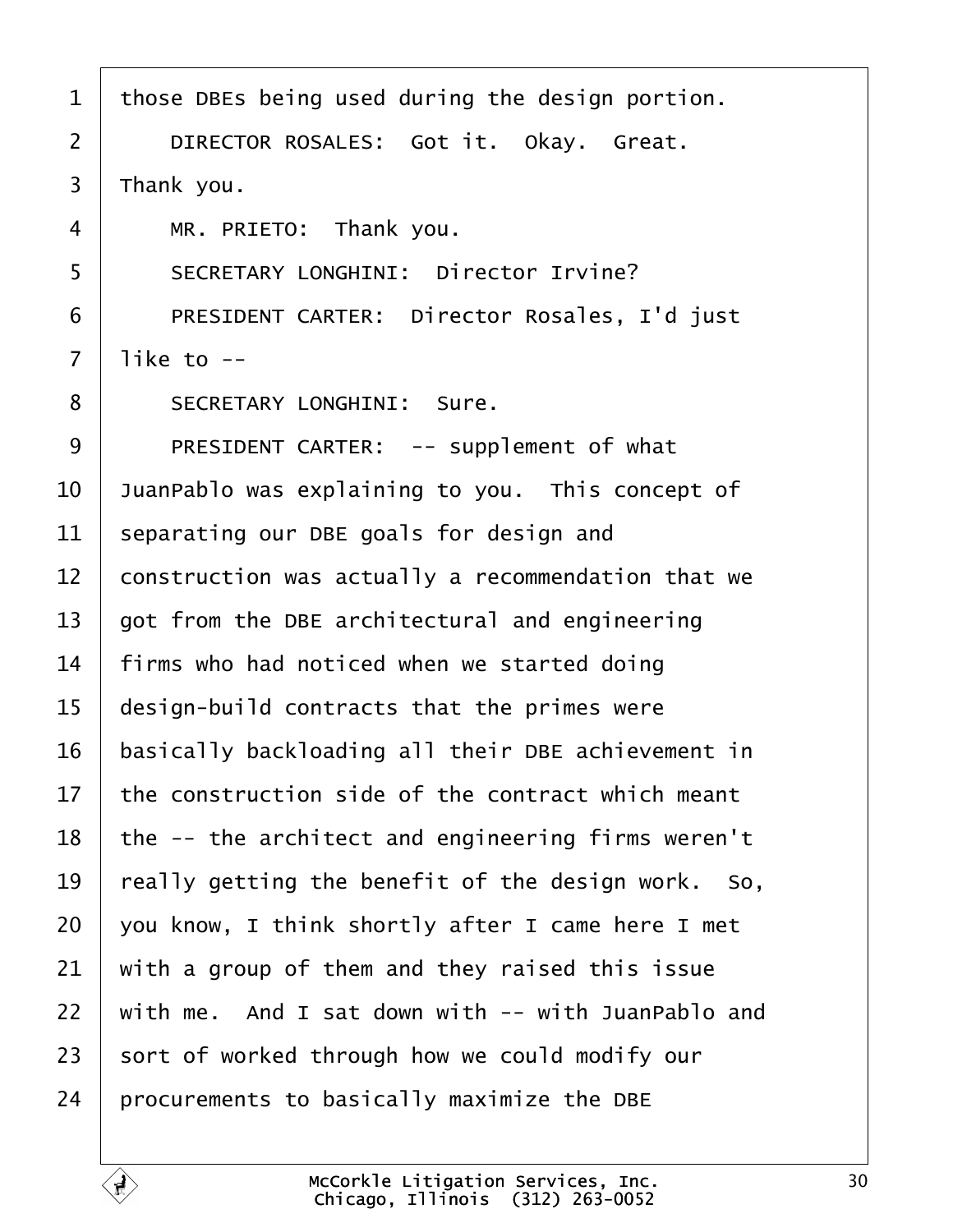<span id="page-30-0"></span>

|  |  | 1 participation. And this is something that I know |  |
|--|--|----------------------------------------------------|--|
|--|--|----------------------------------------------------|--|

- 2 dther agencies have now sort of patterned after us
- 3 as a -- as a best practice in terms of really
- 4 dilizing the benefit of the design-build while
- 5 maximizing DBE participation.
- 6 | DIRECTOR ROSALES: Well, it's a big deal. I
- 7 mean that's why I'm asking.
- 8 | PRESIDENT CARTER: Yes.
- 9 | DIRECTOR ROSALES: Also that's why I'm asking
- 10 If these are lists that are actually being utilized
- 11 because in many instances on the tail end they try
- 12 to put a bunch and not all of them are used.
- 13 | PRESIDENT CARTER: Right. So this allows us to
- 14 avoid that type of behavior and really hold the
- 15 prime accountable for maximizing their DBE
- 16 opportunities throughout the entire contract.
- 17 | DIRECTOR ROSALES: Okay. Great. Good to hear.
- 18 I'm glad to hear other agencies are also doing the
- 19 same. It's good.
- 20 | SECRETARY LONGHINI: Thank you. Director
- 21 Irvine, any questions?
- $22$  | DIRECTOR IRVINE: No questions. Thanks.
- 23 | SECRETARY LONGHINI: Director Miller?
- 24 | DIRECTOR MILLER: No questions.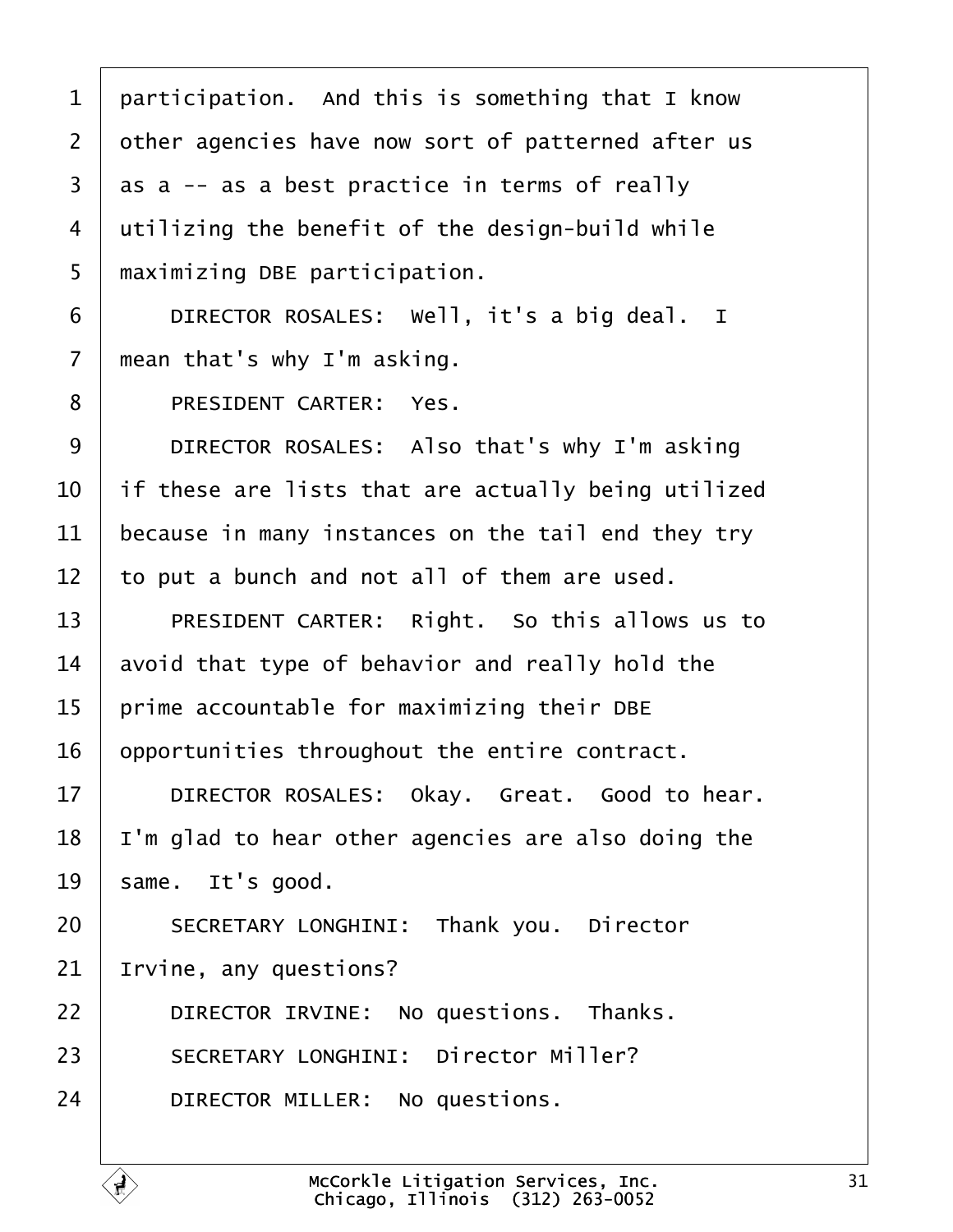<span id="page-31-0"></span>

| 1              | <b>SECRETARY LONGHINI: Director Jakes?</b>           |
|----------------|------------------------------------------------------|
| $\overline{2}$ | DIRECTOR JAKES: No questions.                        |
| 3              | SECRETARY LONGHINI: Thank you. Chairman              |
| 4              | Silva, there are no further questions so we may      |
| 5              | move to contract B-4.                                |
| 6              | <b>CHAIRMAN SILVA: Our next order of business is</b> |
| 7              | dontract number B-4, a delivery service contract     |
| 8              | change order.                                        |
| 9              | SECRETARY LONGHINI: Any questions, Chairman?         |
| 10             | CHAIRMAN SILVA: No questions.                        |
| 11             | <b>SECRETARY LONGHINI: None. Director Alva</b>       |
| 12             | Rosales?                                             |
| 13             | DIRECTOR ROSALES: No questions.                      |
| 14             | <b>SECRETARY LONGHINI: Director Irvine?</b>          |
| 15             | DIRECTOR IRVINE: No questions.                       |
| 16             | <b>SECRETARY LONGHINI: Director Miller?</b>          |
| 17             | DIRECTOR MILLER: No questions.                       |
| 18             | <b>SECRETARY LONGHINI: Director Jakes?</b>           |
| 19             | DIRECTOR JAKES: No questions.                        |
| 20             | <b>SECRETARY LONGHINI: Thank you. Chairman</b>       |
| 21             | Silva -- oh, wait a minute. We may now proceed to    |
| 22             | contract number C, as in cat, 1.                     |
| 23             | CHAIRMAN SILVA: Our next order of business is        |
| 24             | contract number C-1, vending machine contract. I'd   |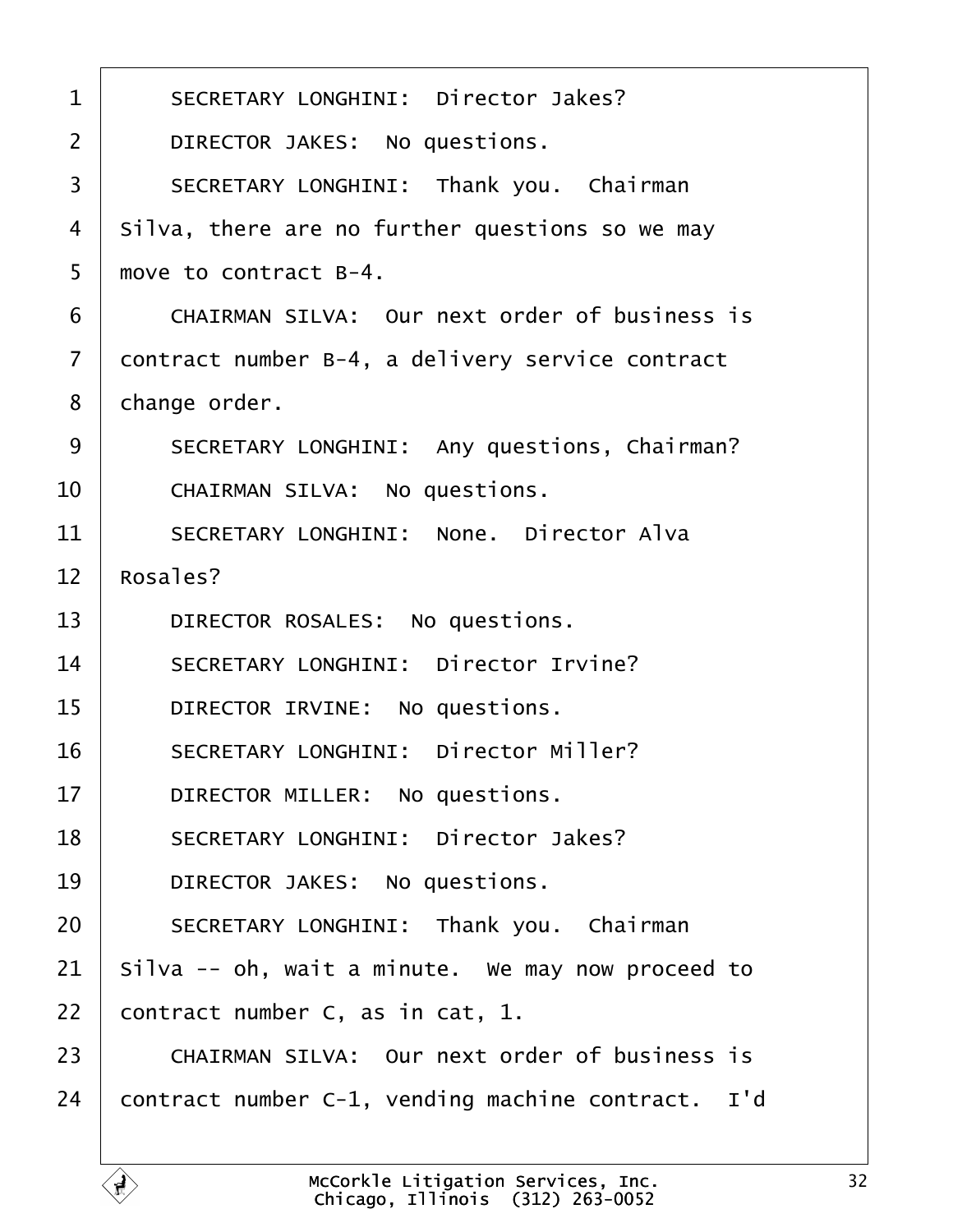- <span id="page-32-0"></span>1 just like to hear a little bit of the details,
- 2 okay, of -- of what type of vending machines that
- 3 we're talking about.
- $4 \mid MR$ . FINE: Sure. This is Jeremy Fine, your
- 5 Chief Financial Officer. This contract gives
- 6 Canteen the exclusive right to provide snack food
- 7 vending machines at employee locations on CTA
- 8 property. The initial term of the proposed
- ·9· ·licensed agreement is for five years with two
- 10 one-year options to extend. Canteen will pay a
- 11 monthly percentage of 26.5 percent of all gross
- 12 sales generated from the machines which is
- 13 estimated to be approximately \$54,000 per year or
- 14 \$270,000 over the five-year base term or \$378,000
- 15 byer the seven-year full term with all options.
- 16 Canteen will be responsible for the costs related
- 17 to the installation. And Canteen was the higher of
- 18 the two bids that we received. You know,
- 19 that -- that came in and they offer extensive
- 20 experience and capacity to manage a contract of
- 21 this size. They are the current food vending
- 22 machine provider for the CTA at employee locations.
- 23 And, in addition, you may recall that they were
- 24 also awarded the right to install PPE vending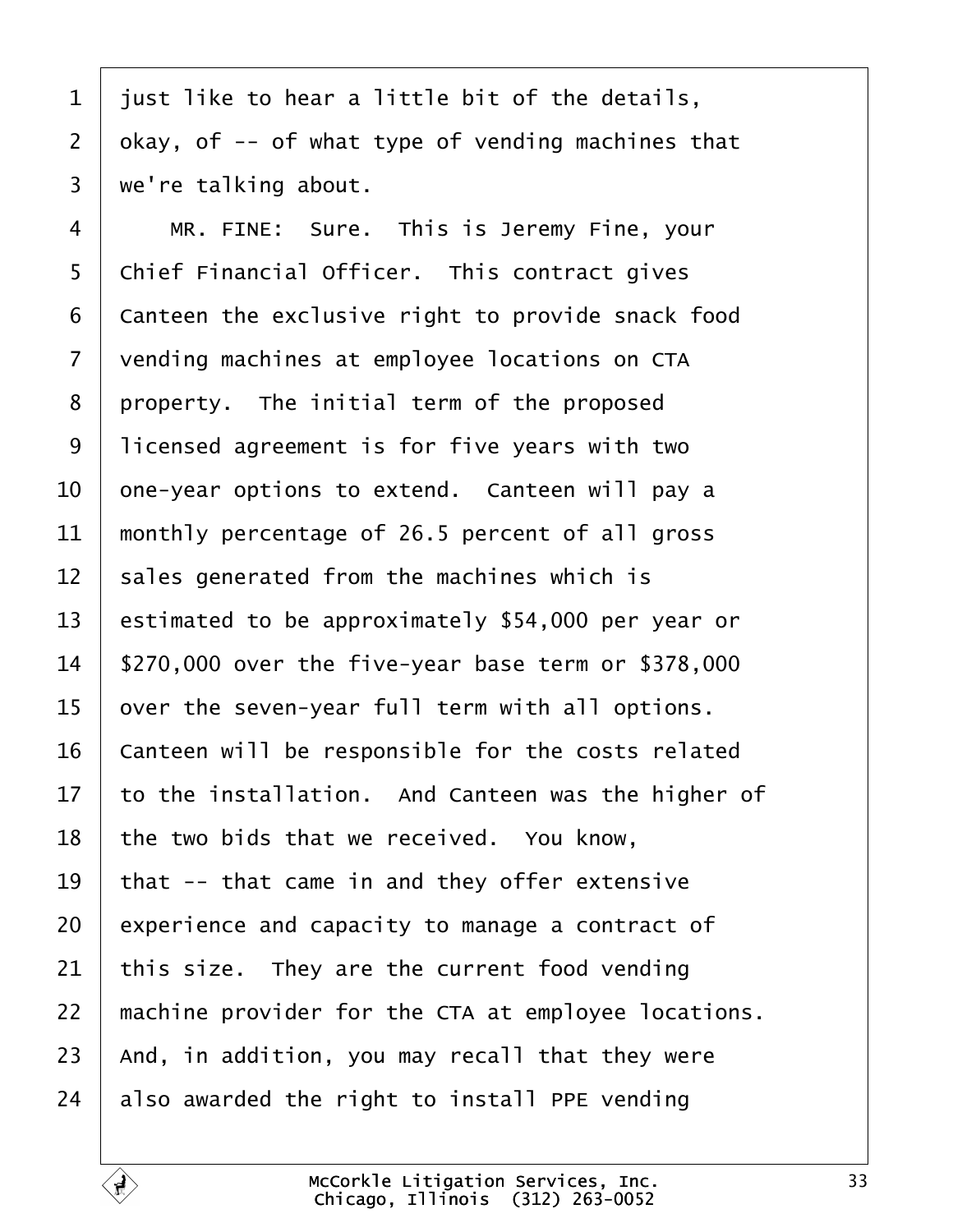<span id="page-33-0"></span>1 machines at CTA locations as well. So, you know, 2 digain Canteen has been a good partner for us in the 3 food vending machines at employee locations. This 4 dontract came in higher. You know, the bid came in 5 higher than what we had previously received, you 6 know, from the prior contract. So, you know, we're 7 excited about that. Particularly in the middle 8 of -- of a pandemic. I think that it just shows ·9· ·that, you know, the value proposition here we got 10 additional percentage and -- and additional funding 11 that will be generated from this contract that will 12 go to the employee welfare fund as well. So again 13 we're very excited about the continued relationship 14 with Canteen but more importantly the additional 15 funding and that funding going to the employee 16 welfare fund. 17 | CHAIRMAN SILVA: So they are exceeding our 18 expectations? 19 | MR. FINE: Yes. To date. You know, but again 20 we continue to monitor, you know, them as well as 21  $\mu$  all contracts to ensure that -- you know, that they 22 continue to exceed expectations. But yes. They 23 have and this contract -- this new contract is 24 exceeding expectations as well. So we're excited.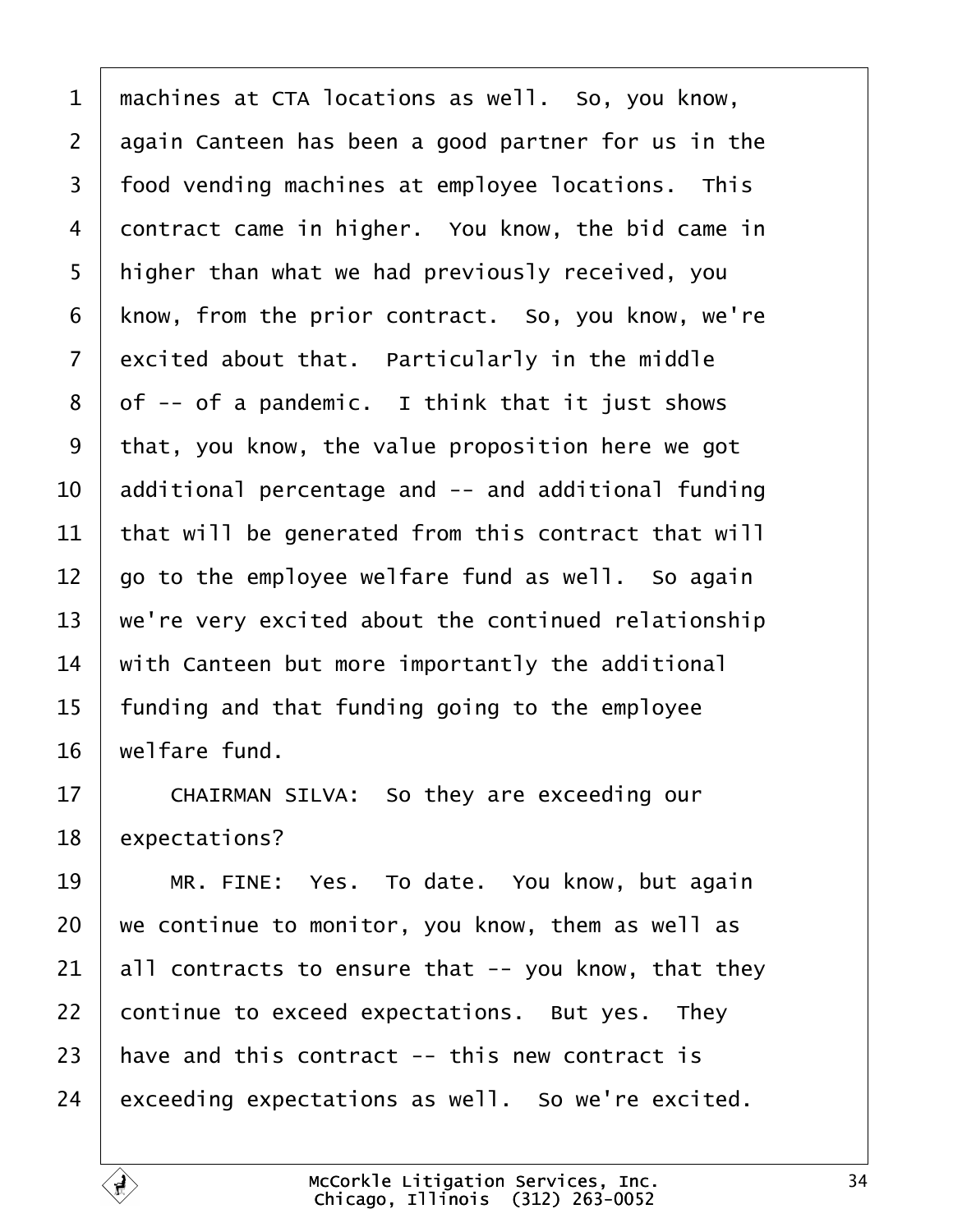<span id="page-34-0"></span>

| 1              | CHAIRMAN SILVA: Good. Thank you.                     |
|----------------|------------------------------------------------------|
|                |                                                      |
| 2              | <b>SECRETARY LONGHINI: Director Alva Rosales?</b>    |
| 3              | DIRECTOR ROSALES: No questions.                      |
| 4              | <b>SECRETARY LONGHINI: Director Irvine?</b>          |
| 5              | DIRECTOR IRVINE: No questions.                       |
| 6              | <b>SECRETARY LONGHINI: Director Miller?</b>          |
| $\overline{7}$ | DIRECTOR MILLER: Yes. Are there any                  |
| 8              | opportunity or any requirement for DBE               |
| 9              | participation with this contract?                    |
| 10             | MR. PRIETO: Generally on -- on                       |
| 11             | revenue-generating contracts it's difficult to find  |
| 12             | DBE participation. Since this is for operating the   |
| 13             | vending machines, there are no subcontracting        |
| 14             | opportunities.                                       |
| 15             | DIRECTOR MILLER: Okay. Thank you.                    |
| 16             | <b>SECRETARY LONGHINI: Thank you, Director</b>       |
| 17             | Miller. Director Jakes?                              |
| 18             | DIRECTOR JAKES: No questions.                        |
| 19             | SECRETARY LONGHINI: Thank you. Chairman              |
| 20             | Silva, there is no further questions on the vending  |
| 21             | machine contract. You may proceed to contract F-1.   |
| 22             | <b>CHAIRMAN SILVA: Our next order of business is</b> |
| 23             | contract number F-1, a change order to a             |
| 24             | professional consulting contract. I don't have       |
|                |                                                      |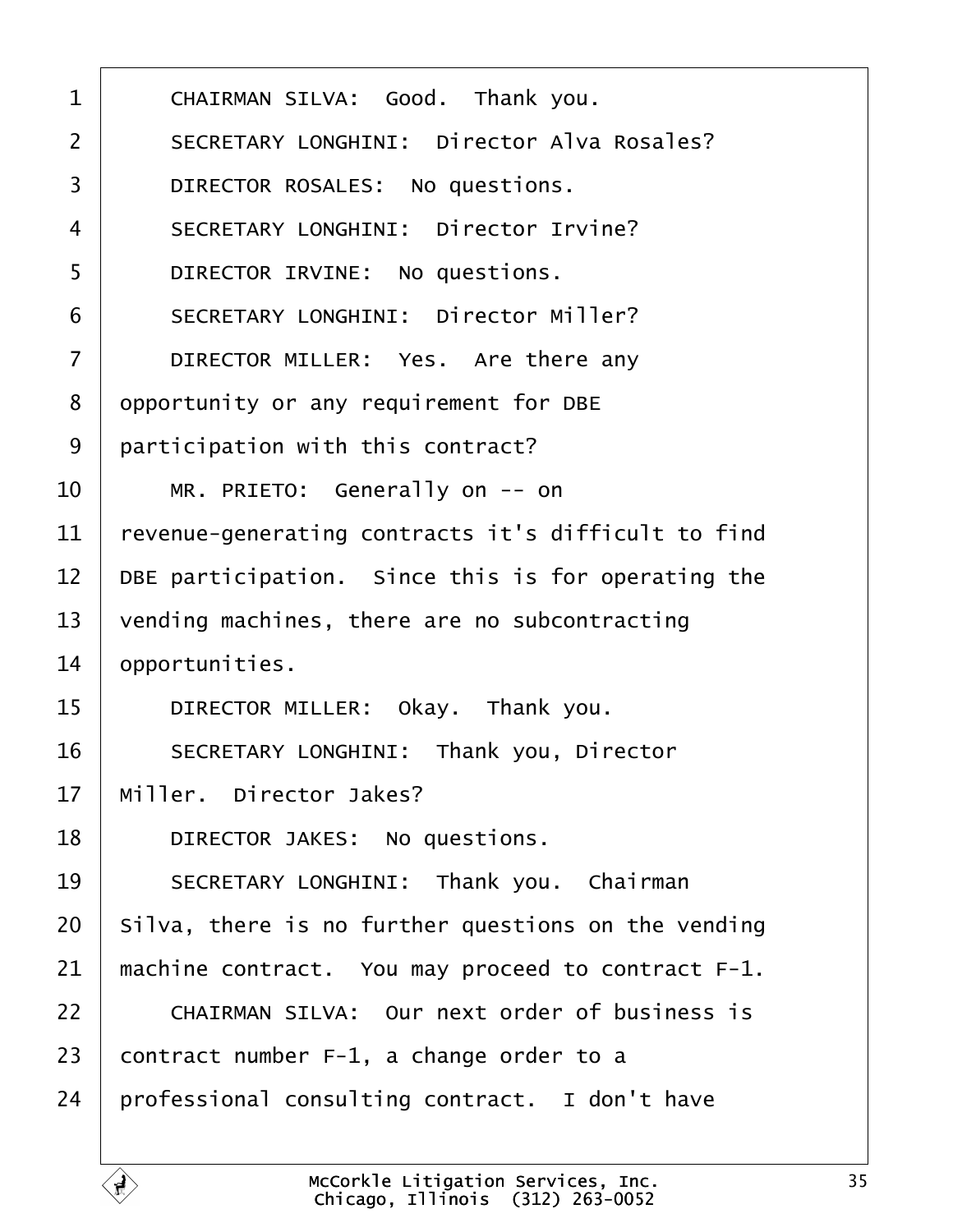- <span id="page-35-0"></span>1 duestions.
- 2 | SECRETARY LONGHINI: Thank you. Director Alva
- 3 Rosales?
- 4 | DIRECTOR ROSALES: No question.
- 5 | SECRETARY LONGHINI: Director Irvine?
- 6 | DIRECTOR IRVINE: No questions.
- 7 | SECRETARY LONGHINI: Director Miller?
- 8 | DIRECTOR MILLER: No questions.
- 9 | SECRETARY LONGHINI: Director Jakes?
- 10 | DIRECTOR JAKES: No questions.
- 11 | SECRETARY LONGHINI: Chairman Silva, we're
- 12 finished with that item. You may proceed to
- 13 contract number G, as in girl, 1.
- 14 CHAIRMAN SILVA: The final order of business
- 15 is -- today is contract number G-1, a licensing and
- 16 service support contract. I don't have a question.
- 17 | SECRETARY LONGHINI: Thank you. Director Alva
- 18 Rosales?
- 19 | DIRECTOR ROSALES: No questions.
- 20 | SECRETARY LONGHINI: Director Irvine?
- 21 | DIRECTOR IRVINE: No questions.
- 22 | SECRETARY LONGHINI: Director Miller?
- 23 | DIRECTOR MILLER: No questions.
- 24 | SECRETARY LONGHINI: Director Jakes?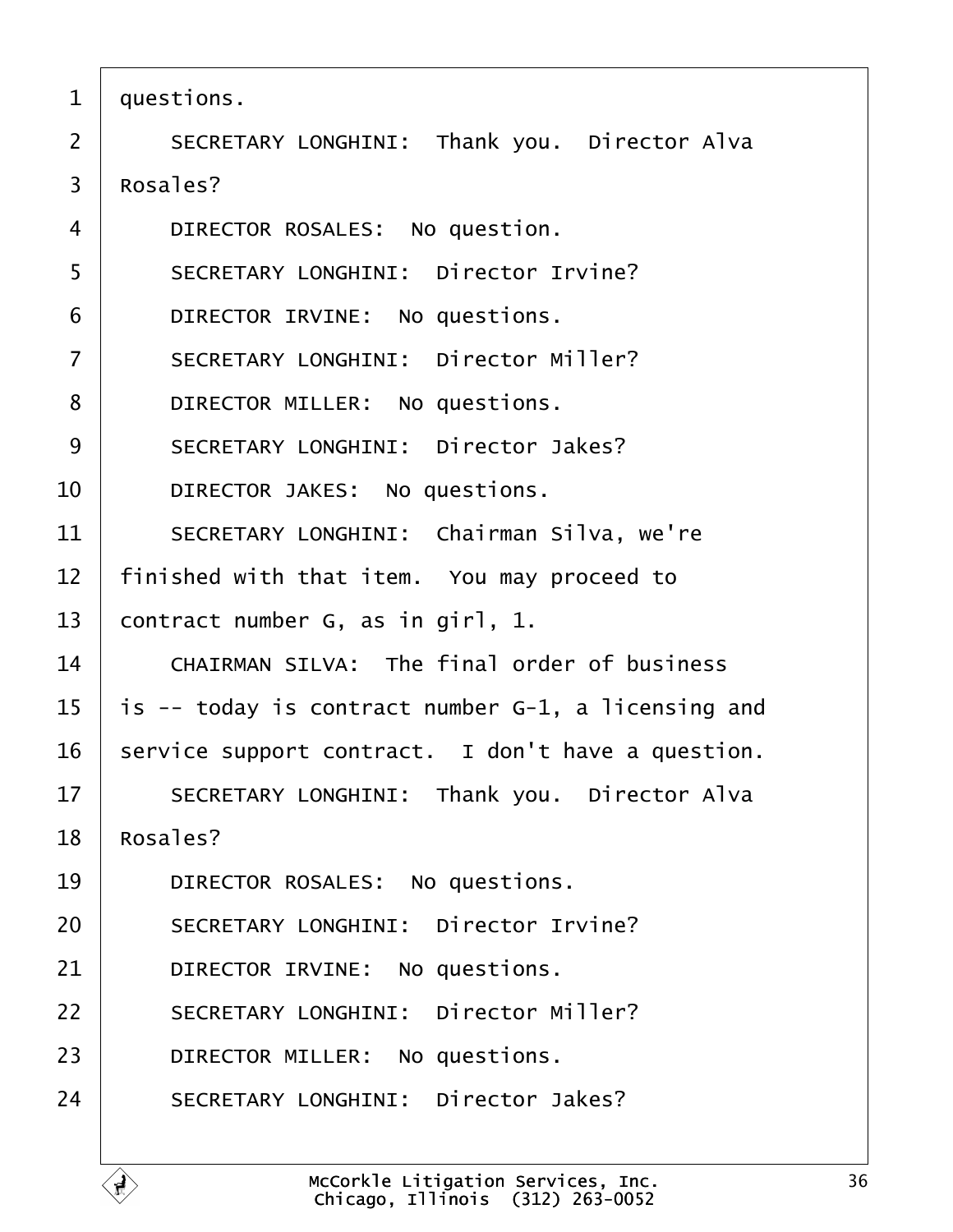<span id="page-36-0"></span>

| 1              | DIRECTOR JAKES: No questions.                       |
|----------------|-----------------------------------------------------|
| 2              | SECRETARY LONGHINI: All right. Approval of          |
| 3              | the contracts. Chairman Silva, you may proceed to   |
| $\overline{4}$ | $6-A.$                                              |
| 5              | CHAIRMAN SILVA: Since there are no further          |
| 6              | questions on the contracts, may I have leave to     |
| $\overline{7}$ | place all eight contracts on the omnibus?           |
| 8              | DIRECTOR IRVINE: So moved.                          |
| 9              | <b>DIRECTOR JAKES: Second.</b>                      |
| 10             | SECRETARY LONGHINI: Moved by Director Irvine.       |
| 11             | Seconded by Director Jakes. Chairman, you may       |
| 12             | proceed to 6B, as in boy.                           |
| 13             | CHAIRMAN SILVA: If there is no further              |
| 14             | business to come before the committee, may I have a |
| 15             | motion to approve the omnibus and recommend the     |
| 16             | omnibus for board approval?                         |
| 17             | DIRECTOR IRVINE: So moved.                          |
| 18             | DIRECTOR JAKES: Second.                             |
| 19             | SECRETARY LONGHINI: That motion is moved by         |
| 20             | Director Irvine. Seconded by Director Jakes. I      |
| 21             | will now get a roll call vote. Director Irvine?     |
| 22             | DIRECTOR IRVINE: Yes.                               |
| 23             | <b>SECRETARY LONGHINI: Director Miller?</b>         |
| 24             | <b>DIRECTOR MILLER: Yes.</b>                        |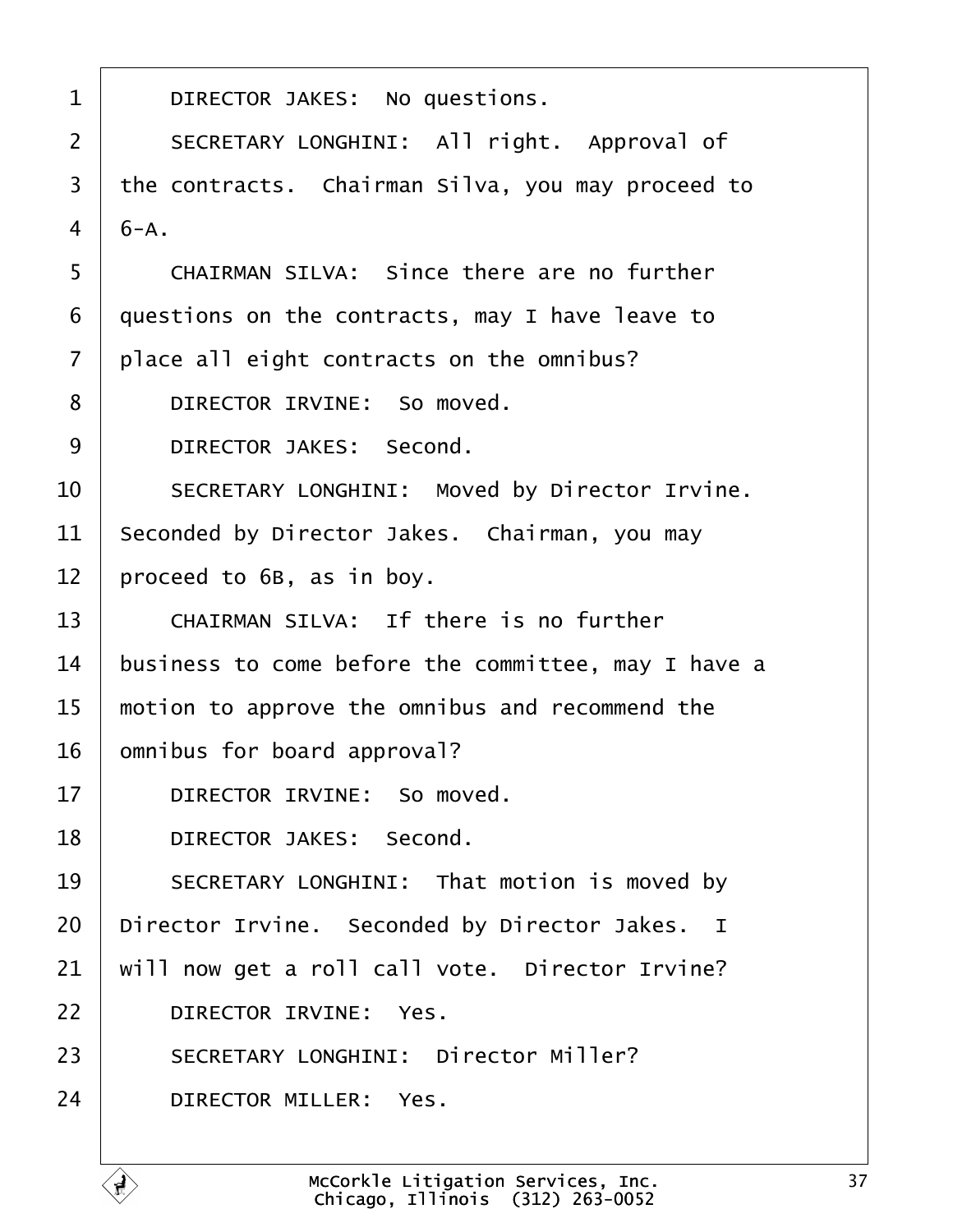<span id="page-37-0"></span>

| 1              | <b>SECRETARY LONGHINI: Director Jakes?</b>         |
|----------------|----------------------------------------------------|
| 2              | <b>DIRECTOR JAKES: Yes.</b>                        |
| 3              | <b>SECRETARY LONGHINI: Director Alva Rosales?</b>  |
| 4              | DIRECTOR ROSALES: Yes.                             |
| 5              | <b>SECRETARY LONGHINI: Chairman Silva?</b>         |
| 6              | <b>CHAIRMAN SILVA: Yes.</b>                        |
| $\overline{7}$ | SECRETARY LONGHINI: The motion to approve the      |
| 8              | dmnibus passes with five yes votes. So you may now |
| 9              | proceed to agenda item seven, sir.                 |
| 10             | CHAIRMAN SILVA: Finally, may I have a motion       |
| 11             | to adjourn?                                        |
| 12             | DIRECTOR IRVINE: So moved.                         |
| 13             | <b>DIRECTOR JAKES: Second.</b>                     |
| 14             | SECRETARY LONGHINI: Moved by Director Irvine.      |
| 15             | Seconded by Director Jakes. I'll take a roll call  |
| 16             | vote. Director Irvine?                             |
| 17             | DIRECTOR IRVINE: Yes.                              |
| 18             | <b>SECRETARY LONGHINI: Director Miller?</b>        |
| 19             | DIRECTOR MILLER: Yes.                              |
| 20             | <b>SECRETARY LONGHINI: Director Jakes?</b>         |
| 21             | <b>DIRECTOR JAKES: Yes.</b>                        |
| 22             | <b>SECRETARY LONGHINI: Director Alva Rosales?</b>  |
| 23             | DIRECTOR ROSALES: Yes.                             |
| 24             | SECRETARY LONGHINI: Chairman Silva?                |
|                |                                                    |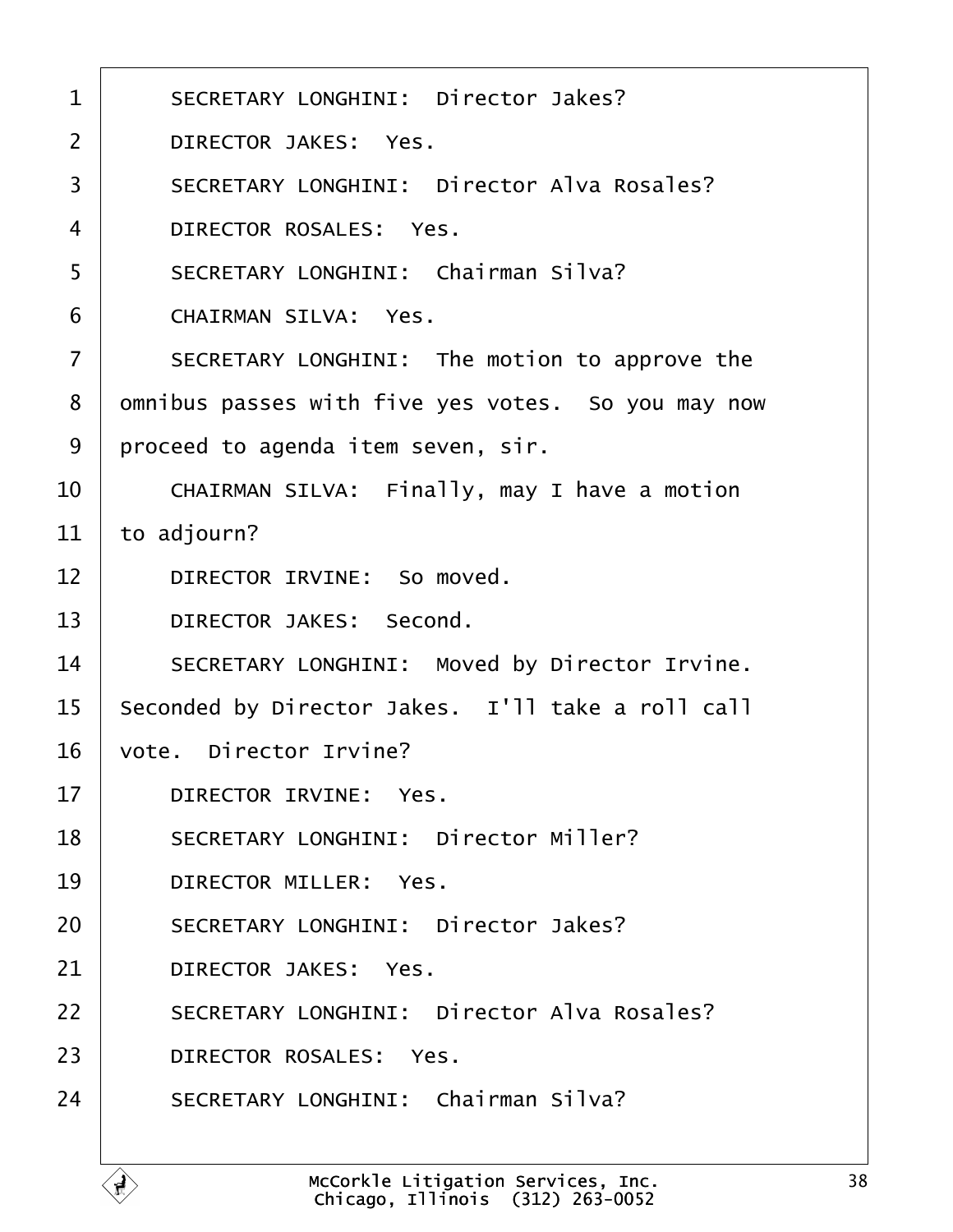<span id="page-38-0"></span>

| 1              | <b>CHAIRMAN SILVA: Yes.</b>                        |
|----------------|----------------------------------------------------|
| $\overline{2}$ | SECRETARY LONGHINI: That motion is approved        |
| 3              | with five yes votes. So we are adjourned from this |
| 4              | committee and we will begin the actual board       |
| 5              | meeting in one minute.                             |
| $\,6$          | (Which were all proceedings had                    |
| $\overline{7}$ | in the above-entitled cause at                     |
| 8              | this time.)                                        |
| 9              | (Whereupon, the Finance, Audit                     |
| 10             | and Budget Committee meeting                       |
| 11             | adjourned at 10:13 a.m.)                           |
| 12             |                                                    |
| 13             |                                                    |
| 14             |                                                    |
| 15             |                                                    |
| 16             |                                                    |
| 17             |                                                    |
| 18             |                                                    |
| 19             |                                                    |
| 20             |                                                    |
| 21             |                                                    |
| 22             |                                                    |
| 23             |                                                    |
| 24             |                                                    |
|                |                                                    |

 $\lceil$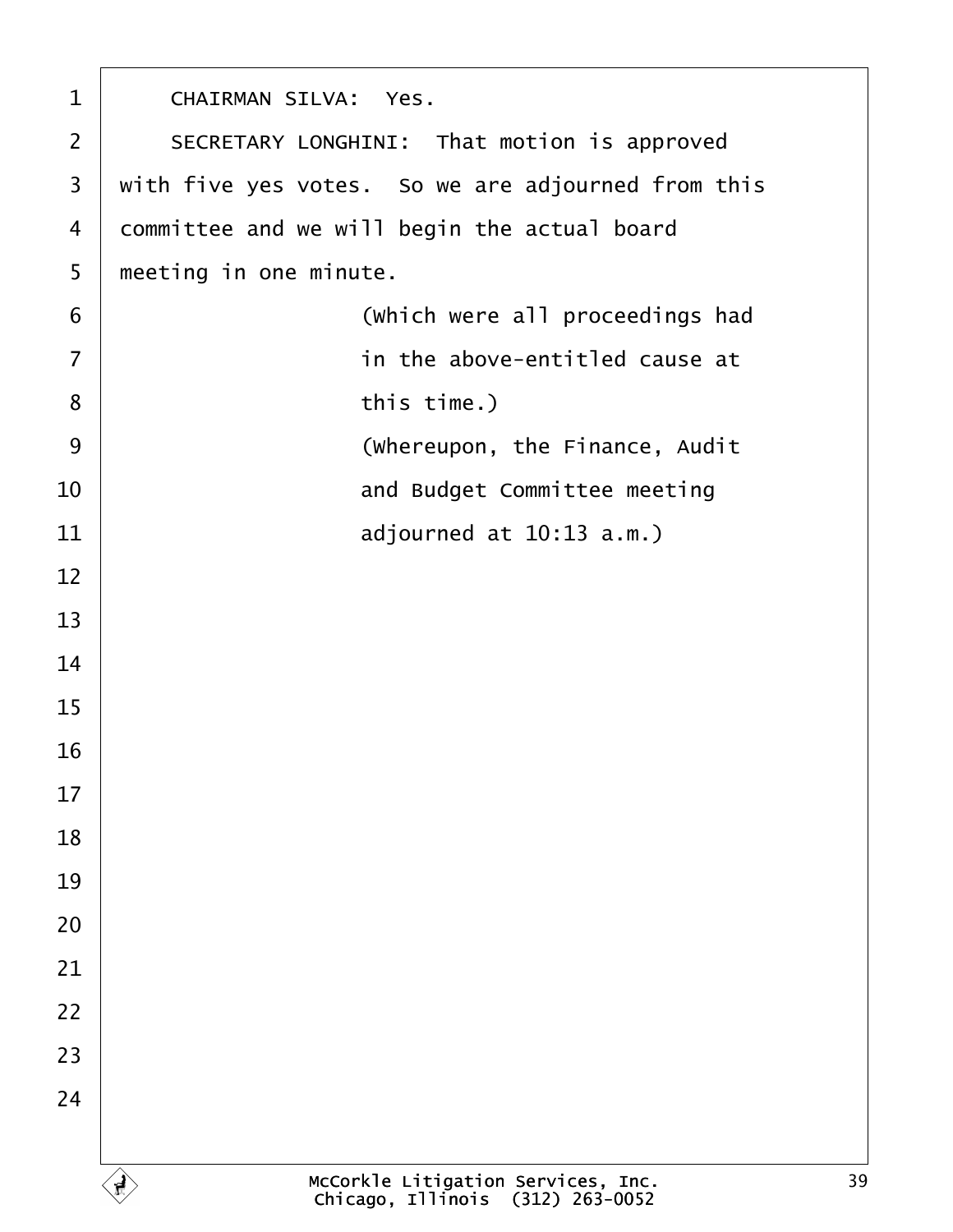| 1  | <b>STATE OF ILLINOIS</b> )                          |
|----|-----------------------------------------------------|
| 2  | SS:<br>$\mathcal{L}$                                |
| 3  | COUNTY OF COOK)                                     |
| 4  |                                                     |
| 5  | MARGARET E. MECKLENBORG, as an Officer of           |
| 6  | the Court, says that she is a Certified Shorthand   |
| 7  | Reporter doing business in the State of Illinois;   |
| 8  | that she reported in shorthand the proceedings of   |
| 9  | said meeting, and that the foregoing is a true and  |
| 10 | correct transcript of her shorthand notes so taken  |
| 11 | as aforesaid, and contains the proceedings given at |
| 12 | said meeting via videoconference.                   |
| 13 | IN TESTIMONY WHEREOF: I have hereunto set           |
| 14 | my verified digital signature this 14th day of      |
| 15 | January, 2021.                                      |
| 16 |                                                     |
| 17 |                                                     |
| 18 |                                                     |
| 19 | <b>Illinois Certified Shorthand Reporter</b>        |
| 20 |                                                     |
| 21 |                                                     |
| 22 |                                                     |
| 23 |                                                     |
| 24 |                                                     |
|    |                                                     |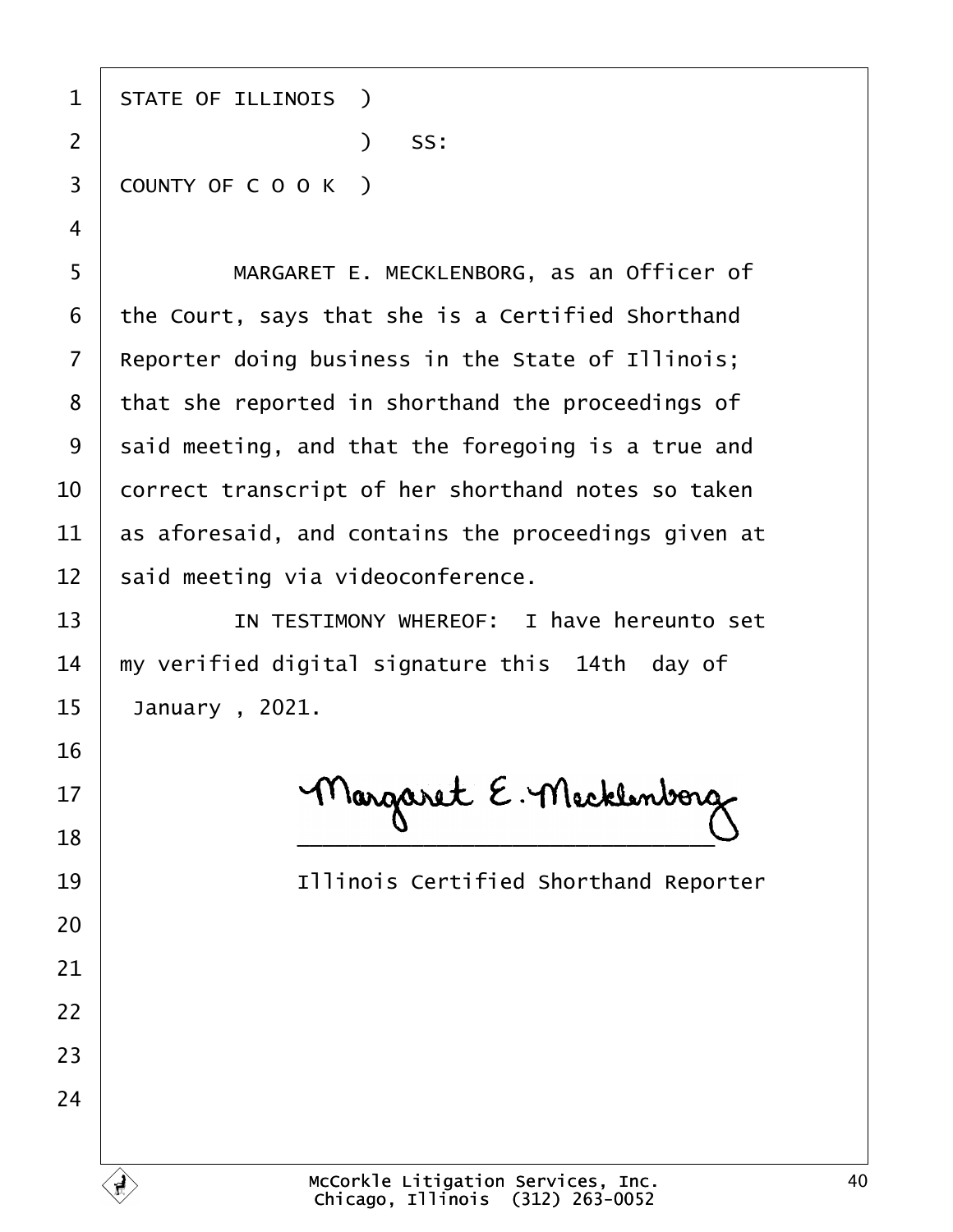\$ \$1,000,000  $7:12$ \$100,000,000  $9.3$ \$15,000,000  $8:3$ \$270,000  $33:14$ \$3,000,000  $7.9$ \$30,000,000  $8.5$ \$32,000,000 6:13 \$320,000,000  $6.23$ \$35,000,000  $6:17$ \$350,000,000  $7:2$ \$378,000  $33:14$ \$40,000,000  $9:9$ \$400.000.000  $9.10$ \$54,000 33:13 \$8,017,000,000  $9:12$  $\bf{0}$ 020-99  $22.12$ 1  $\overline{1}$ 25:2 32:22 36:13  $1.1$  $7:15$  $1.5$  $11.5$  $10:13$ 39:11  $11th$  $3:13$  $12$  $3:14$  $13<sub>th</sub>$ 3:10,18 4:10 16th  $5.3$ 1909-11 19:22 1909-1911  $20:6$  $\mathbf{2}$ 2020 5:3 7:4 9:15 2020-07  $3:21$ 2020-37  $3:22$ 2021  $3:10.184:107:58:9$ 9:16,24 10:8 25  $7:1$ 250.000  $11.7$ 26.5  $33:11$ 

27 29:10,18  $\mathbf{3}$ 3,000,000  $6:16$  8:20 30  $29.8$ 30.07  $29:14$  $31.4$  $8.5$  $\overline{\mathbf{4}}$ 4301  $21.21$ 4331-4359 21:17 440  $11.19$ 450,000 11:19 47.000 21:23 5  $5.5$  $9.2$ 500,000 11:13,18 5th  $3:6$ 6  $6-A$  $37.4$  $6.5$  $7:17$ 6B  $37.12$  $\mathbf{q}$  $9:34$  $3:3$ A  $A-1$  $23.810$  $a.m.$ 3:3 39:11 above-entitled  $39.7$ access 13:15 accessible  $13:17$ acclimated  $11.8$ accountable  $31:15$ achievement  $30.16$ Act 3:24 4:1 actual 39:4 **ADA** 16:16.19 add 19:5 added  $14:10$ 

addition 3:20 33:23 additional 12:9.12 34:10.14 address  $3.1329.10$ adjourn 38:11 adiourned  $39.311$ adult 18:13 advantage 26:22 advertise 29:19 **Advisory** 16:16,20 affect  $20:12$ affected  $10.22$ agencies  $31:2.18$ agency  $15.24$ agenda 5:22 19:19 21:14 38:9 agreed  $22:10$ agreement 20:13.15 22:5 26:14  $33.9$ agreements  $26:19$ albeit 11:20 Alejandro  $4:\!6$ allocation  $9.19$ allocations  $9:22$  10:2 allowing  $8.7$ Alva  $4:195:1712:2216:7$ 20:21.22:15.23:17 27:4 28:7.21 32:11 35:2 36:2,17 38:3,22 application  $10.16$ apprised 9:20 10:12 approval 5:2 20:3 21:9,20 23:3 37:2.16 approve  $5:437:1538:7$ approved 5:21 23:6 39:2 approximately 6:12 21:23 33:13 architect  $30.18$ architectural  $30.13$ area 13:13 24:3 assignment 19:21 20:5,10,12,18  $29.7$ attain  $7:17$ attained  $8.5$ attendance  $3:15$ 

**Attorney**  $3:23$ **Audit** 3:8 4:5.11 39:9 **Authority**  $3:1720:7$ **Authority's**  $20:4$ authorizing 20:3 21:16,20 Avenue 19:23 20:6 21:18,22, 24 22:1,2,6 avoid  $31.14$ awarded  $33.24$ **B**  $B-1$ 25:4 27:17  $B-2$ 27:14 15 24 28:7  $B-3$ 28:17,19  $B-4$  $32:5,7$ back  $10:2$  12:3 15:10.13 17:8.14.17.23 18:23  $19.11$ backloading  $30:16$ bartered  $26.14$ base  $33:14$ based 18:18 19:3 basically  $6:24$  7:23 8:2 30:16.  $24$ basis  $9:4,9$ begin  $4.46394$ beginning  $17:22$ behavior  $31:14$ benefit 18:12 26:18 30:19  $31.4$ benefits  $26.16$ bid 29:20 34:4 **bids** 33:18 big  $31.6$ biggest  $18:22$ Rill 19:23 20:1 21:18 25:10,20 26:24 bit 11:16 29:2 33:1 **Blue** 19:23 20:8 board 3:6.9 9:20 10:2.12 12:14,19 15:17 21:9 23:3 37:16 39:4 bodies  $3.234.2$ bouncing  $25.23$ 

box 10:16 11:1,24 boxes  $13.8$ boy 25:2 37:12 bridge  $6:19$ bring  $17.23246$ brokerage 26:17 budget  $3:84:5,116:14,15$ 17 24 7 2 8 18 39 10 buildings  $15.14$ bulk 17:19 bunch  $31.12$ bus 13:6,17 14:1 buses  $13:4.6$ business 5:1,24 19:20 21:15 23:9 25:3 27:23 28:18 32:6.23 35:22 36:14 37:14 buy  $26:9$ buying 15:6 26:18,20 buys 10:10 25:18 C  $C-1$  $32:24$ cafe  $20:11$  12 16 call 4:9,11 5:10 14:21 37:21 38:15 Canteen 33:6.10.16.17 34:2.  $14$ capacity  $33:20$ **CARES** 6:18 7:3 8:8,12 9:5,7 carrvover  $9.15$ cars 26:21 **CARTER** 17:15 30:6 9 31:8 13 case 19:9 29:7 cat  $32.22$ Chairman 4:5,7,9,21,22,23 5:1, 19 20 24 6:3 5 10:15 11:1 12:21 19:17.20 20:20 21:6,7,13,15 22:14,24 23:1,7,9, 11, 13, 14, 16 24: 24 25:3,5,6 27:1,2,12, 15, 19, 21, 23 28: 2, 3, 5, 15, 18 32: 3, 6, 9, 10, 20.23 34:17 35:1.19 22 36:11,14 37:3,5, 11.13 38:5.6.10.24  $39:1$ change 19:3 23:12,13 32:8 35:23

changed  $3:7$ check  $17.1$ Chicago 3:5,9,17 19:23 20:4, 6 21:18,22 22:1,2,5, 6 26:10 Chicagoland  $24:3$ Chief 6:9 20:2 25:12 33:5 children 17:13 choice  $24:10$ city 21:22 22:5,10 26:10, 14 City's  $22:326:5.18$ **City-owned**  $22.11$ citywide  $26:21$ clean  $14.10$ cleaner  $14.9$ close  $9:23$ closelv  $18.16$ cohort 12:12,16,18 comfortable 12:2 15:9 commenced  $3:2$ comment  $16.8$ commercial 15:12.13,18 commit  $29.17$ commitment 20:17 29:12 committed  $29.13.24$ committee 3:8 4:5,10,24 5:2 16:16,20 37:14 39:4,  $10$ commodities 10:5,6,11 commoditv  $10:13$ communities 23:21.23 compared  $11:21$ complete  $29:16.19$ component  $6.197395$ concept  $30:10$ concerns  $3:16$ concession  $20.7$ concludes 10:13 Connelly<br>10:18 13:3,20 16:10  $18.1619.8$ consent 20:4,18 consenting 19:21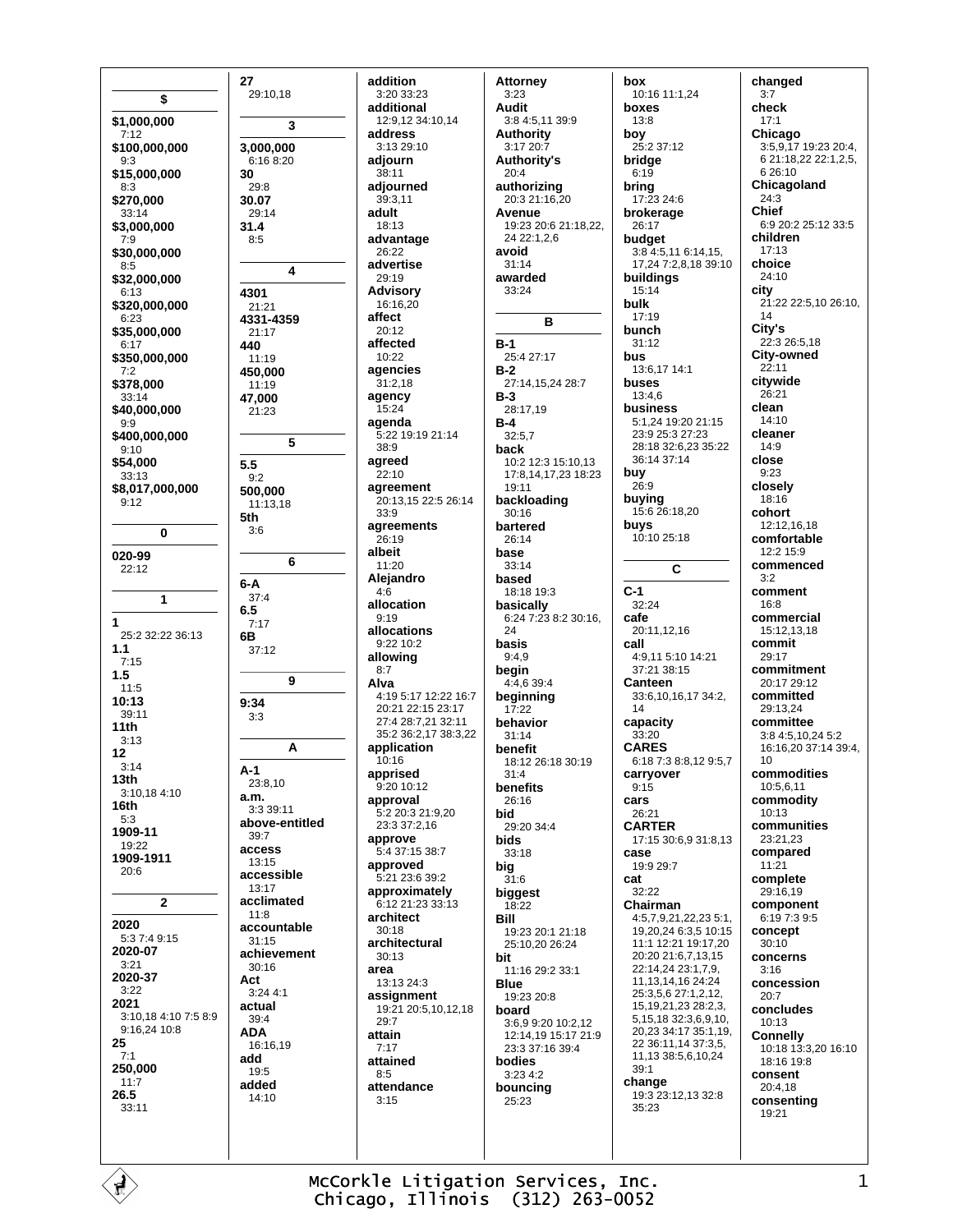consideration  $22:9$ constrain  $7.6$ constructed  $13.9$ construction 29:9,16 30:12,17 consultina  $35.24$ contact 18:19 continue 7:6 9:19 10:1,8,9,11 12:11 14 19 14:6 15:17 18:19 20:14 25:17 34:20 22 continued 34:13 continues  $12:13$ continuina 15:20 continuous  $17:10$ contract 23:8 10 12 25:1 4 19,22 26:4,17 27:14, 24 28:7.17.19.20 29:9 30:17 31:16 32:5,7,22,24 33:5,20 34:4,6,11,23 35:9, 21,23,24 36:13,15, 16 contracts 26:5,6 27:18 28:16 29:6 30:15 34:21 35:11 37:3.6.7 conversations  $9:20$ coordinating 18:17 Corp 20:11.16 correct 23:11.29:24 costs 26:12 33:16 couple 14:4 15:14 18:2 **COURT**  $3:4$ Covid  $11.14$ Covid-19  $3:114:1.3$ **CPS** 17:7 18:17,20 19:4 create  $29.5$ created  $6:20$ creating  $22:7$ critical 6:19 7:3 8:8 9:5 **CTA** 8:10 17:13,24 18:6, 23 20:18 21:24 22:1, 8,9,11 33:7,22 34:1 CTA's  $20.8$ curious 14:12 current  $33:21$ customers 18:14

D damages  $7:13\,8:1$ date 34:19 day 11:5,7,13,19 DB 24:12 **DBE** 24:12 28:24 29:67 30:11,13,16,24 31:5,  $15.35.812$ **DBES** 29:5,17,20,22 30:1 deal  $31:6$ **December**  $3:13.5:3.10$ declares  $3:14$ deeper  $16.24$ delivery  $32 - 7$ demand 15:8 departments  $8.10$ desian 29:1,7,8,11,13,14, 15,19 30:1,11,19 desian-build 28:19 29:6 30:15  $31.4$ details  $33.1$ development  $22:3$ difficult  $35.11$ **Director** 4:13,14,15,16,17,18, 19,20 5:5,6,7,8,10, 12, 13, 14, 15, 16, 17, 18 12:22,24 13:18 14:2.18 15:20 16:1. 3,4,6,7 17:3,5,15 19:13 14 15 16 20:21.22.23.24 21:1. 2 3 4 10 11 12 13 22:15.16.17.18.19. 20.21.22 23:4.5.6.7. 17,18 24:17,18,19, 20,21,22,23 27:4,5, 6,7,8,9,10,11 28:7,8, 9,10,11,12,13,14,21, 23 29:22 30:2,5,6 31:6,9,17,20,22,23, 24 32:1,2,11,13,14, 15, 16, 17, 18, 19 35:2, 3,4,5,6,7,15,16,17, 18 36:2,4,5,6,7,8,9, 10.17.19.20.21.22. 23,24 37:1,8,9,10, 11.17.18.20.21.22. 23 24 38 1 2 3 4 12 13.14,15,16,17,18, 19 20 21 22 23 disaster  $3:12$ dispense  $13:9$ dispenser  $13:11$ dispensers 13:5 16:9,11,16,22 distancing  $11.11$ 

distributing  $13:21$  $16.24$ dollar  $9.1922$ dollars 7:10,17 8:6,8,12 9:1, Dorval 12:7,19 dramatically  $11:5.17$  $9.813.8$ drawn driven driver's  $13:12$ dropped E earlier easement economy  $F-1$ 26:22 education  $17.17$ effect 10:16 11:20 8:10 15:23 electronically fall emergency employee 33:7.22 34:3.12.15 9:16 11:4 12:5 15:5 24:13 31:11 engineering  $30:13.18$ ensure 8:11 34:21 entire  $31:16$ entrance 22:6.7.9 equates equipment estate 8:22 14:13 14 15:3 estimated 33:13 ethanol 27:24 28:6 eventual exceed 34:22 exceeding  $34.1724$ excellent 16:17.20

dive

 $14$ 

 $17.6$ 

dose

draw

 $9.10$ 

 $15.1$ 

 $11:5$ 

 $3:11$ 

 $8:18$ 

 $9:13$ 

 $22.8$ 

effort

 $4.2$ 

 $3:14$ 

end

 $9:11$ 

26:7

 $20:2$ 

 $9.19$ 

early

**Due** 

excited 34:7,13,24 exclusive  $33.6$ **Executive** 3:21.22 expect  $19:2$ expectations  $34.182224$ expected 7:14 8:2 expecting  $18:3$ expenses 7:5,6,14,19 8:4,13  $15:21.20:15$ expensive 24:11 26:12 experience  $33.20$ explain  $29:1$ explaining  $30:10$ extend  $33.10$ extended  $3:21$ extension 24:16 extensive  $33:19$ E 35:21,23 facilities 26:11.12.15 facility  $22:428:19$ factors 25:24  $11.15$ fare 6:14.22.24 18:9 farebox  $6.11$ favorability 7:17,22 8:3,6 14:23 favorable  $7.815$ feasible  $3:16$ February  $17:22$ feedback  $16:19$ feel 12:2 14:8.9 19:5 feet 21:23 figure  $16.13$ final 36:14 finalized  $9:21$ **Finally** 38:10 finance 3:8 4:5.11 6:1 39:9 **Financial** 6:9 25:13 33:5 find  $35.11$ **Fine** 6:3.8 10:18 11:3

14:17.20 15:23 16:2 25:10,12 33:4 34:19 finished 22:23 27:13 28:16  $36.12$ fire  $26:20$ firms  $30:14.18$ five-year  $33.14$ flat 6:15 7:23 fleet  $26.7$ flip-up  $13:14$ follow  $11:9$ food  $33.621.34.3$ foreseeable  $19:1$ format  $3.7$ forward 10:24 free 13:1 19:5 Freedom  $3:24$ Friday  $17:9$ front 11:4 12:5 15:5 29:12 fuel  $7:10.2310:569$ 25:4,7,9,13 26:5 27:18,24 28:6,16 fueling  $26:9,16,17$ fulfill  $20.16$ full 18:8 24:6 33:15 full-fare-paying 18:13 fully  $29:15$ fund 34:12,16 funding  $6.1973815957$ 34:10.15 future 10:10 19:2 G  $G-1$ 36:15 qap 6:19 9:24 gaps  $9:6$ garage 22:2.7 26:21 gas  $10:579$ gather  $12.12$ general 12:4 19:6 25:13.18. 22 **General's**  $3:23$ Generally  $35:10$ denerated 33:12 34:11

generators  $18:15$ airl  $36.13$ glad 10:14 16:12 31:18 goal 29:7,8,11,13,18 goals 29:6.30:11 good 3:4 4:7,8 6:8 7:6 9:16 13:18 14:3,4,5, 13,24 15:20 16:3,12, 15,21 20:1 31:17,19 34:2 35:1 Governor  $3.1120$ grade  $17:18$ grammar 17:23 areat 16:19 24:17 30:2  $31.17$ Greg 21:4 22:22 Gregory  $3 - 4$ gross  $33:11$ group 15:23 30:21 grow  $12.14$ guess 23:18 28:23 guidance  $3:23$ н half 7:10 8:19.24 9:11 hand  $13:22$ happy  $20.1922.12$ health  $3:16$ healthy  $11:10$ hear 13:19 14:13 17:9  $31.17$  18  $33.1$ held  $15:4$ helpful  $8.715.21$ helping  $11:2$ helps  $26:11$ Herb  $6:5$ high 18:21 19:9 higher 33:17 34:4,5 highlight  $25:21$ historic  $26:1$ historical  $25.17$ historically  $25:15$ hold  $4.231.14$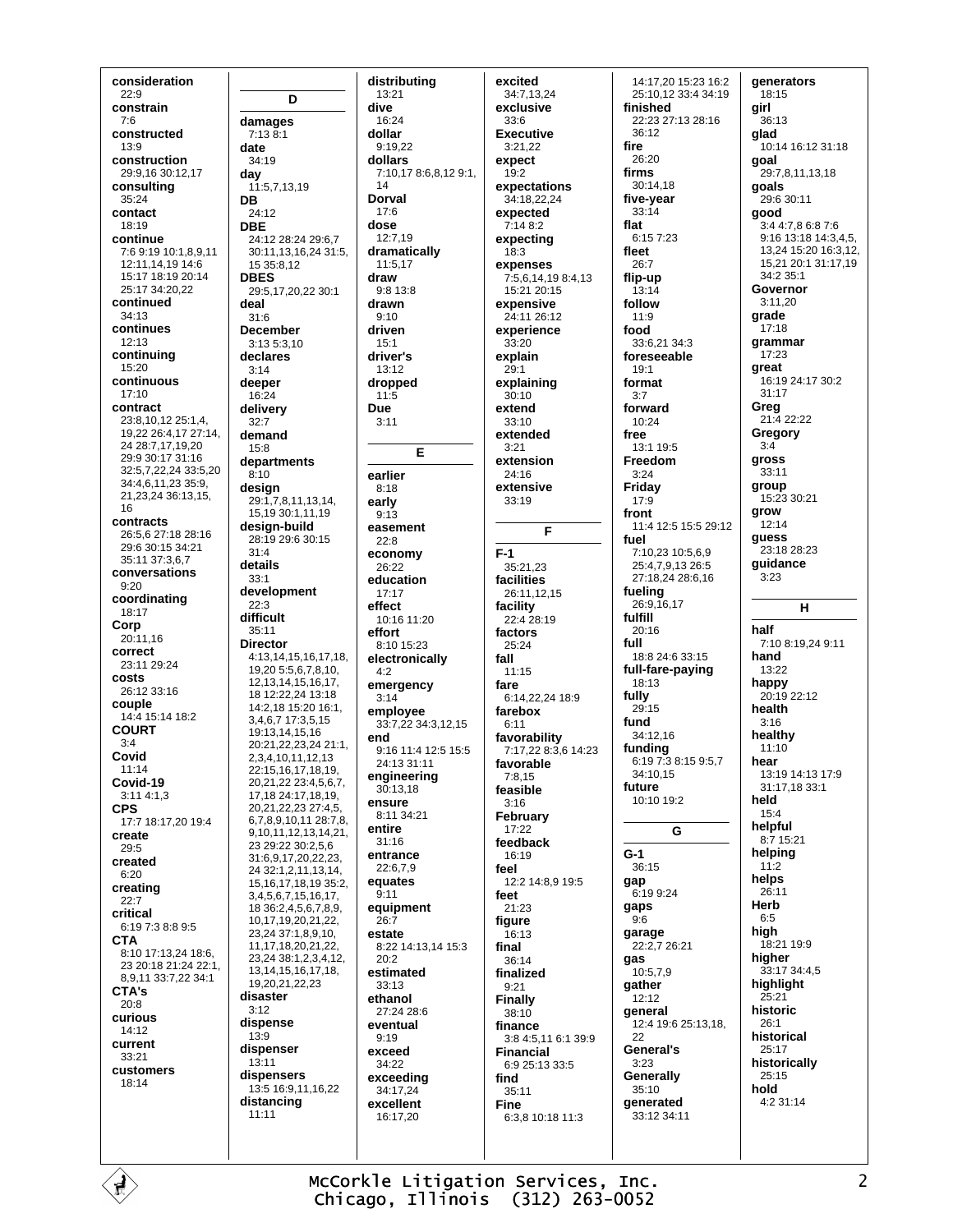hope  $24:6$ hopina  $14.16.244$ hours  $16.18$ houses 15:6 huge  $8.9$  $\mathbf{I}$ idea 16:12 identify 29:11 **Illinois**  $3:11.20.22$  19:23  $21.18$ impact 17:21 19:10 impacting  $12:10$  17:10.12 important  $18:2,7$ importantly  $34:14$ in-person  $3.15$ increase 18:1 24:11 indicating  $25:15$ indications  $14.18$ information 3:24 10:3 12:9,12,20 15:18 16:23 Infrastructure  $20.2$ initial 11:21 33:8 **Injuries**  $7:13.8:1$ install  $33.24$ installation 33:17 installed  $13:5$ instances  $31:11$ interested 16:14 interfering 13:13,14 involved  $17:13$ involvement 23:22 Irvine 4:13,14 5:5,7,11,12 16:4,6 20:23,24 21:10,12 22:17,18 23:4,7 24:18,19 27:6,7 28:9,10 30:5 31:21,22 32:14,15 35:4,5 36:5,6,20,21 37:8,10,17,20,21,22 38:12,14,16,17 issue  $30:21$ issued  $3:7.12$ item 5:23 19:19 21:8,14  $23:236:1238:9$ items 6:22 7:13

J J.B.  $3.12$ Jakes 4:17.18 5:6,8,15,16 19:15.16 21:3.4.11. 13 22:21 22 23:57 24:22.23 27:10.11 28:13.14 32:1.2.18 19 35:17 18 36:9 10 24 37:1 9 11 18 20 38:1,2,13,15,20,21 January  $3:6,10,184:10$ jeeps 26:8 Jeremy 6:5.8 10:15 14:12 17:6 25:12 26:4 33:4 Jeremy's  $18:10$ job 7:6 15:20 16:3 joint  $22:4$ Juanpablo  $30.1022$ jump 10:19 25:10 26:3 K kids 17:8,23,24 19:9 kind  $11:15.23$  15:1.4.5.7. 9 11 16 7 25 20 26:19 kits  $13:21$ **Kostner**  $21:24$ L labor  $7:7.22$ larger  $15:15$ learning 16:14 19:1 lease 19:22 20:5,10,15,17, 19 leases  $20:7$ leave 21:8 23:2 37:6 levels  $6.1226.1$ license  $22.10$ licensed  $33.0$ licensing 36:15 light  $\frac{3}{3:16}$  17:7 lines  $7:21$ listed 29:23 **lists**  $31:10$ located 19:22 20:5 21:17,21,  $24$ 

**locations** 13:6 14:1 24:3 33:7, 22 34:1.3 locked  $10:7$ Longhini 3:5 4:8,13,15,17,19, 21,23 5:7,9,13,15, 17, 19, 21 6: 2, 4 12: 22 16:4 17:3 19:14,17 20:21.23 21:1.3.5.12 22:15,17,19,21,23 23:6,11,14,17 24:18,  $20,22,24$  25:5 26:24 27:3,6,8,10,12,16, 20 22 28 1 3 6 9 11 13.15.21.30:5.8  $31.20.23.321.39$ 11.14.16.18.20 35:2. 461619362579 11, 17, 20, 22, 24 37: 2, 10 19 23 38:1 3 5 7 14.18.20.22.24 39:2 Loop 15:19 lot  $15:1.225:24$ low 26:2 lower  $17:18$ lows 25:17 lull  $15:6$ M machine 32:24 33:22 35:21 machines 33:2,7,12 34:1,3  $35.13$ maintain 26:11,13 make  $18.22$ making 18:17 manage  $33:20$ margins  $18:4$ market  $25:7$ mask 13:1.5.8.9.16:8.11 15.22 masks 11:11 13:10,22 14:8 massive 26:20 materials  $7.923$ maximize  $30:24$ maximizing 8:11 31:5.15 mayor  $17:8$ **MCCORMACK**  $24:1$ means  $3.17$ meant  $30:17$ meeting<br>3:9 4:4,6,10 16:16, 17 29 17 39 5 10

meetings  $3:18,244:2$ members  $4.2416.20$ met  $30.20$ **Michael** 16:10 middle  $34.7$ **Mike** 10:18 13:1 18:15  $19:5$ **Miller**  $4:15$  16 5:13 14 17:4,5,16 19:13,15  $21.1222.1920$ 24:20 21 27:8 9 28:11 12 31:23 24 32:16,17 35:6,7,15, 17 36 7 8 22 23 37:23.24 38:18.19 million 7:10,15,17 8:6,19,24  $9.211.5$ minimizing  $8.12$ minute 32:21 39:5 minutes  $5.210$ modest  $11:20$ modify  $30:23$ moment  $6.18$ Monday 16:17 17:7 monitor  $34:20$ month 7:16 8:16,24 9:1,8 monthly 18:14 33:11 months 8:21 14:22 **Mooney** 19:24 20:1 21:19  $26:3$ morning<br>3:4 4:7,8 6:8 20:1 motion 5:3,21 37:15,19 38:7.10 39:2 motivates  $14.7$ move  $10.23.32.5$ moved 5:5,7 21:10,12 23:4 37:8,10,17,19 38:12, 14 movement  $17.712$  $\mathbf{N}$ natural 10:5.7.9 necessarily  $17.19$ needed  $11.9$ negative  $9:4$ news 9:16 14:24 25:8 nicely  $13:11$ 

NIT<sub>7</sub>  $6:7$ non-farebox  $6.1571$ non-revenue  $26.7$ north 19:22 20:6 24:4 notice  $3.7$ noticed  $30:14$ **November** 6:10 7:16 number 5:23 19:19 21:14 22:12.23:8.27:24 28:19 32:7.22.24 35:23 36:13,15 numbers 6:21 17:11 19:3  $\mathbf{o}$ occurring  $3.18$ October  $6:13$ offer  $33:19$ office  $3.7$ Officer 6:9 20:2 25:13 33:5 offset  $9.6$ oil  $25.923$ omnibus 21:9 23:3 37:7,15,16  $38:8$ one-vear  $33.10$ onset 10:21 11:21 Open  $3.24$ operate 20:11 operates  $20:9$ operating  $35:12$ opportunistic 10:10 25:18 opportunities 29:5 31:16 35:14 opportunity  $35.8$ options 33:10,15 oral  $24.8$ order 3:21,22 4:9 5:1,24 19:11,20 21:15 23:9, 12, 13 25: 3 27: 23 28:18 29:4,10 32:6, 8,23 35:22,23 36:14 ordinance 19:21 20:3 21:16.20  $22.11$ original  $20:13$ outset  $11:6$ 

P package  $9:17$ packages 29:15,18,21 **pandemic** 3:11 4:1 6:20 8:18 9:13 10:21 11:4,6  $15:5.34:8$ Pao  $20.81013$ parcels  $22.11$ part 17:8 22:1,4 26:19 participation 24:12 31:1.5 35:9.12 partner  $34.2$ pass 6:11,14,23 18:14 passed  $9.17$ passes  $38.8$ past  $17:7$ natterned  $31.2$ pav 18:8 33:10 pent  $15:2.7$ people 3:15 11:8 12:2,13 13:17,24 14:6,7,11  $15.6$ percent 29:8,10,14,18 33:11 percentage  $33.1134.10$ performers  $7:11.24$ period  $11.15$ photos 16:23 **pick** 15:13 picked  $11:7$ piggyback  $26:5$ pilot 13:1 16:11 place 3:19 15:8 21:8 23:2  $37.7$ plan  $22:2$ pocket  $22.2$ point 9:22 18:2 points  $14:1$ police  $26:20$ portfolio 25:19 portion  $9.2429.930.1$ positive 7:9,22 8:22 14:23 positively 14:6 post 12:14,19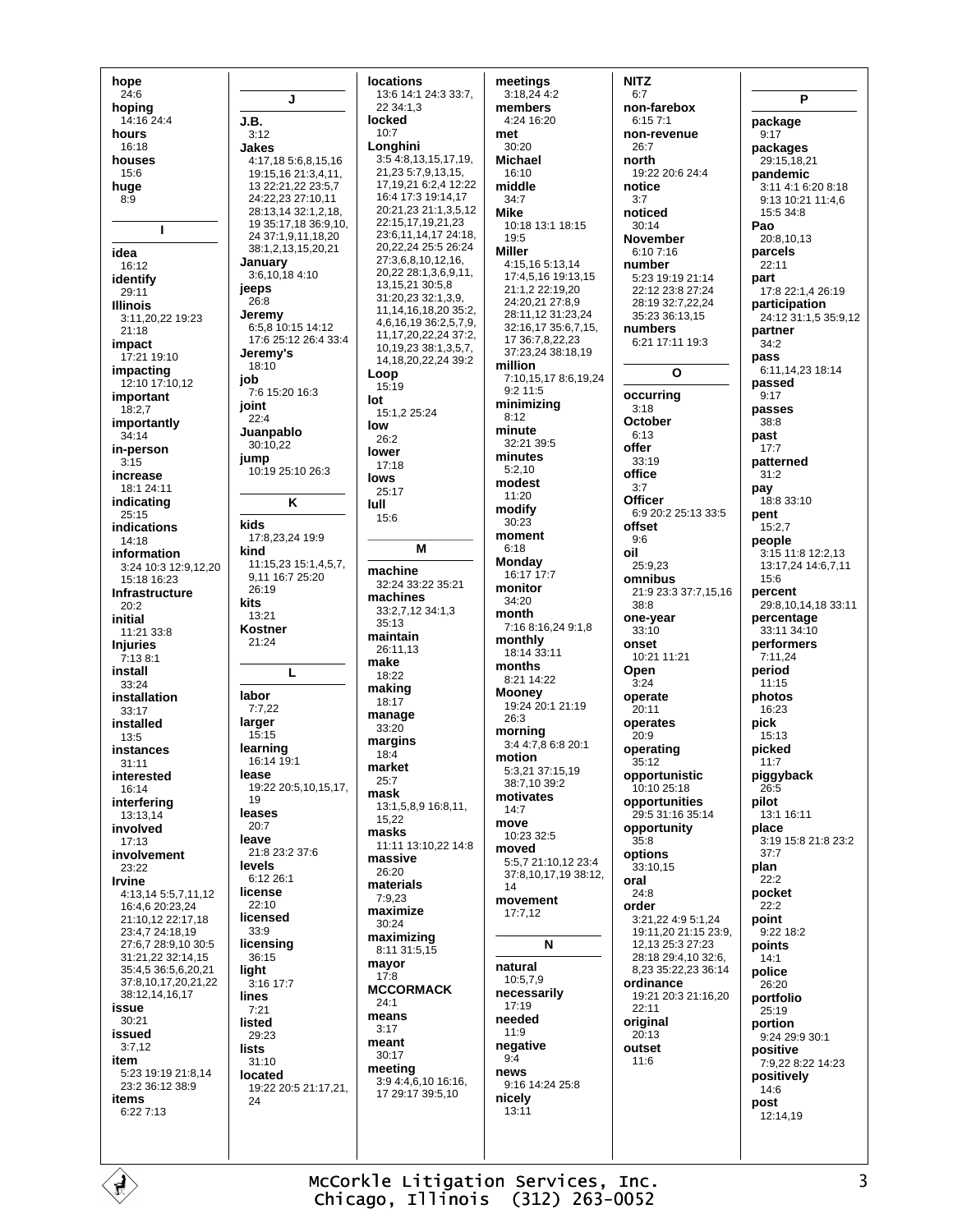potentially  $10:23$ power 7:10,24 10:5,7 26:18 **PPF**  $33.24$ **PR**  $14:3$ practice  $31:3$ present 4:18,24 presentation 16:15,22 presentations  $24:8$ **PRESIDENT** 17:15 30:6,9 31:8,13 press  $14:3$ prevent 4:3 13:10 previously 11:18 22:10 34:5 price  $29.16$ pricing 26:2 **PRIETO** 29:4.24 30:4 35:10 prime 29:11 31:15 primes  $30:15$ prior  $20:18.34:6$ Pritzker  $3:12$ **Pritzker's**  $3.20$ procedures  $11:9$ proceed 5:22 6:7 19:19 21:14 23:8 25:1 27:13 28:17 32:21 35:21 36:12 37:3.12 38:9 proceedinas  $3.2396$ process 10:8 24:5 proclamation  $3.1214$ procurement  $24:7$ procurements 30:24 professional  $35.24$ program  $13:2$ property 15:10 19:22 20:5 21:17.21.24 22:10  $33.8$ proposed 28:24 33:8 proposition 34:9 provide  $33.6$ provider 33:22 providing  $22:8$ **PTF**  $8.20$ public 3:16,18,23 4:1,2  $8:15$  22:4

purchases  $10:13$ **Pursuant**  $20:17$ put 9:10 31:12  $\overline{Q}$ question 16:8 20:20 22:14 23:16 28:24 36:4,16 questioning  $22:24$ **auestions** 10:14 12:23 16:5.6. 19 17:2,4 19:15,16, 18 20:19,22,24 21:2, 4,6,8 22:12,16,18, 20,22 23:2,14 24:19, 21,23 25:1,5 27:1,2, 5,7,9,11 28:2,8,10, 12,14,20 31:21,22, 24 32:2,4,9,10,13, 15.17.19 35:3.5.18. 20 36:1,6,8,10,19, 21,23 37:1,6 R rail  $14:1$ raised 26:4 30:21 readv 6:6 14:21 real 8:22 14:13,14 15:3 20:2 21:17,21 reasons 24:15 recall 33:23 received 9:12 12:17,18 33:18  $34:5$ receiving 12:13 recently 25:16 recommend 17:1 37:15 recommendation  $30.12$ recommending 20:3 recommends  $21.19$ reduced 6:14.23 regard 7:5 8:14 9:6,17,22 10:4,19,20 11:24 12:9 25:12,13 related  $33.16$ relationship  $34:13$ relocating  $22.6$ remain  $11:10$ remaining  $18.24$ remember  $18.823.19$ rents  $20.14$ report  $6:110:2.14$ 

requesting  $20:10$ reauired  $22.324.1$ requirement  $35.8$ residential 15:3 respond  $14.6$ response  $14:3$ responses  $16:21$ responsible 20:14 33:16 restaurant 20:9 results  $6:10$ retail  $20.7$ revenue 18:9.12.15 revenuegenerating 35:11 revenues  $6:11$ review  $19.212116$ **RFP**  $10:8$ ridershin 10:17.19 11:2 12 16 12:11 17:20 18:3.5. 6,11,12,23 19:3,4 rides  $11:571319$ roll 4:12 5:10 37:21  $38.15$ rolled  $8:4$ rolling  $12:7$ rollout  $12:5$ **Rosales** 4:19.20 5:17.18 12:22,24 13:18 14:2, 18 15:20 16:1.3 20:21.22 22:15.16 23:17,18 24:17 27:4,  $5.28.78.22.23.29.22$  $30.26316917$ 32:12.13 35:2.3 36:3.4.18.19 38:3.4.  $22.23$ Rosales'  $16:7$ round  $13:20$   $14:2$ **RTA** 9:18 10:1 S safer  $14.8$ safety 13:21 22:4 Sala 20:8,10,13 sales 8:16 15:12,13,18  $33:12$ sanitizer  $13.22$ 

sat 30:22 save  $26:11$ scale  $26.22$ scheduled  $3:10$ school 17:8,14,17,18,19,23  $18.2119.9$ schools 18:19 seat  $13.12$ seating  $13:13$ seats 13:14 **Seconded** 5:8 21:13 23:7 37:11.20 38:15 secretary 3:5 4:8,11,13,15,17, 19,21,23 5:7,9,13, 15, 17, 19, 21 6: 2, 4 12:22 16:4 17:3 19:14,17 20:21,23 21:1,3,5,12 22:15, 17.19.21.23 23:6.11. 14 17 24 18 20 22 24 25:5 26:24 27:3 681012162022 28:1369111315 21 30:5.8 31:20.23 32:1,3,9,11,14,16, 18,20 35:2,4,6,16,19 36:2,5,7,9,11,17,20, 22,24 37:2,10,19,23 38:1,3,5,7,14,18,20,  $22.24.39.2$ **Section**  $3.14$ security  $7.138.2$ sedans  $26.8$ seeks  $21.23$ select  $24:2$ **selling**<br>15:6,8,10 separating  $30.11$ service 32:7 36:16 services 7:13 8:2 18:18 set  $13:11.20.15$ seven-year 33:15 shared 26:9.15.17 shop 20:9,10,13 short 19:11 shortly  $30:20$ show  $29.12$ shows  $34.8$ side  $30:17$ signalized  $22:7$ significant  $17.21186$ 

significantly  $8:17$ Silva 4:6,7,9,21,22,23 5:1, 19.20.24 6:3 10:15  $11.1$  12.21 19.18 20  $20:20.21:6.71315$ 22:14,24 23:1,8,9, 13, 15, 16 24: 24 25: 3, 6 27:1.2.13.15.19. 21,23 28:2,5,16,18 32:4,6,10,21,23 34:17 35:1,20,22 36:11,14 37:3,5,13 38:5,6,10,24 39:1 similar 6:21 7:20 8:15 simply 29:17 sir 5:23 38:9 site 20:9.26:9.13.16 size  $33:21$ slight 7:21.22 8:18 18:1 slightly<br> $7.714.14$ small  $12.1618$ snack  $33.6$ socially  $11:11$ sort 30:23 31:2 south  $24:5$ space  $20:7,12$ speak  $15.4$ special 17:12.17 specific 25:11 specifics  $25.21$ split 29:6 spring  $24:7$ square 21:23 staff 16:10,21 20:2 21:19  $24.10$ standpoint  $18.9$ stands 18:21 start 11:12,16 15:17  $17.23$ started 11:14 12:7 15:9  $30.14$ starting 13:23 15:13 **Station**  $20.81116$ status  $19:1$ stay  $18:19$ stores 23:22 story  $14.24$ 

stretch  $8:89:14$ strona  $7:11,24$ students 17:16,18 18:4,8,21 subcontracting  $35:13$ subcontractors  $28.24$ subs 29:20 subsidy  $6:15.24$ substantial  $19:2$ substantive 16:18 supplement  $30.9$ support 22:3 36:16 surge  $18:6$ system 12:3 26:10.20 T tail  $31:11$ taking  $15:8$ talk  $6.18$ talking  $33:3$ tax  $8:16.22$  14:14 team 18:16 29:11 ten  $3:15$ term 33:8,14,15 terms 18:9 20:13,17 26:1  $31:3$ terrific  $18.15$ Thai  $20:9$ thing  $15:11$ things  $14:518:2$ thought  $27:17$ thousand  $13:24$ tick  $11:16$ ticking  $11:12$ time 8:23 13:10 22:13 23:19 24:14 39:8 timing  $9:18$ today 3:10 6:10 36:15 tomorrow  $24.8$ tool  $11.24$ totals 6:11 14 15 23 7:1 touching 13:10